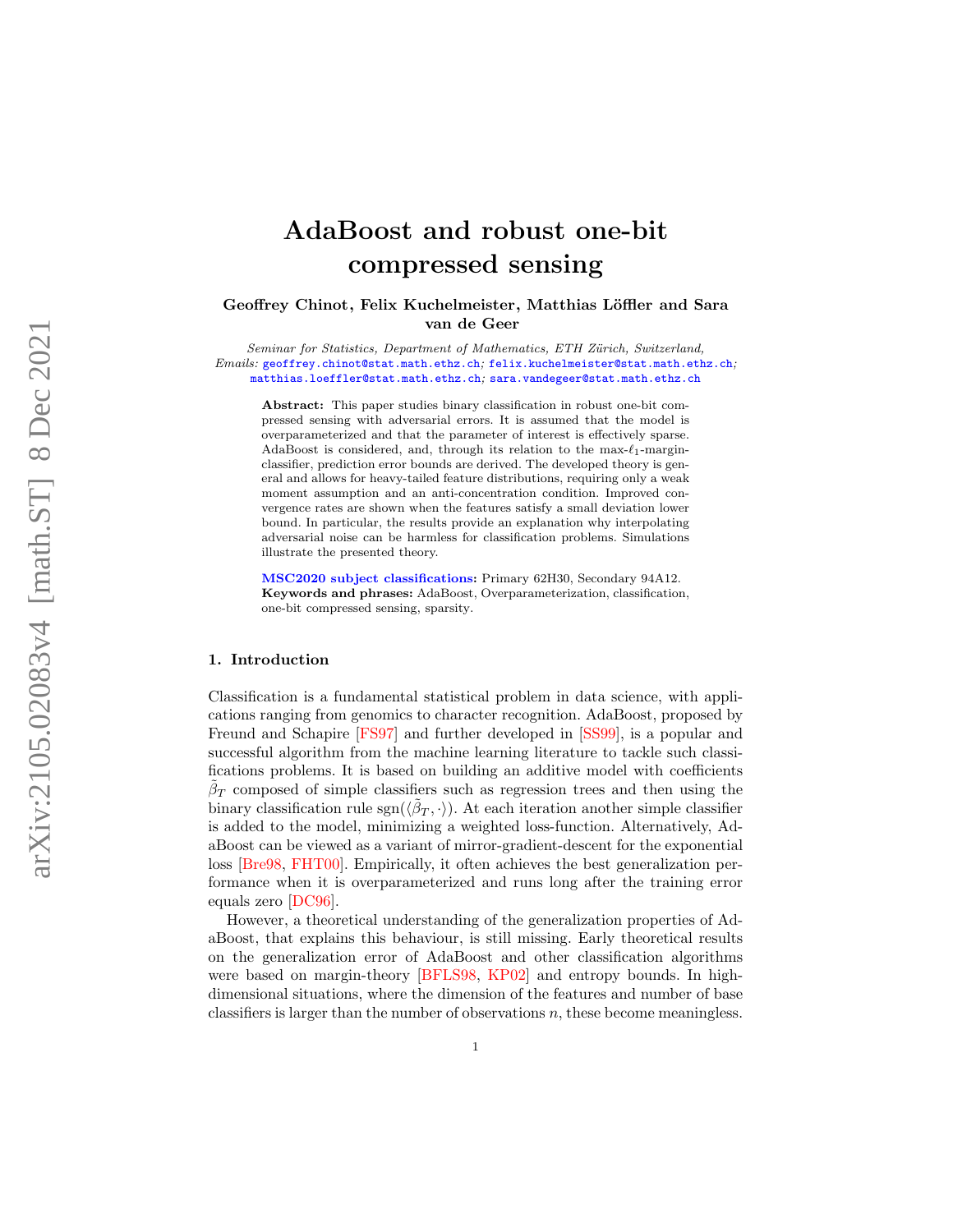Another approach to explain the success of AdaBoost and other boosting algorithms is based on regularization through early stopping  $[Jia04, ZY05, Büh06]$  $[Jia04, ZY05, Büh06]$  $[Jia04, ZY05, Büh06]$ . However, by their nature these bounds can not explain generalization performance when the number of iterations grows large and the empirical training error equals zero. In the population setting [\[Bre04\]](#page-32-4) showed that the generalization risk of AdaBoost converges to the Bayes risk, but this does also not indicate any performance guarantees for finite data.

A more thorough understanding has developed through the lens of optimisation. Already in [\[FS97\]](#page-33-0) it was shown that each iteration of AdaBoost decreases the training error. Moreover, in [\[Bre98,](#page-32-0) [FHT00\]](#page-32-1), a close connection to the exponential loss was pointed out and studied. Building on these results, [\[ROM01,](#page-34-1) [ZY05,](#page-35-0) [RZH04\]](#page-34-2) discovered that overparameterized AdaBoost, when run long enough with vanishing learning rate  $\epsilon$  (see Algorithm [1\)](#page-6-0), has  $\ell_1$ -margin converging to the maximal  $\ell_1$ -margin. In particular, this means that given training data  $(X_i, y_i)_{i=1}^n$ , where the  $y_i$  are binary and the  $X_i$  are p-dimensional feature vectors, and where  $\beta_T$  denotes the output of AdaBoost with the canonical basis as simple classifiers, learning rate  $\epsilon$  and run-time T, we have

<span id="page-1-0"></span>
$$
\min_{1 \le i \le n} \frac{\langle y_i X_i, \tilde{\beta}_T \rangle}{\|\tilde{\beta}_T\|_1} \xrightarrow{\frac{T \to \infty}{\epsilon \to 0}} \max_{\beta \ne 0} \min_{1 \le i \le n} \frac{\langle y_i X_i, \beta \rangle}{\|\beta\|_1} =: \gamma,
$$
\n(1)

provided that  $\gamma$  is positive. The above holds universally for boosting algorithms that are derived from exponential type loss functions and various possible adaptive step-sizes. For these, general non-asymptotic bounds have been developed in [\[MRS13,](#page-34-3) [Tel13\]](#page-34-4).

Any vector  $\hat{\beta}$  that maximizes the right hand side in [\(1\)](#page-1-0) is proportional to an output of

<span id="page-1-1"></span>
$$
\hat{\beta} \in \arg\min \left\{ \|\beta\|_1 \quad \text{subject to} \quad \min_{1 \le i \le n} y_i \langle X_i, \beta \rangle \ge 1 \right\}.
$$
 (2)

From the representation [\(2\)](#page-1-1), it can be seen that, if  $\hat{\beta}$  is well-defined, then  $\hat{\beta}$ interpolates the data in the sense that  $\langle X_i, \hat{\beta} \rangle$  and  $y_i$  have matching signs for all i. Similarly, neural networks and random forests are typically massively overparameterized and trained until they interpolate the data. Empirically, it has been shown that this can lead to smaller test errors compared to algorithms with a smaller number of parameters [\[WOBM17,](#page-34-5) [BHMM19\]](#page-31-1). Statistical learning theory based on empirical risk minimization techniques and entropy bounds can not explain these empirical findings and a mathematical understanding of this phenomenon has only began to form in recent years. The prevalent explanation so far is that, similar as in  $(1)$ , these algorithms approximate max-margin solutions  $[Tel13, SHN<sup>+</sup>18, JT19]$  $[Tel13, SHN<sup>+</sup>18, JT19]$  $[Tel13, SHN<sup>+</sup>18, JT19]$  $[Tel13, SHN<sup>+</sup>18, JT19]$ . As in [\(2\)](#page-1-1), an algorithm that maximises a margin is equivalent to a minimum-norm-interpolator. It is then argued that this leads to implicit regularization and hence a good fit.

The study of minimum-norm interpolating algorithms has mainly been investigated in three settings so far. The first line of research has focused on a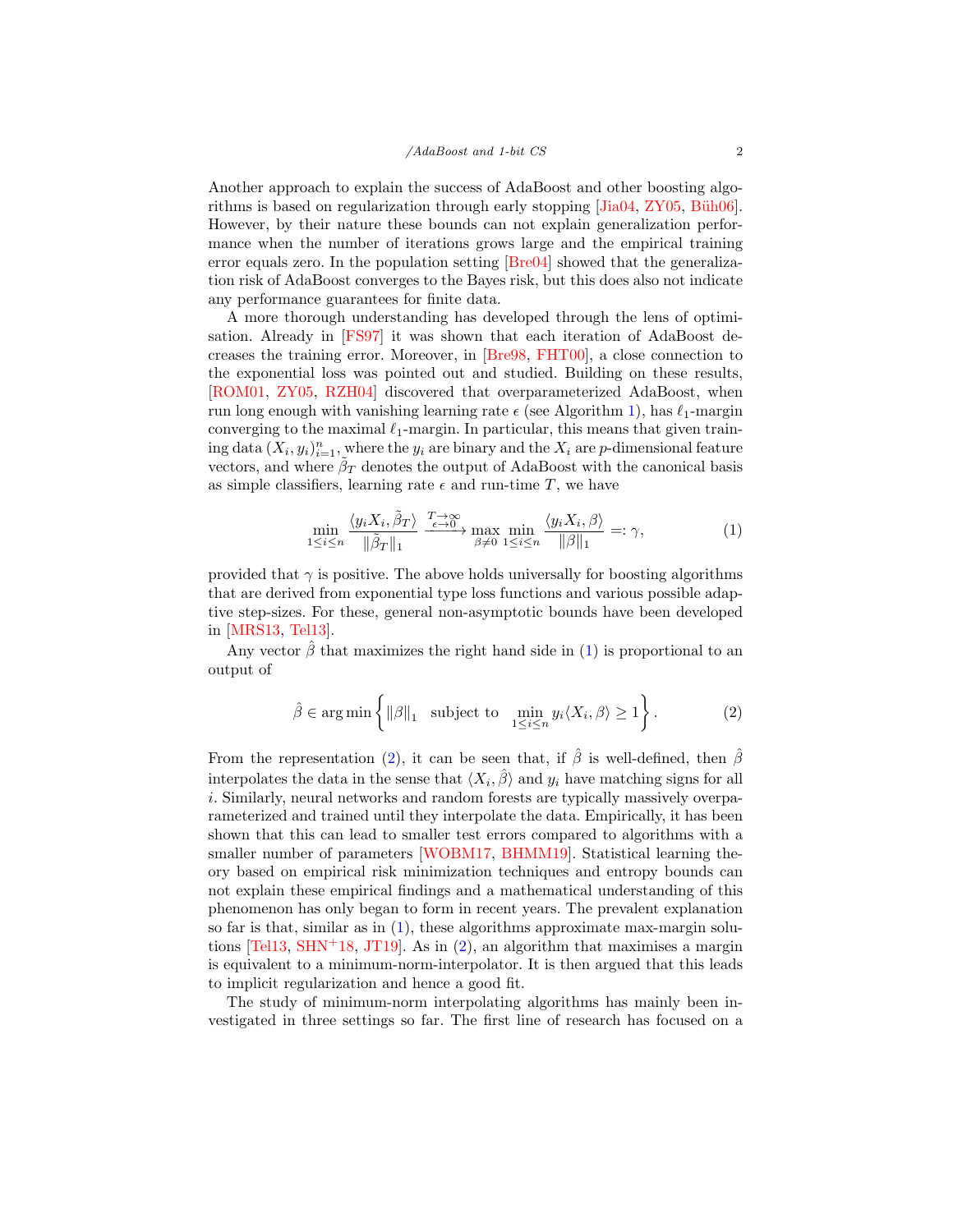random matrix regime where the number of data points and parameters are proportional. Here precise asymptotic results can be obtained, see for instance [\[MRSY20,](#page-34-7) [DKT20\]](#page-32-5) for max- $\ell_2$ -margin interpolation, [\[LS20\]](#page-33-4) for max- $\ell_1$ -margin interpolation and consequently AdaBoost, [\[MM21\]](#page-33-5) for 2-layer-neural networks in regression and  $[HMRT19]$  for minimum- $\ell_2$ -norm linear regression. However, these results do not exploit possible low-dimensional structure such as sparsity and they also require a large enough, constant, noise-level, leading to inconsistent estimators.

Another line of work has focused on non-asymptotic results in an Euclidean setting with features that have a covariance matrix with decaying eigenvalues, see  $[MNS+21]$  for classification with support-vector machines (SVM) and [\[BLLT20,](#page-32-6) [CL20\]](#page-32-7) for linear regression. These results rely crucially on Euclidean geometry, which gives explicit formulas for the estimators under consideration, and also do not lead to improved convergence rates in the presence of lowdimensional intrinsic structure.

A third line of work originates in the compressed sensing literature. Here lowdimensional intrinsic structure and often small noise levels, including adversarial noise, are studied. Small noise might be a realistic assumption for many classification data sets from the machine learning literature. On data sets such as CIFAR-10 [\[FKMN21\]](#page-33-7) or MNIST  $[WZZ^+13]$  state of the art algorithms achieve test errors smaller than 0.5%, implying that the proportion of flipped labels in the full data set is also small. On the theoretical side, pioneering work by Wo-jtaszczyk [\[Woj10\]](#page-34-10) has shown that minimum- $\ell_1$ -norm interpolation, introduced by [\[CDS98\]](#page-32-8) as basis pursuit, is robust to small, adversarial errors in sparse linear regression. This has recently been extended to other minimum-norm-solutions in linear regression [\[CLvdG20\]](#page-32-9), phase-retrieval [\[KKM20\]](#page-33-8) and heavy-tailed features in sparse linear regression [\[KKR18\]](#page-33-9).

Sparsity enables to model the possibility that only few variables are sufficient to predict well and allows for easier model interpretation. In binary classification, a sparse model with adversarial errors can be described by having access to a dataset  $\mathcal{D}_n = (X_i, y_i)_{i=1}^n$ , where the features  $(X_i)$ 's are i.i.d random vectors in  $\mathbb{R}^p$  distributed as X and  $X = (x_1, \dots, x_p)$  where  $x_j \stackrel{i.i.d.}{\sim} \mu$  for some distribution μ. For  $s > 0$  we are given an effectively s-sparse  $\beta^* \in S^{p-1}$ , i.e. a vector  $\beta^*$  such that  $\|\beta^*\|_2 = 1$  and  $\|\beta^*\|_1 \leq \sqrt{s}$ . Finally, for a set  $\mathcal{O} \subset [n]$  we have

<span id="page-2-0"></span>
$$
y_i = \begin{cases} \text{sgn}(\langle X_i, \beta^* \rangle) & i \notin \mathcal{O} \\ -\text{sgn}(\langle X_i, \beta^* \rangle) & i \in \mathcal{O}. \end{cases} \tag{3}
$$

The set  $\mathcal O$  contains the indices of the data that is labeled incorrectly. We do not impose any modelling assumptions on  $\mathcal{O}$ .  $\mathcal{O}$  may be random, deterministic or adversarially depend on all features  $(X_i)_{i=1}^n$ , but we impose that the proportion of flipped labels is small such that  $|O| = o(n)$ . In the applied mathematics literature, this model is called robust one-bit compressed sensing and in learning theory agnostic learning of (sparse) half-spaces.

As far as we know, there are no theoretical results for estimators that nec-essarily interpolate in the model [\(3\)](#page-2-0) when  $\mathcal{O} \neq \emptyset$ . In the noiseless case where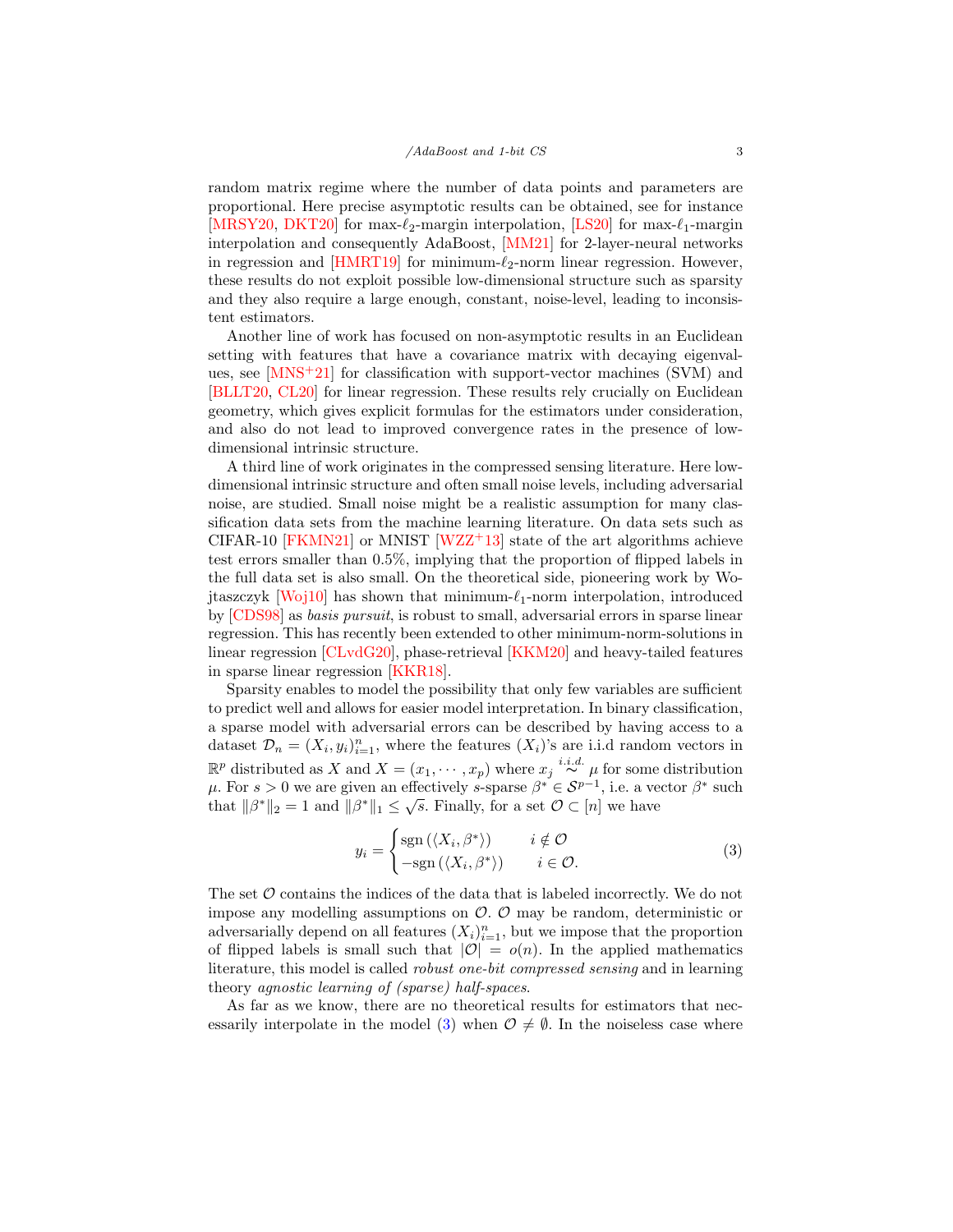$\mathcal{O} = \emptyset$  and for standard Gaussian measurements, [\[PV12\]](#page-34-11) have proposed and investigated an interpolating estimator, similarly defined as [\(2\)](#page-1-1) with the minimum replaced by an average and an additional matching sign constraint. In particular, they showed that this estimator is able to consistently estimate the direction of  $\beta^*$ .

Subsequent work where the model [\(3\)](#page-2-0) and variants of it were considered, has focused on regularized estimators in order to adapt to noise or to generalize the required assumptions. First results for the model [\(3\)](#page-2-0) and a computable algorithm were obtained by [\[PV13\]](#page-34-12), where a convex program was proposed and investigated. If  $\beta^*$  is exactly s-sparse, i.e. it has at most s non-zero entries, the attainable convergence rates can be improved and faster performance guarantees were obtained by [\[JLBB13,](#page-33-10) [ZYJ14,](#page-35-1) [ABHZ16\]](#page-31-2). Further works investigated non-Gaussian measurements [\[ALPV14\]](#page-31-3), active learning [\[ABHZ16,](#page-31-2) [Zha18,](#page-35-2) [ZSA20\]](#page-35-3), overcomplete dictionaries  $[BFN+18]$  and random shifts of  $\langle X_i, \beta^* \rangle$ , called *dither*ing, [\[KSW16,](#page-33-11) [DM21\]](#page-32-10).

In this paper, we consider the performance of AdaBoost in the overparameterized regime with small and adversarial noise. We additionally assume that  $\beta^*$  is effectively s-sparse. We leverage the relation in [\(1\)](#page-1-0) between AdaBoost and the max- $\ell_1$ -margin estimator [\(2\)](#page-1-1) to analyze AdaBoost (as described below in Algorithm [1\)](#page-6-0). In particular, we show that when  $p \geq n$  and the feature vectors fulfill a weak moment assumption and an anti-concentration assumption, then with high probability AdaBoost has vanishing prediction error, provided  $(s+|O|)\log^c(p) = o(n)$  for some constant  $c > 0$  and sufficiently many iterations  $T = O(n)$  of AdaBoost are performed. Moreover, when the features are Gaussian or student-t (with at least  $c \log(p)$  degrees of freedom) distributed, we obtain prediction and Euclidean estimation error bounds that scale as

$$
\left(\frac{(s+|O|)\log^c(p)}{n}\right)^{1/3},\tag{4}
$$

which is among the best available convergence guarantees in the one-bit compressed sensing literature so far.

These results are, as far as we know, the first non-asymptotic guarantee for overparameterized and data interpolating AdaBoost in a sparse and noisy setting. We illustrate our theory with Laplace, uniform, Gaussian and studentt (with at least  $c \log(p)$  degrees of freedom) distributed features. Moreover, our main result also explains why interpolating data can perform well in the presence of adversarial noise, providing an explanation to the question raised in [\[ZBH](#page-35-4)<sup>+</sup>17]. Numerical experiments complement our theoretical results.

Compared to [\[LS20\]](#page-33-4) we consider a completely different regime. In their setting sparsity can not be assumed and the noise level can neither be adversarial nor small. Hence, in [\[LS20\]](#page-33-4) consistent estimation of the direction of  $\beta^*$  is impossible and the resulting generalization error is close to  $1/2$  when p is large compared to n.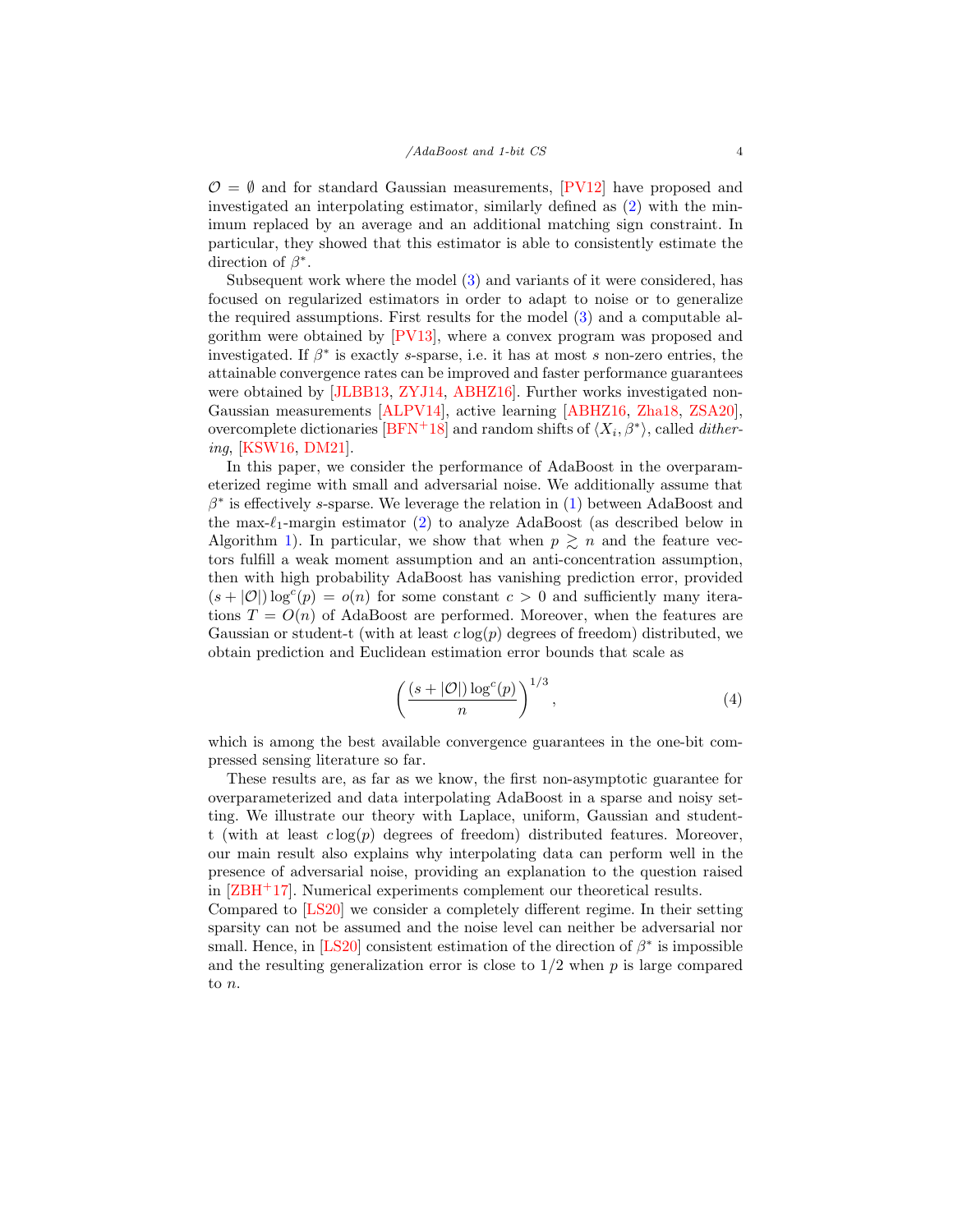## Notation

The Euclidean norm is denoted by  $\|\cdot\|_2$  and induced by the inner product  $\langle \cdot, \cdot \rangle$ ,  $\|\cdot\|_1$  denotes the  $\ell_1$ -norm and  $\|\cdot\|_{\infty}$  the  $\ell_{\infty}$ -norm for both vectors and matrices.  $B_1^p$  and  $B_2^p$  denote the unit  $\ell_1$ -ball and  $\ell_2$ -ball in  $\mathbb{R}^p$ , respectively. In addition, we write  $S^{p-1}$  for the *p*-dimensional unit sphere. By c, we denote a generic, strictly positive constant, that may change value from line to line. Moreover, for two sequences  $a_n, b_n$  we write  $a_n \leq b_n$  if  $a_n \leq cb_n$   $\forall n$ . Similarly,  $a_n \geq b_n$ if  $b_n \leq a_n$  and  $a_n \leq b_n$  if  $a_n \leq b_n$  and  $b_n \leq a_n$ . When an assumption reads 'Suppose  $a_n \lesssim b_n$ ' this means that we assume that for a small enough constant  $c > 0$  we have  $a_n \leq cb_n \forall n$ . By  $[p]$  we denote the enumeration  $\{1, \ldots, p\}$ , by  ${e_j}_{j\in [p]}$  the set of canonical basis vectors in  $\mathbb{R}^p$  and by  $X_i$  the *i*-th column of the matrix  $X = [X_1, \ldots, X_n]$  of feature vectors. We denote the sign function, sgn  $(x) = \mathbf{1}(x > 0) - \mathbf{1}(x < 0)$ . Throughout this article, we use bold letters to denote random matrices, upper case letters for random vectors and lower case letters for random variables. For example we write  $\mathbb{X} = (X_i)_{i \in [n]} \in \mathbb{R}^{p \times n}$  and  $X_i = (x_{i,1}, \dots, x_{i,p}) \in \mathbb{R}^p$ .

#### 2. Main results

#### 2.1. Model and assumptions

We consider a binary classification model, which allows for adversarial flips. In particular, we assume that we have access to a dataset  $(y_i, X_i)_{i \in [n]}$ . The  $X_i$ 's are i.i.d random vectors in  $\mathbb{R}^p$  distributed as X and  $X = (x_1, \dots, x_p)$ , where  $x_j \stackrel{i.i.d.}{\sim} \mu$  for some distribution  $\mu$  that is symmetric and has zero mean and unit variance. Assuming unit variance is not restrictive, as both the considered loss functions and the observed data are scaling invariant. The  $y_i$ 's are generated via

$$
y_i = \begin{cases} \operatorname{sgn}(\langle X_i, \beta^* \rangle) & i \notin \mathcal{O} \\ -\operatorname{sgn}(\langle X_i, \beta^* \rangle) & i \in \mathcal{O}. \end{cases}
$$
 (5)

The set  $\mathcal{O} \subset [n]$  is the set of the indices of the mislabeled data. We assume that the fraction of flipped labels is asymptotically vanishing,  $|O| = o(n)$ , but that  $\mathcal O$  may be picked by an adversary and depend on the data. In particular, this includes parametric noise models such as logistic regression or additive Gaussian noise inside the sign-function above, as long as the variance of the noise decays to zero as *n* goes to infinity. We assume that  $\beta^* \in S^{p-1}$  is effectively *s*-sparse, that is  $\|\beta^*\|_1 \leq \sqrt{s}$ .

For stating our results we will treat all other parameters that do not depend on p, n, s and |O| as fixed constants. Moreover, we always assume tacitly that  $p \geq cn$ , for a large enough constant  $c > 0$ .

We measure the accuracy of recovery by the prediction error

$$
d(\tilde{\beta}, \beta^*) := \mathbb{P}\left(\text{sgn}\left(\langle X_{n+1}, \tilde{\beta}\rangle\right) \neq \text{sgn}\left(\langle X_{n+1}, \beta^*\rangle\right) \middle| (y_i, X_i)_{i \in [n]} \right), \quad (6)
$$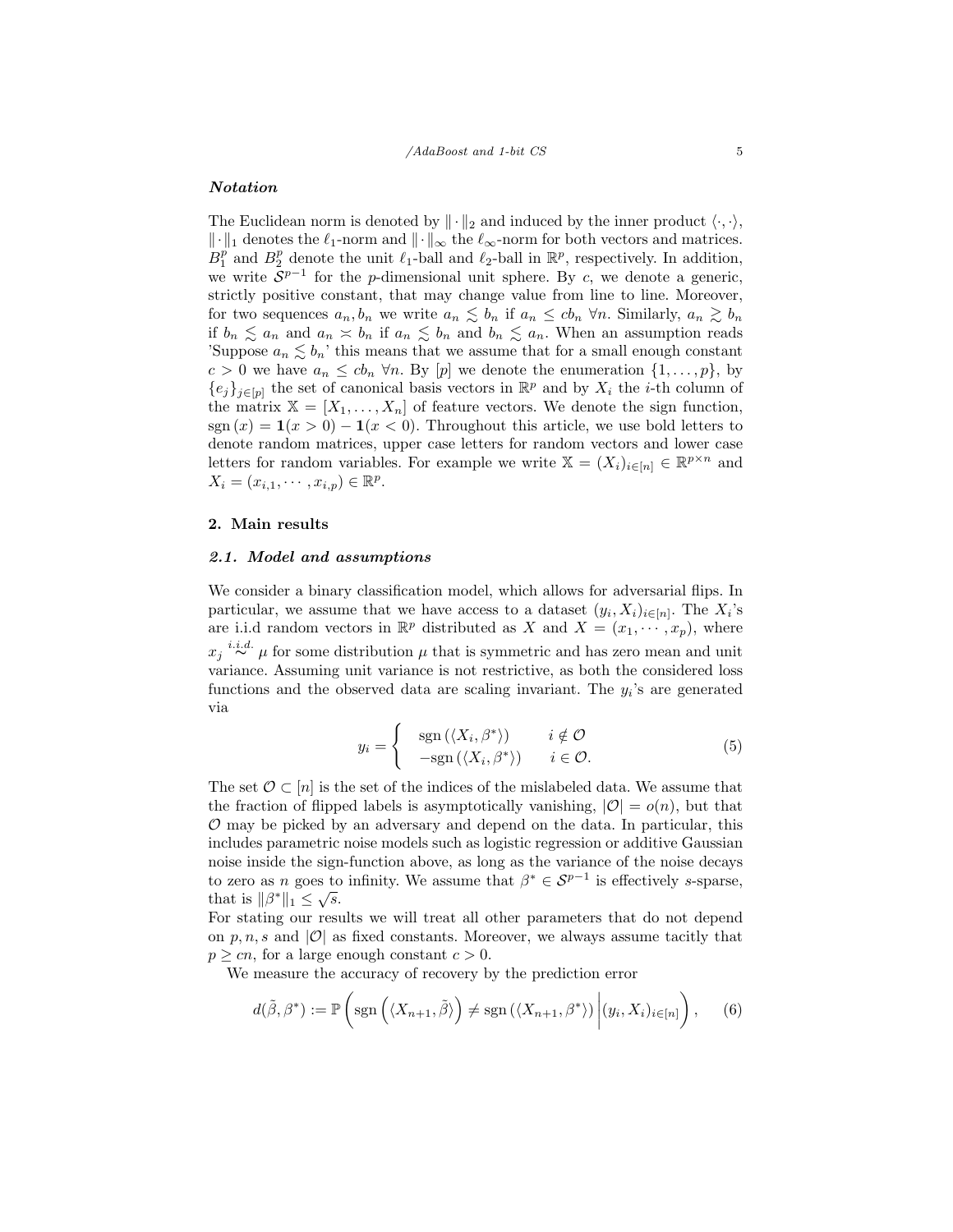where  $X_{n+1}$  is an independent copy of X. This is the quantity which is used empirically to measure the quality of classifiers such as neural networks on standard image benchmark data sets [\[WZZ](#page-34-9)+13, [FKMN21\]](#page-33-7).

We now formulate the three main assumptions used throughout this article. They describe the tail-behaviour and behaviour around zero of the features.

For the tail-behaviour, the only assumption we make is a weak moment assumption of order  $log(p)$ .

**Definition 2.1.** A centered, scalar random variable x fulfills the weak moment assumption (of order log(p)) with parameter  $\zeta \geq 1/2$  if

$$
(\mathbb{E}|x|^q)^{1/q} \lesssim q^{\zeta} \quad \forall \ 1 \le q \le \max(1, \log(p)).
$$

For a matrix  $X$  or a vector  $X$  we say that they satisfy the weak moment assumption if their entries satisfy the weak moment assumption.

This assumption is weaker than commonly assumed sub-Gaussian or subexponential tail behaviour and allows for feature distributions with heavy-tails such as the student-t-distribution with  $c \log(p)$  degrees of freedom. Under the weak moment assumption we are able to control the  $\ell_{\infty}$  norm of  $X = (x_1, \dots, x_p)$ composed of i.i.d random variables satisfying the weak moment assumption with polynomial deviation (see Proposition [B.1\)](#page-36-0). Assuming sub-Gaussianity of the  $x_j$ 's does not lead to improvement of the convergence rates in our main results except for logarithmic factors. This is different to the theory developed in [\[DM21\]](#page-32-10) where the exponent in the obtained convergence results depends on whether the features are sub-Gaussian or heavy-tailed.

The next two assumptions measure the behaviour of the feature distribution around zero.

<span id="page-5-1"></span>**Definition 2.2.** A random vector  $X \in \mathbb{R}^p$  fulfills an anti-concentration assumption with parameter  $\alpha \in (0,1]$  if

<span id="page-5-0"></span>
$$
\sup_{\beta \in \mathcal{S}^{p-1}} \mathbb{P}(|\langle X, \beta \rangle| \le \varepsilon) \lesssim \varepsilon^{\alpha} \ \forall \ p^{-1} \le \varepsilon \le 1. \tag{7}
$$

We say that a matrix  $X \in \mathbb{R}^{p \times n}$  satisfies the anti-concentration assumption with  $\alpha \in (0,1]$  if each column of X satisfies [\(7\)](#page-5-0).

Assuming that X satisfies an anti-concentration assumption will be a necessity for our results, as it ensures that for fixed vector  $\beta$ , the scalar  $|\langle X_i, \beta \rangle|$  is not too close to zero for too many indices  $i \in [n]$ . This in turn would lead to a tiny  $\ell_1$ -margin and many discontinuities of sgn  $(\langle X_i, \beta \rangle)$  at  $\beta$ , rendering it impossible to prove uniform results.

Similar anti-concentration assumptions were previously introduced in the learning theory literature in the non-sparse setting, see e.g. [\[BZ17,](#page-32-11) [DTKZ20,](#page-32-12) [FCG21\]](#page-32-13), and were shown to be satisfied by isotropic log-concave distributions [\[BZ17\]](#page-32-11) via an uniform upper bound for the density of  $\langle \beta, X \rangle$ .

The next assumption is an optional counterpart to Definition [2.2](#page-5-1) and leads to improved convergence rates if it is satisfied.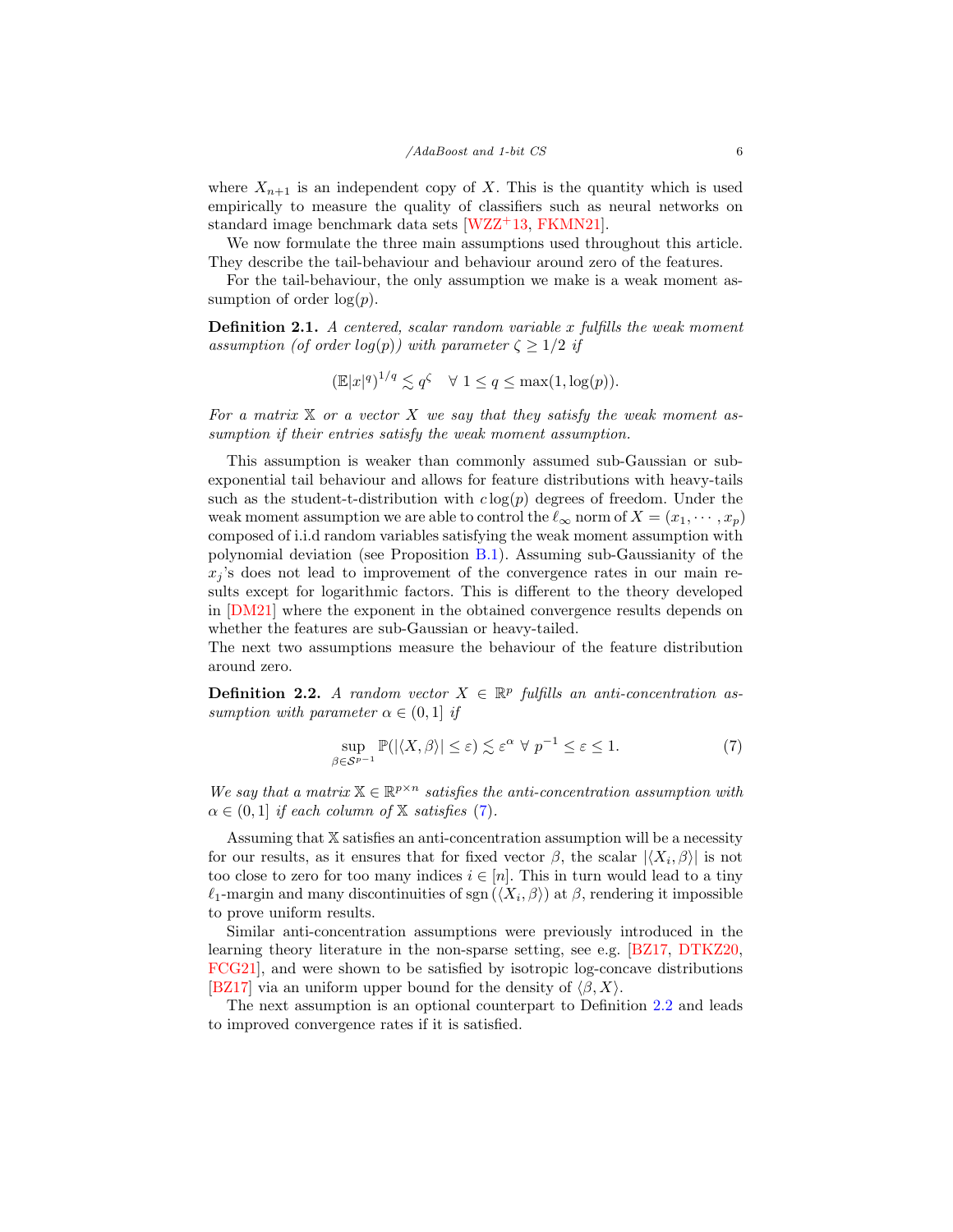<span id="page-6-2"></span>**Definition 2.3.** A random vector  $X \in \mathbb{R}^p$  fulfills a small deviation assumption with parameter  $\theta > 0$  if

<span id="page-6-1"></span>
$$
\inf_{\beta \in \mathcal{S}^{p-1}} \mathbb{P}(|\langle X, \beta \rangle| \le \varepsilon) \gtrsim \varepsilon^{\theta} \ \forall \ p^{-1} \le \varepsilon \le 1. \tag{8}
$$

We say that a matrix  $X \in \mathbb{R}^{p \times n}$  satisfies the small deviation assumption with parameter  $\theta > 0$  if each column of  $\mathbb{X}$  satisfies [\(8\)](#page-6-1).

In [\[DTKZ20\]](#page-32-12) a stronger small-deviation assumption was formulated, assuming an uniform lower bound on the density of two-dimensional projections of X. This property is satisfied by isotropic log-concave distributions [\[BZ17\]](#page-32-11) and implies [\(8\)](#page-6-1) with  $\theta = 1$ .

#### 2.2. Main results

## 2.2.1. AdaBoost, max  $\ell_1$ -margin and a bound in terms of the margin

AdaBoost, proposed by Freund and Schapire [\[FS97\]](#page-33-0), is an algorithm where an additive model for an unnormalized version of  $\beta^*$  is built by iteratively adding weak classifiers to the model. To facilitate our analysis, we assume that the features  $X_i$ 's are i.i.d. distributed and that the weak classifiers can be identified with the standard basis vectors in  $\mathbb{R}^p$ . We consider AdaBoost as described in Algorithm [1.](#page-6-0) The main difference to the original proposal by [\[FS97\]](#page-33-0) consists of the choice of the step-size  $\alpha_t$ , which is obtained by minimizing a quadratic upper bound for the loss-function at each step [\[Tel13\]](#page-34-4).

|  |  | Algorithm 1: AdaBoost for binary classification |  |  |
|--|--|-------------------------------------------------|--|--|
|--|--|-------------------------------------------------|--|--|

**Input:** Binary data  $(y_i)_{i \in [n]}$ , features  $\mathbb{X} = (X_i)_{i \in [n]}$ , run-time T, learning rate  $\epsilon$ Output: Vector  $\tilde{\beta}_T \in \mathbb{R}^p$ **1** Initialize  $\tilde{\beta}_{0,i} = 0$  and rescale features  $\mathbb{X} = \mathbb{X}/\|\mathbb{X}\|_{\infty}$ 

- 2 For  $t = 1, \ldots T$  repeat
	- Update weights  $w_{t,i} = \frac{\exp(-y_i \langle X_i, \tilde{\beta}_{t-1} \rangle)}{\sum_{j=1}^n \exp(-y_j \langle X_j, \tilde{\beta}_{t-1} \rangle)}, i = 1, \ldots, n$
	- Select coordinate:  $v_t = \arg \max_{v \in \{e_j\}_{j=1}^p} |\sum_{i=1}^n w_{t,i} y_i \langle X_i, v \rangle|$
	- Compute adaptive stepsize  $\alpha_t = \sum_{i=1}^n w_{t,i} y_i \langle X_i, v_t \rangle$
	- Update  $\tilde{\beta}_t = \tilde{\beta}_{t-1} + \epsilon \alpha_t v_t$

Alternative to the interpretation by Freund and Schapire [\[FS97\]](#page-33-0), AdaBoost can be viewed as a form of mirror gradient descent on the exponential lossfunction [\[Bre98,](#page-32-0) [FHT00\]](#page-32-1). It is thus natural to expect that it converges to the infimum of the loss-function and eventually interpolates the labels if possible. In fact, a stronger statement holds: As described in [\(1\)](#page-1-0), AdaBoost with infinitesimally small learning rate and a growing number of iterations T converges to a solution that maximizes the  $\ell_1$ -margin [\[ROM01,](#page-34-1) [ZY05,](#page-35-0) [Tel13\]](#page-34-4).

<span id="page-6-0"></span><sup>3</sup> Return  $\tilde{\beta}_T$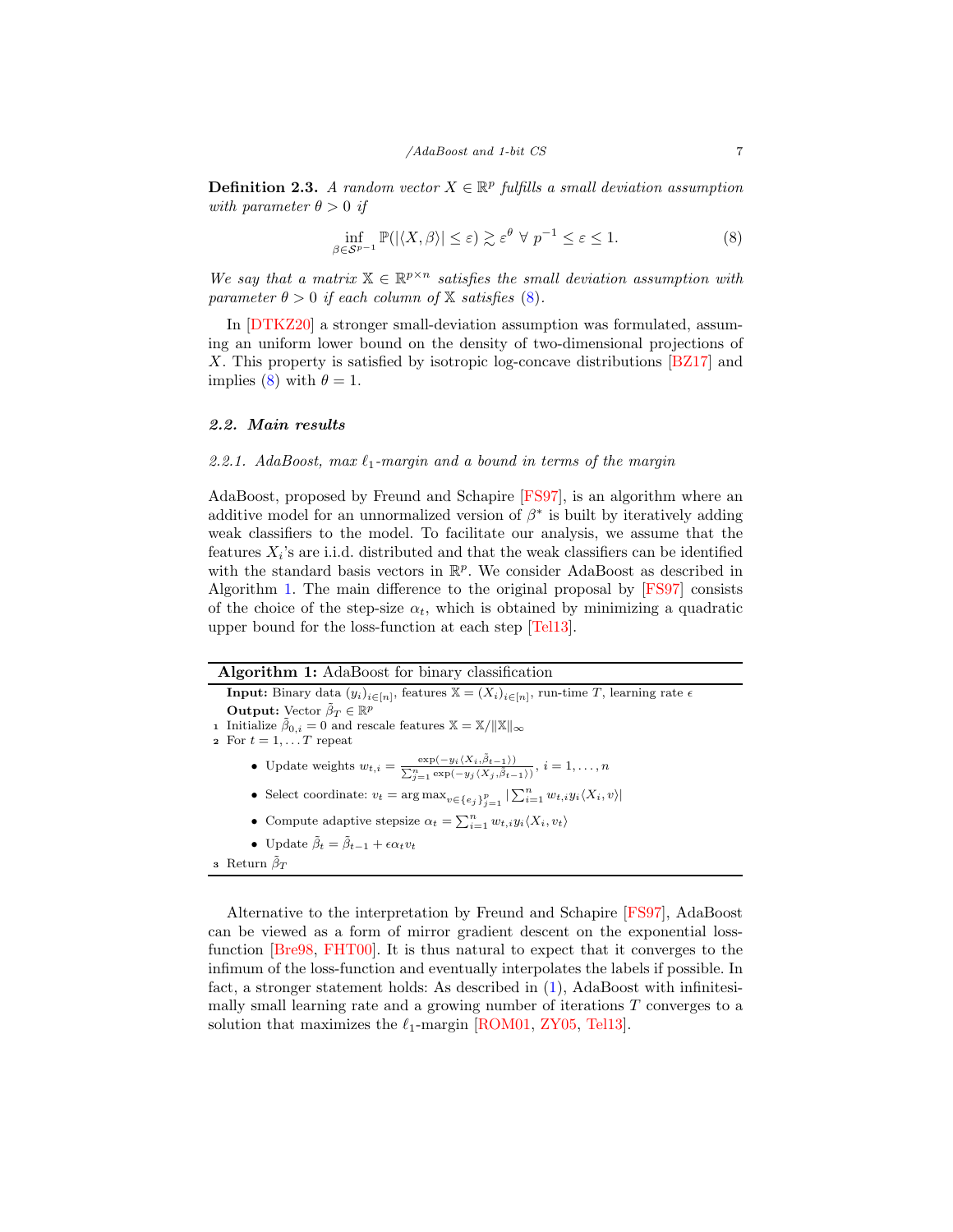This holds even non-asymptotically [\[Tel13\]](#page-34-4) for many variants of AdaBoost and includes both the exponential and logistic loss-function as well as various choices of adaptive stepsizes  $\alpha_t$ , for instance logarithmic as originally proposed by [\[FS97\]](#page-33-0), line search [\[SS99,](#page-34-0) [ZY05\]](#page-35-0) or quadratic as in Algorithm [1.](#page-6-0)

To present non-asymptotic results and to ensure that our theory can potentially be applied to other variants of AdaBoost, we introduce the following definition of an approximation of the largest  $\ell_1$ -margin: We say that  $\tilde{\beta} \in \mathbb{R}^p$ provides an approximation of the max  $\ell_1$ -margin if

$$
\min_{1 \le i \le n} \frac{y_i \langle X_i, \tilde{\beta} \rangle}{\|\tilde{\beta}\|_1} \ge \frac{1}{2} \max_{\beta \neq 0} \min_{1 \le i \le n} \frac{y_i \langle X_i, \beta \rangle}{\|\beta\|_1} =: \frac{\gamma}{2},\tag{9}
$$

,

The quantity  $\gamma$  is called the max  $\ell_1$ -margin. Moreover, the factor 1/2 can be substituted by any other positive constant smaller than one.

The following theorem gives a bound for the prediction error for any  $\tilde{\beta}$  that provides an approximation of the max  $\ell_1$ -margin. The bound itself depends on the max  $\ell_1$ -margin  $\gamma$ . If the features fulfill an additional small deviation assumption, we obtain improved convergence rates.

<span id="page-7-0"></span>**Theorem 2.1.** Assume  $p \ge n$  and that  $X = (X_i)_{i \in [n]}$  has i.i.d. zero mean and unit variance entries and satisfies the weak moment assumption with  $\zeta \geq 1/2$ and the anti-concentration assumption with  $\alpha \in (0,1]$ . Let  $\beta$  be an approximation of the margin and suppose that  $\tilde{\beta}$  satisfies with probability at least 1-t that  $\gamma \geq \gamma_0$ . Define

$$
\eta = \left(\frac{\log^{2\zeta + 1}(p) \log(n)}{\gamma_0^2 n}\right)^{\frac{1}{2+\alpha}}
$$

and assume that  $\eta \lesssim 1$ . Moreover, assume that  $|O| \lesssim \eta^{\alpha} n$ . Then with probability at least  $1 - cp^{-1} - t$  we have that

$$
d\left(\tilde{\beta},\beta^{*}\right)\lesssim \eta^{\alpha}.
$$

Moreover, if X satisfies a small deviation assumption with  $\theta > 0$  and  $|O| \lesssim$  $\eta^{\alpha(1+\frac{2}{\theta})}n$ , then, with probability at least  $1-cp^{-1}-t$ , we have that

$$
d\left(\tilde{\beta},\beta^*\right) \lesssim \eta^{\alpha\left(1+\frac{2}{\theta}\right)}.
$$

The proof of Theorem [2.1](#page-7-0) involves two main arguments: a bound for the ratio  $\|\tilde{\beta}\|_1/\|\tilde{\beta}\|_2$  in terms of the max  $\ell_1$ -margin and a sparse hyperplane tesselation result that adapts a proof technique introduced by [\[DM21\]](#page-32-10). For the bound on the ratio we argue by contradiction and show that with high probability no  $\beta$ can simultaneously approximate the margin and have small Euclidean norm. If the small deviation assumption is satisfied we obtain an improved bound on the ratio by using a more involved discretisation argument via Maurey's emirical method [\[Car85,](#page-32-14) [RV08,](#page-34-13) [CGLP13\]](#page-32-15). For the sparse hyperplane tesselation result, we argue similarly as  $[DM21]$ , but use again Maurey's empirical method instead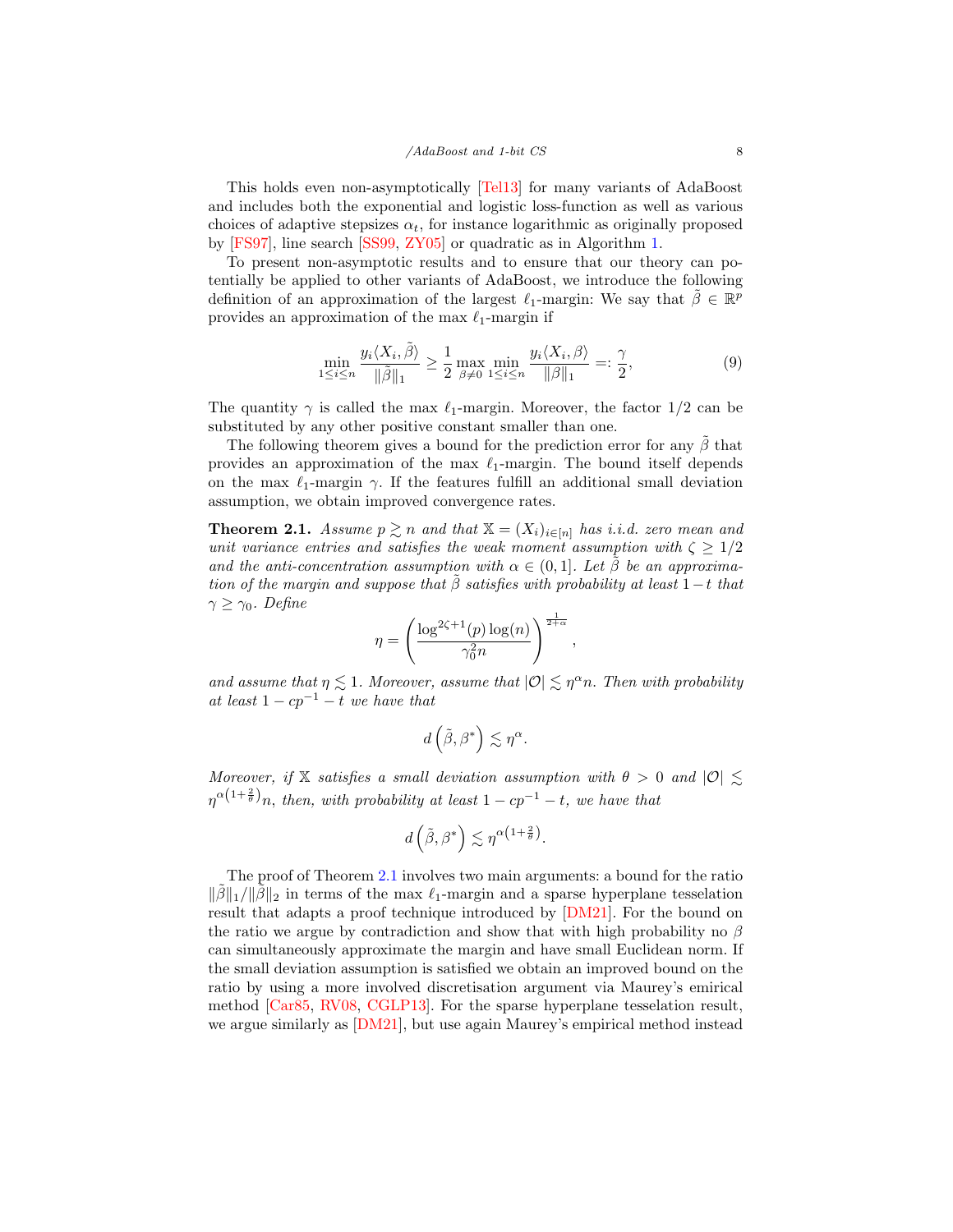of their net argument. Compared to a discretisation argument via nets (as in [\[DM21,](#page-32-10) [PV13\]](#page-34-12)) this has the advantage that we are able to deal with features that only fulfill the weak moment assumption, while still retaining the same rate (up to logarithmic factors) as in the sub-Gaussian case. By contrast, the obtained convergence rates in  $[DM21]$  depend on whether the features are sub-Gaussian or not.

The following lemma shows that AdaBoost, as described in Algorithm [1,](#page-6-0) provides an approximation of the max  $\ell_1$ -margin, when it is run long enough. The proof is a simple adaptation of results by [\[Tel13\]](#page-34-4) to our setting.

<span id="page-8-0"></span>**Lemma 2.[1](#page-6-0).** Consider the AdaBoost Algorithm 1 and suppose that  $p \ge n$  and that  $\mathbb{X} = (X_i)_{i \in [n]}$  satisfies the weak moment assumption with  $\zeta \geq 1/2$ . Suppose that  $\gamma > 0$ , that the learning rate  $\epsilon$  satisfies  $\epsilon \leq 1/6$  and that

$$
T \gtrsim \log^{2\zeta + 1}(np)/(\epsilon^2 \gamma^2).
$$

Then, the output of Algorithm [1](#page-6-0) provides an approximation of the max  $\ell_1$ -margin with probability at least  $1 - p^{-1}$ .

Hence, both for algorithmic (Lemma [2.1\)](#page-8-0) as well as recovery guarantees (The-orem [2.1\)](#page-7-0), it is necessary to obtain a lower bound on the max  $\ell_1$ -margin  $\gamma$ .

## 2.2.2. A bound for the max  $\ell_1$ -margin

In this section, we obtain a lower on the max  $\ell_1$ -margin  $\gamma$ , holding with large probability.

<span id="page-8-1"></span>**Theorem 2.2.** Assume that  $p \geq n$  and that  $X = (X_i)_{i \in [n]}$  has i.i.d. symmetric, zero mean and unit variance entries and satisfies the weak moment assumption with  $\zeta \geq 1/2$  and the anti-concentration assumption with  $\alpha \in (0,1]$ . Then, we have with probability at least  $1 - cn^{-1}$  that

$$
\gamma \gtrsim \left[ \frac{n}{\log(ep/n)} \left( s + \frac{\log^{1+2\zeta}(n)|\mathcal{O}|}{\log(ep/n)} + \log^{1+2\zeta}(n) \right)^{\frac{\alpha}{2}} \right]^{-\frac{1}{2+\alpha}}.
$$
 (10)

Crucial for the proof of Theorem [2.2](#page-8-1) is the fact that, defining

<span id="page-8-2"></span> $\hat{\beta} \in \arg \min \{ ||\beta||_1 \text{ subject to } y_i \langle X_i, \beta \rangle \ge 1, i = 1, ..., n \},$  (11)

we have the relation  $\gamma = 1/||\hat{\beta}||_1$  (see Lemma [4.1\)](#page-15-0). Hence, to obtain a lower bound for  $\gamma$  it suffices to obtain an upper bound for  $\|\hat{\beta}\|_1$ , which we accomplish by explicitly constructing a  $\beta$  that fulfills the constraints in [\(11\)](#page-8-2). In particular, we use the  $\ell_1$ -quotient property [\[Woj10,](#page-34-10) [KKR18\]](#page-33-9) to find a perturbation of  $\beta^*$ that has sufficiently small  $\ell_1$ -norm while still fulfilling the constraint  $y_i\langle X_i, \beta \rangle \ge$ 1 for all  $i \in [n]$ .

The following proposition shows that even in an idealized setting with no noise and isotropic Gaussian features, where  $\alpha = 1$  (see Corollary [2.3\)](#page-10-0), the lower bound on the margin in Theorem [2.2](#page-8-1) is, in general, tight (up to logarithmic factors).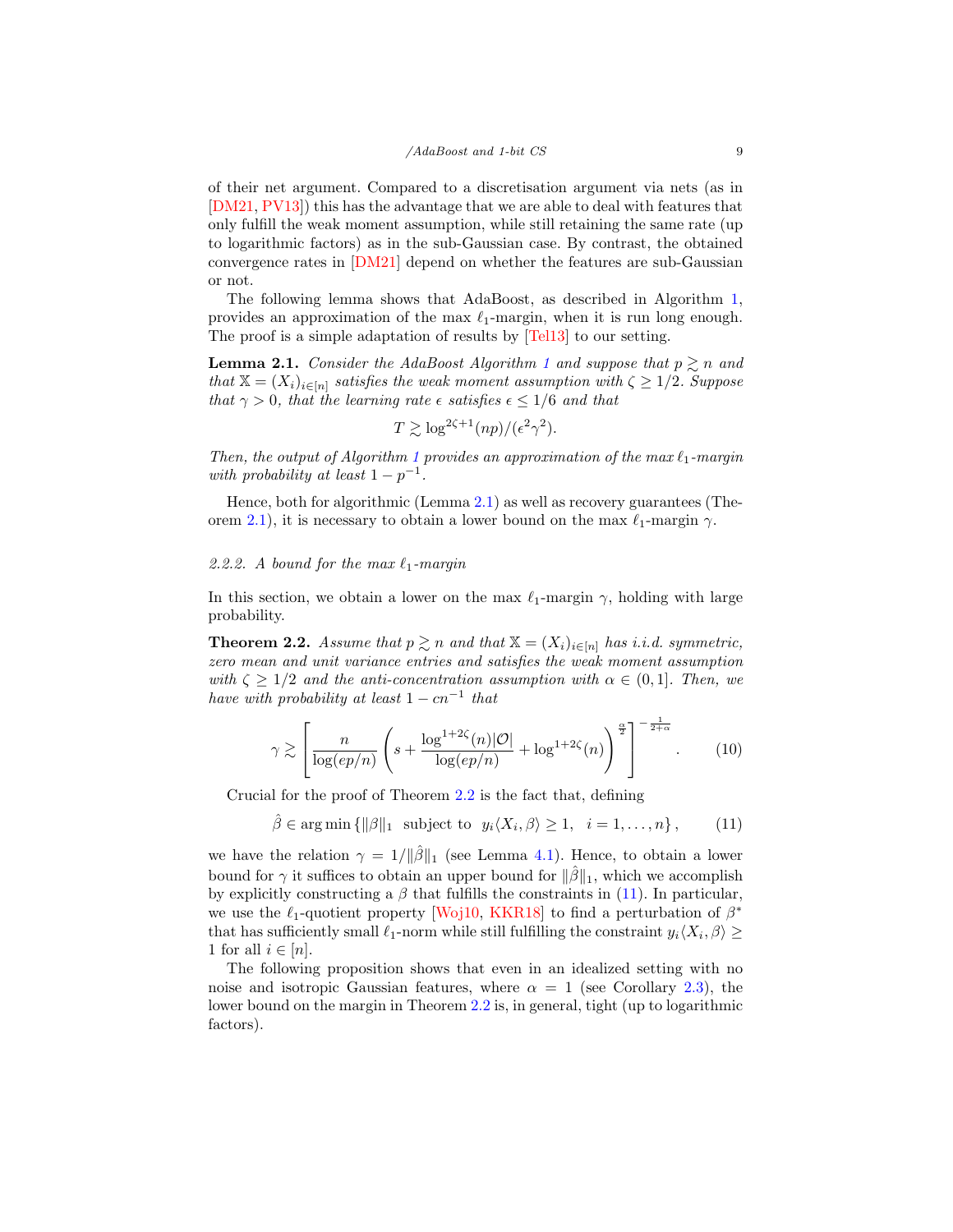<span id="page-9-0"></span>**Proposition 2.1.** Suppose  $p \geq n$ ,  $\mathcal{O} = \emptyset$  and that the entries of X are i.i.d. **Froposition 2.1.** Suppose  $p \leq n$ ,  $\mathcal{O} = \mathbf{v}$  and that the entries of  $\mathbf{A}$  are i.i.d.<br> $\mathcal{N}(0,1)$  distributed. Then, for any  $\beta^* \in \mathcal{S}^{p-1}$  which satisfies  $\|\beta^*\|_{\infty} \leq 1/\sqrt{s}$ , we have that

$$
\mathbb{E}\gamma \lesssim \left(\frac{\log(p)}{n} \frac{1}{\sqrt{s}}\right)^{1/3}.\tag{12}
$$

.

#### 2.2.3. Rates for AdaBoost

Combining Theorems [2.1](#page-7-0) and [2.2](#page-8-1) with Lemma [2.1](#page-8-0) we obtain the following corollary, that shows convergence rates for AdaBoost.

Corollary 2.1. Grant the assumptions of Theorem [2.2](#page-8-1) and assume that for some large enough constant  $\kappa_1 = \kappa_1(\alpha, \zeta)$  $\kappa_1 = \kappa_1(\alpha, \zeta)$  $\kappa_1 = \kappa_1(\alpha, \zeta)$  the AdaBoost Algorithm 1 is run for

$$
T \gtrsim \left( n \left( s + |\mathcal{O}| \right)^{\frac{\alpha}{2}} \right)^{\frac{2}{2+\alpha}} \log^{\kappa_1}(p) \epsilon^{-2}
$$

iterations with learning rate  $\epsilon \leq 1/6$ . Then, with probability at least  $1 - cn^{-1}$ , the output  $\tilde{\beta}_T$  of AdaBoost Algorithm [1](#page-6-0) satisfies for some constant  $\kappa_2 = \kappa_2(\alpha, \zeta)$ 

$$
d\left(\tilde{\beta}_T, \beta^*\right) \lesssim \left(\frac{(s + |\mathcal{O}|) \log^{\kappa_2}(p)}{n}\right)^{\frac{\alpha}{(2+\alpha)^2}}.
$$

Moreover, if X satisfies a small deviation assumption with  $\theta > 0$ , then, with probability at least  $1 - cn^{-1}$ 

$$
d\left(\tilde{\beta}_T, \beta^*\right) \lesssim \left(\frac{(s + |\mathcal{O}|) \log^{\kappa_2}(p)}{n}\right)^{\frac{\alpha\left(1 + \frac{2}{\theta}\right)}{(2 + \alpha)^2}}
$$

As for consistency  $(s + |O|) \log^{\kappa_2}(p) = o(n)$  is required, it is ensured that in this relevant regime AdaBoost is an approximation of the max  $\ell_1$ -margin if we run AdaBoost for  $T \n\approx n \log(p)^{\kappa_1}/\epsilon^{-2}$  iterations. Hence, by contrast to other algorithms such as gradient descent (e.g. section 9.3.1 in [\[BV04\]](#page-32-16)) where often a logarithmic number of iterations in  $n$  suffices, we require in the worst case an approximately linear number of iterations in  $n$  to ensure consistency of AdaBoost.

## 2.2.4. Examples

We now illustrate our developed theory for some specific feature distributions. First, for the density of the  $x_j$ 's being continuous, bounded and unimodal, we are able to show that the anti-concentration condition holds with parameter  $\alpha = 1/2.$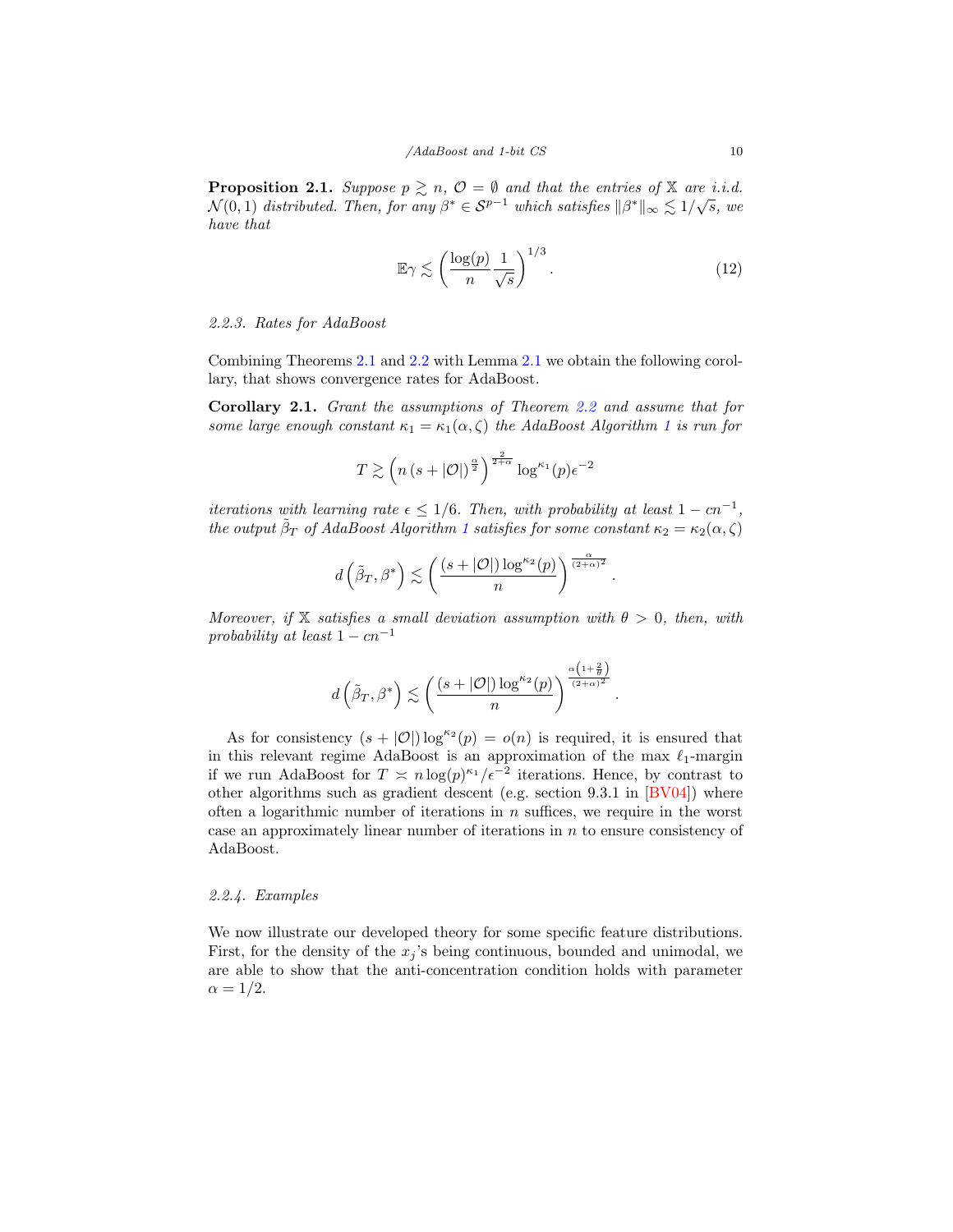<span id="page-10-2"></span>**Corollary 2.2.** Assume that  $X = (X_i)_{i \in [n]}$  has i.i.d. symmetric, zero mean and unit variance entries and satisfies the weak moment assumption with  $\zeta \geq 1/2$ . Assume that the  $x_{ij}$ 's have density f that is continuous, bounded by a constant, and unimodal, i.e.  $f(a\varepsilon) \geq f(\varepsilon)$   $\forall a \in (0,1), \varepsilon \in \mathbb{R}$ . Then X satisfies the anticoncentration condition with parameter  $\alpha = 1/2$ . In particular, this includes features that are distributed according to the uniform, Gaussian, student-t with  $d \geq \log(p)$ ,  $d \in \mathbb{N}$ , degrees of freedom distributions (with  $\zeta = 1/2$ ) and the Laplace distribution (with  $\zeta = 1$ ). Hence, when  $p \gtrsim n$  and AdaBoost is for some constant  $\kappa_1 = \kappa_1(\zeta)$  run for at least

$$
T \gtrsim \left( n \left( s + |\mathcal{O}| \right)^{\frac{1}{4}} \right)^{\frac{4}{5}} \log(p)^{\kappa_1} \epsilon^{-2}
$$

iterations, then with probability at least  $1-cn^{-1}$  we have that for some constant  $\kappa_2 = \kappa_2(\zeta)$ 

$$
d(\tilde{\beta}_T, \beta^*) \lesssim \left(\frac{(s+|\mathcal{O}|)\log^{\kappa_2}(p)}{n}\right)^{\frac{2}{25}}.
$$

When the features are Gaussian or student-t with at least  $c \log(p)$  degrees of freedom distributed, we are able to improve upon this and show that the anticoncentration and small deviation conditions are both fulfilled with parameters  $\alpha = \theta = 1$ . Moreover, for these distributions the prediction and Euclidean estimation error are closely related such that we are also able to obtain error bounds in this distance.

<span id="page-10-0"></span>**Corollary 2.3.** Assume that the entries of  $X = (X_i)_{i \in [n]}$  are i.i.d.  $\mathcal{N}(0,1)$  or  $\sqrt{(d-2)/dt_d}$  distributed for  $\log(p) \leq d, d \in \mathbb{N}, p \geq 1$ . Then X satisfies the anti-concentration and small deviation assumptions with  $\alpha = \theta = 1$  and the weak moment assumption with  $\zeta = 1/2$ . In particular, when  $p \geq n$ , and after at least

$$
T \gtrsim \left( n \left( s + |\mathcal{O}| \right)^{\frac{1}{2}} \right)^{\frac{2}{3}} \log(p)^{\kappa_1} \epsilon^{-2}
$$

iterations of AdaBoost, we have with probability at least  $1 - cn^{-1}$  that for some  $constant$   $\kappa_2$ 

<span id="page-10-1"></span>
$$
d(\tilde{\beta}_T, \beta^*) \lesssim \left(\frac{(s + |\mathcal{O}|) \log^{\kappa_2}(p)}{n}\right)^{1/3}.
$$

Moreover, on the same event, we have that

$$
\left\| \frac{\tilde{\beta}_T}{\|\tilde{\beta}_T\|_2} - \beta^* \right\|_2 \lesssim \left( \frac{(s + |\mathcal{O}|) \log^{\kappa_2}(p)}{n} \right)^{1/3}.
$$
 (13)

We now compare the convergence guarantees for AdaBoost with Gaussian or student-t distributed features with the state of the literature, where mostly Gaussian features and Euclidean estimation error were considered. When  $\mathcal{O} = \emptyset$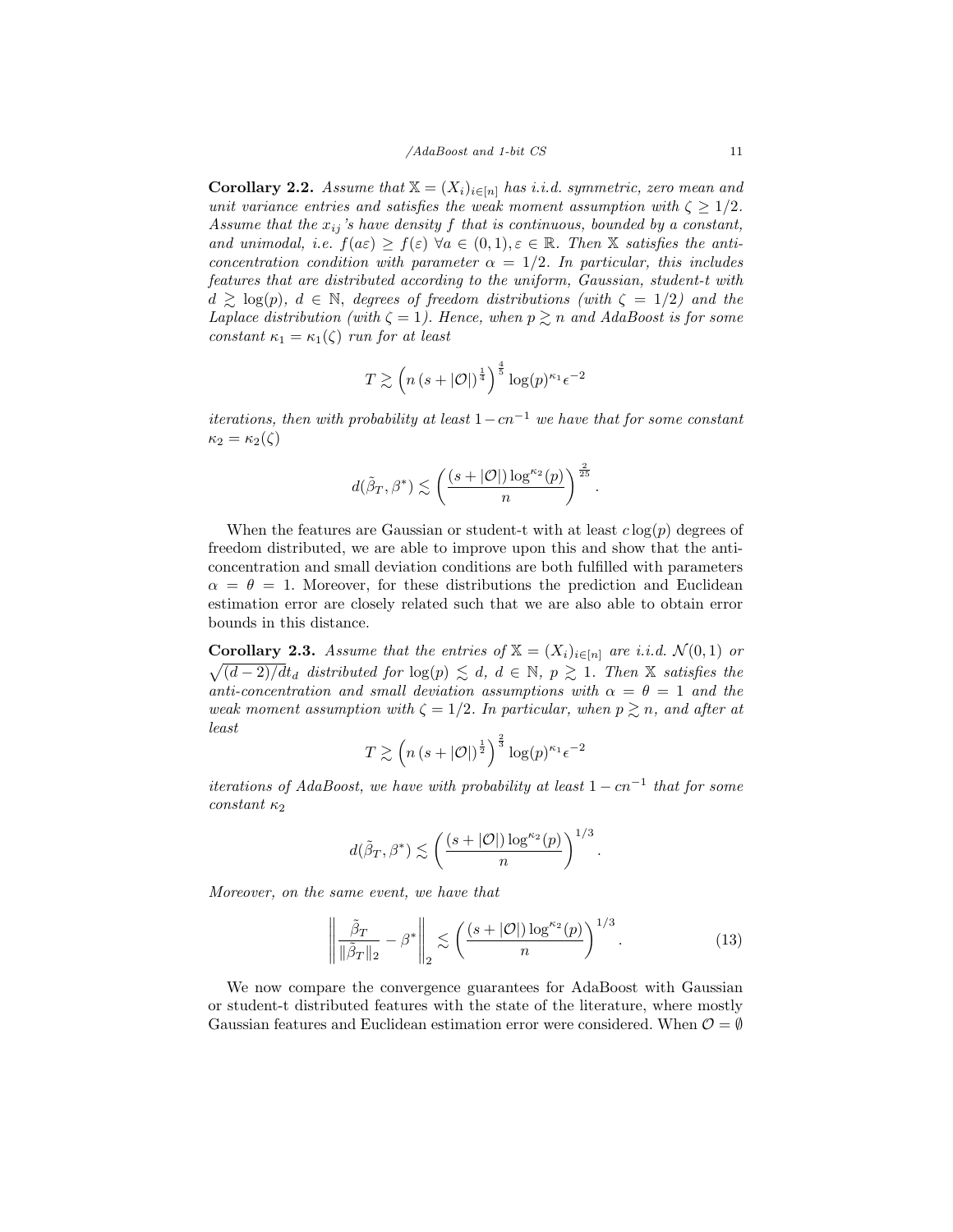the performance guarantee in [\(13\)](#page-10-1) is better than existing bounds for regularized algorithms [\[PV13,](#page-34-12) [ZYJ14\]](#page-35-1) and match, up to logarithmic factors, the best available bounds that can be obtained by combining the tesselation result in Proposition [4.6](#page-21-0) with Plan and Vershynin's [\[PV12\]](#page-34-11) linear programming estimator. A straightforward adaptation of the proofs from [\[DM21\]](#page-32-10) for the tesselation to our setting, would lead to an exponent of  $1/4$  in  $(13)$  in case of the student-t distribution with at least  $c \log(p)$  degrees of freedom. We achieve improved rates by replacing the net dicretization from [\[DM21\]](#page-32-10) with a more involved Maurey argument.

For Gaussian features and in the presence of adversarial errors, the convergence rate obtained in [\(13\)](#page-10-1) improves over the rate for the regularized esti-mator by [\[PV13\]](#page-34-12) if  $(|\mathcal{O}|/n)^4 = o(s/n)$  and otherwise their algorithm achieves faster convergence rates, in both cases up to logarithmic factors. If  $\beta^*$  is exactly s-sparse, i.e. at most s entries of  $\beta^*$  are non-zero, then the rate in [\(13\)](#page-10-1) is sub-optimal in the dependence on  $s \log(p)/n$  and  $|O|/n$  and faster rates were obtained for a (non-interpolating) regularized estimator in [\[ABHZ16\]](#page-31-2) for strongly log-concave features.

#### 2.3. Simulations

In this subsection, we provide simulations for various feature distributions to illustrate our theoretical results qualitatively. Alongside Theorem [2.1,](#page-7-0) we show the empirical prediction error as a function of the sample size  $n$  and the number of corrupted labels  $|\mathcal{O}|$ . Moreover, to accompany Theorem [2.2,](#page-8-1) we plot the margin as a function of  $n$ .

As illustrated in Corollary [2.2,](#page-10-2) the developed theory applies to various distributions of the entries of the features  $X_{ij}$ , such as continuous, bounded and unimodal distributions. To highlight the universality of our theory, simulations were performed for the standard normal distribution  $\mathcal{N}(0, 1)$ , the student-t distribution with  $log(p)$  degrees of freedom, the uniform distribution with unit variance , and the Laplace distribution with zero location and unit scale parameter.

The ground truth  $\beta^*$  was generated randomly, with an s-sparse Rademacher prior. That is, s out of the possible p entries are chosen at random, and set to  $\pm 1/\sqrt{s}$  with equal probability. The remaining entries are set to zero, making  $\beta^*$  s-sparse, with  $\|\beta^*\|_2 = 1$ . The indices for the set of corruptions  $\mathcal O$  was chosen uniformly at random , such that a predetermined number of labels is corrupted. The sparsity was chosen as  $s = 5$ . As Theorem [2.1](#page-7-0) assumes  $p \geq n$ , we let  $p = 10n$ . AdaBoost was executed as described in Algorithm [1,](#page-6-0) using step size  $\epsilon = 0.2$ . The number of steps performed was  $T = (n\sqrt{s+|O|})^{2/3} \log(p)/\epsilon^2$ steps, imitating the setting in Corollary [2.3.](#page-10-0) The simulated are averaged over twenty iterations.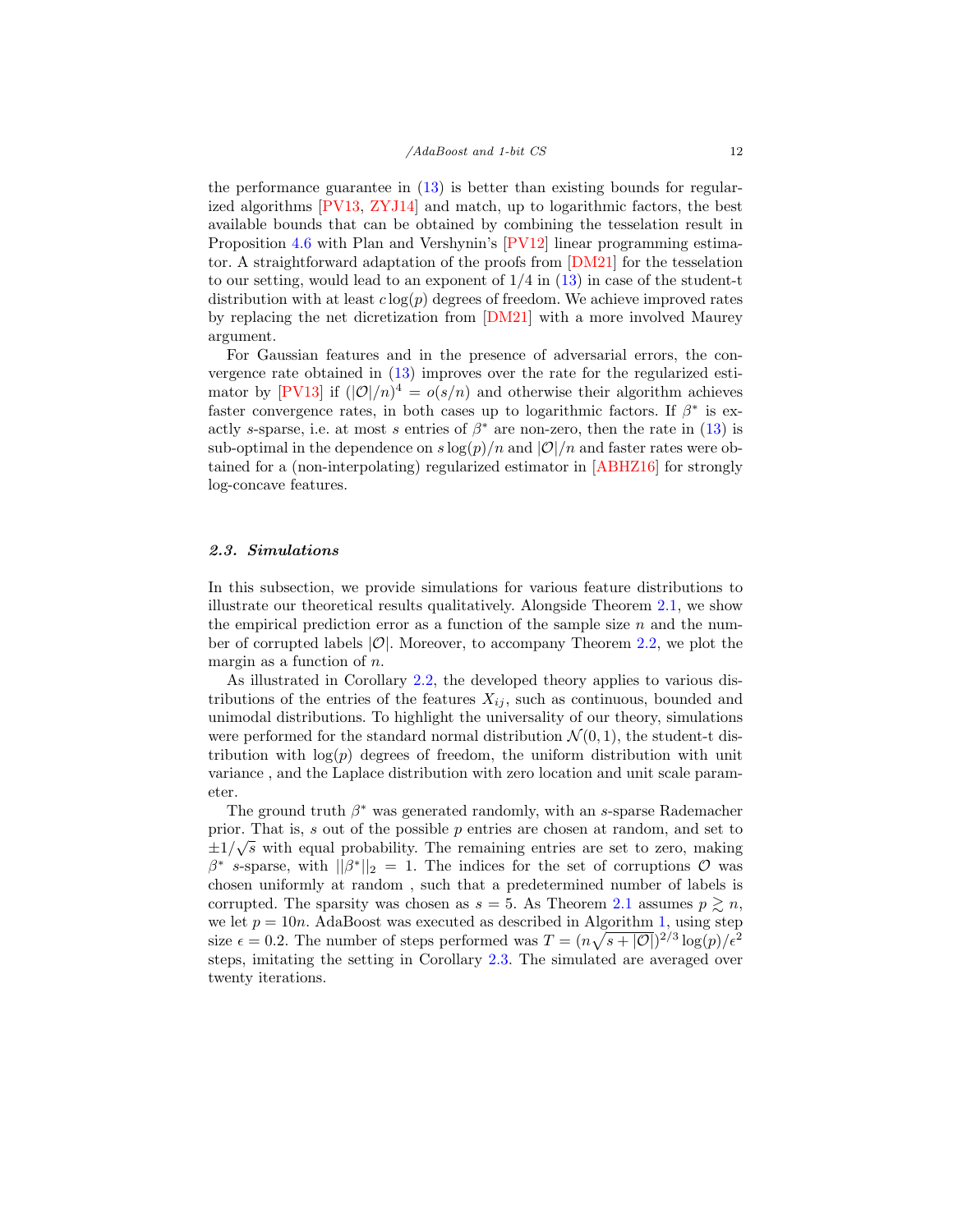<span id="page-12-0"></span>

Fig 1: On the left, we plot the prediction error for  $|O| = 40$  corruptions, against the number of samples n, for various features. On the right, we show for  $n = 500$ how the prediction error changes as the number of randomly flipped labels  $|O|$ decreases. The solid lines represent the max- $\ell_1$ -margin estimators  $\hat{\beta}$  [\(2\)](#page-1-1). The dash-dotted lines are instances of AdaBoost  $\tilde{\beta}_T$ , as defined in Algorithm [1.](#page-6-0)



Fig 2: On the left, we consider the same setting as in Figure [1,](#page-12-0) however in the case of noiseless data  $|O| = 0$ . On the right, we plot for noiseless data the margins  $\gamma$  of the max- $\ell_1$ -margin estimators, as defined in [\(1\)](#page-1-0), as well as the  $\ell_1$ -margins of AdaBoost  $\tilde{\beta}_T$ .

The two plots in Figure [1](#page-12-0) show the noisy case, while noise is absent in the two plots in Figure [2.](#page-12-0) For the max- $\ell_1$ -margin estimator the prediction error for all simulated features appears to behave identically. By contrast, the  $\ell_1$ -margin differs widely across the features by a multiplicative constant, but shows the same asymptotic behaviour.

As stated in Lemma [2.1,](#page-8-0) we see that the margin of AdaBoost is close to the max  $\ell_1$ -margin and that the performance of AdaBoost is similar to the performance of the max- $\ell_1$ -margin classifier. The proximity of AdaBoost to its limit appears to depend on the distribution of the features. In particular, the simulations suggest that heavier tails lead to slower convergence. This is reasonable, considering that AdaBoost rescales the features with their  $\ell_{\infty}$ -norm, see Algorithm [1.](#page-6-0) This is particularly visible when comparing the uniform distribution, for which the max- $\ell_1$ -margin estimator and AdaBoost seem to behave almost identically, to the student-t distribution, for which the margin is close to zero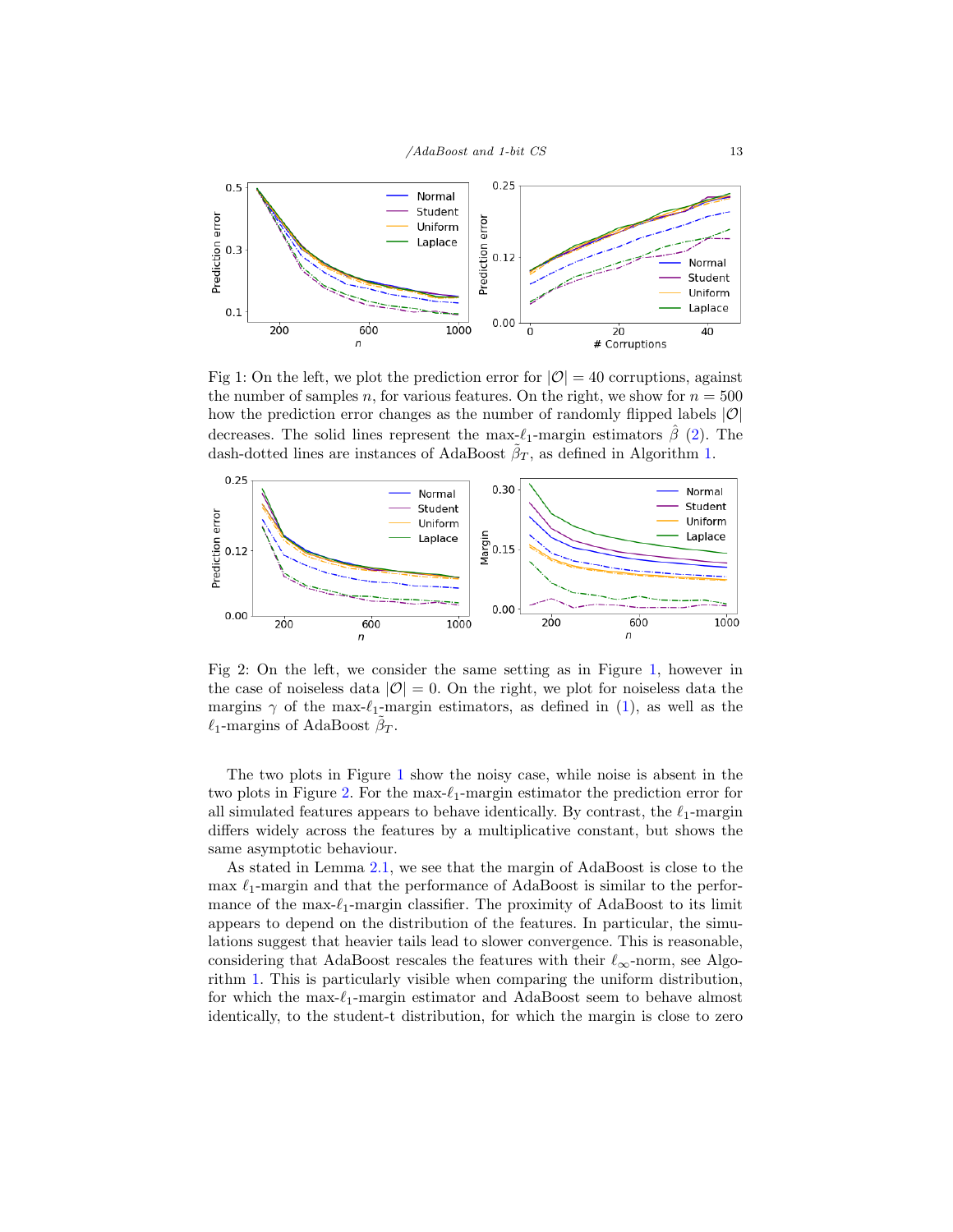for some n.

#### 3. Conclusion

In this paper, we have shown that AdaBoost, as described in Algorithm [1,](#page-6-0) achieves consistent recovery in the presence of small, adversarial errors, despite being overparameterized and interpolating the observations. Our results hold under weak assumptions on the tail behaviour and the behaviour around zero of the feature distribution. In addition, for Gaussian features the derived convergence rates in Corollary [2.3](#page-10-0) are comparable to convergence rates of state-ofthe-art regularized estimators [\[PV13\]](#page-34-12). This is a first step for the understanding of overparameterized and interpolating AdaBoost and other interpolating algorithms and shows why such algorithms can generalize well in high-dimensional and noisy situations, despite interpolating the data.

However, in the presence of well-behaved noise, as in logistic regression, our bounds are suboptimal and require that the fraction of mislabeled data points decays to zero. By contrast, regularized estimators [\[PV13\]](#page-34-12) are able to achieve faster convergence rates in such settings and do not require that the fraction of mislabeled data is asymptotically vanishing to achieve consistency.

Many open question do remain. The convergence rate for Gaussian features in Corollary [2.3](#page-10-0) is among the best available results if  $\beta^*$  is allowed to be genuinely effectively sparse. However, it is not clear whether the exponent in [\(13\)](#page-10-1) is optimal, and further research about information theoretic lower bounds is needed. When  $\beta^*$  is exactly sparse, the convergence rate in  $(13)$  is sub-optimal and better results for log-concave features have been obtained by [\[ABHZ16\]](#page-31-2) for a regularized estimator. Moreover, for noiseless data and exact sparse  $\beta^*$  our simulations suggest that AdaBoost attains a faster rate than in the noisy case. It thus remains as an interesting further research question how to show that AdaBoost attains faster convergence rates for noiseless data and when  $\beta^*$  is exact sparse.

Finally, our results rely heavily on the anti-concentration assumption in Definition [2.2,](#page-5-1) which is not fulfilled for Rademacher features. Assuming additionally  $\|\beta^*\|_{\infty} = o(1)$  [\[ALPV14\]](#page-31-3) obtained convergence rates for the regularized estimator proposed in [\[PV13\]](#page-34-12). It is straightforward to adapt our lower bound on the max- $\ell_1$ -margin in Theorem [2.2](#page-8-1) to such a setting. However, by contrast, it is not clear how to modify the uniform tesselation result used in the proof of Theorem [2.1](#page-7-0) and consequently show convergence rates for AdaBoost without anti-concentration.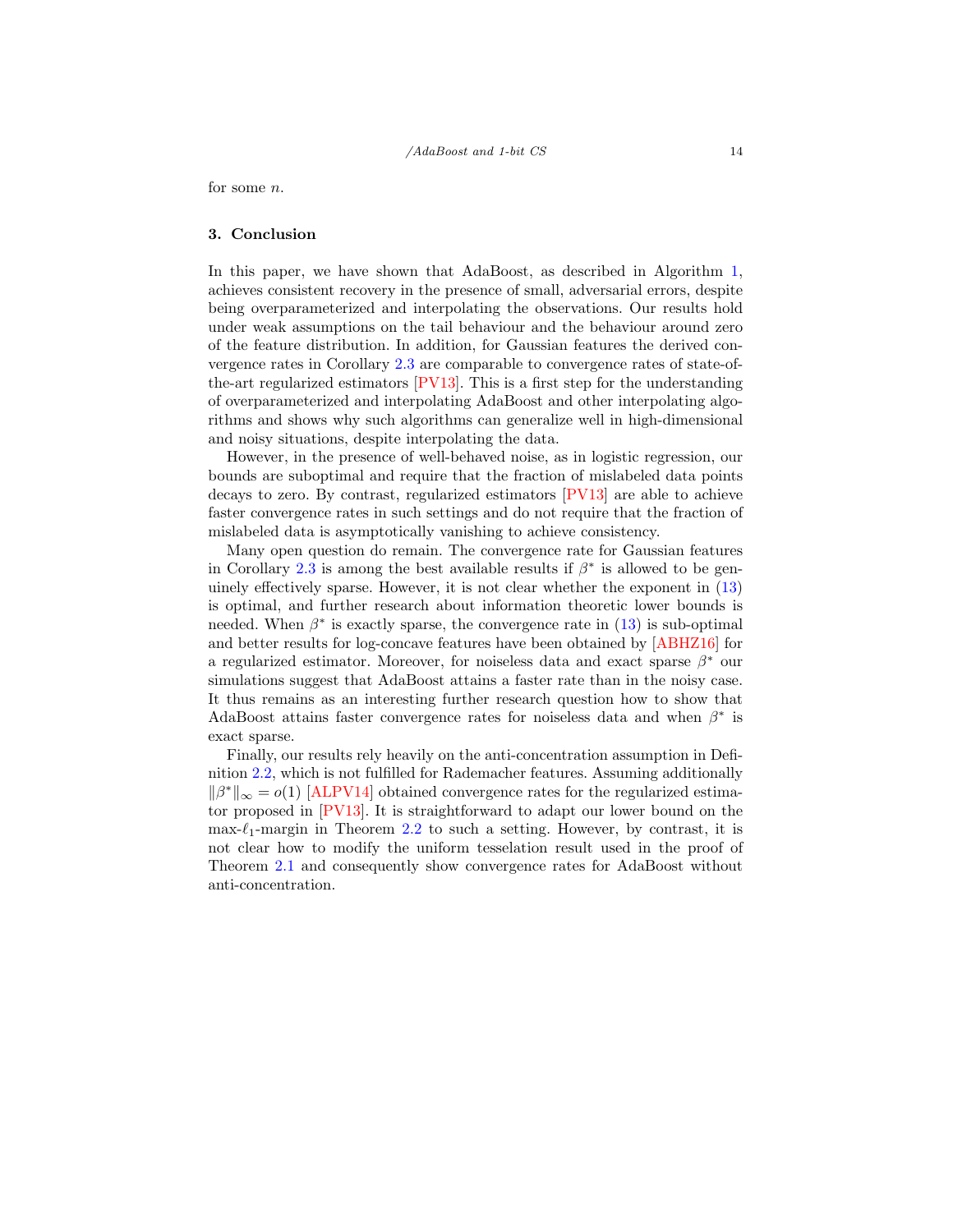#### 4. Proofs

## 4.1. Proof of Theorem [2.1](#page-7-0)

*Proof.* Let  $\tilde{\beta}$  be an approximation of the max  $\ell_1$ -margin. Defining  $\bar{\beta} := 2\tilde{\beta}/(\gamma_0||\tilde{\beta}||_1)$ we have on an event of probability at least  $1 - t$  that

$$
\min_{i \in [n]} y_i \langle X_i, \overline{\beta} \rangle \ge 1,
$$

and  $\bar{\beta} \in r_n B_1^p$  for  $r_n = 2/\gamma_0$ . It follows that  $\|\tilde{\beta}\|_1 / \|\tilde{\beta}\|_2 = \|\bar{\beta}\|_1 / \|\bar{\beta}\|_2$ , which we bound by applying the following proposition.

<span id="page-14-0"></span>**Proposition 4.1.** Assume  $p \geq n$  and that  $\mathbb{X} = (X_i)_{i \in [n]}$  has i.i.d. zero mean and unit variance entries and satisfies the weak moment assumption with  $\zeta \geq$ 1/2. Let  $r_n > 0$  be such that

$$
r_n \lesssim \sqrt{\frac{n}{\log^{2\zeta+1}(p)\log(n)}}.
$$

Then, with probability at least  $1 - cp^{-1}$  for any  $\beta \in \mathbb{R}^p$  such that  $\|\beta\|_1 \leq r_n$  and  $\min_{i \in [n]} y_i \langle X_i, \beta \rangle \geq 1$ , we have that

$$
\frac{\|\beta\|_1}{\|\beta\|_2} \lesssim r_n.
$$

Moreover, assume that  $X$  fulfills a small deviation assumption with parameter  $\theta > 0$ . Then with probability at least  $1 - cp^{-1}$ , for any  $\beta \in \mathbb{R}^p$  such that  $||\beta||_1 \leq r_n$ and  $\min_{i \in [n]} y_i \langle X_i, \beta \rangle \geq 1$ , we have that

$$
\frac{\|\beta\|_1}{\|\beta\|_2} \lesssim \frac{r_n}{\tau_n},
$$

where

$$
\tau_n \asymp \left[ \frac{n}{\log^{2\zeta + 1}(p) \log(n) r_n^2} \right]^{\frac{1}{\theta}}
$$

Having obtained a bound for the ratio  $\|\tilde{\beta}\|_1/\|\tilde{\beta}\|_2$ , we next use a sparse hyperplane tesselation result for the pseudo-metric d, arguing by contradiction. Since d is scaling invariant, i.e.  $d(\beta, \tilde{\beta}) = d(\beta, \tilde{\beta}/\|\tilde{\beta}\|_2)$  it suffices to consider only elements on the unit sphere.

**Proposition 4.2.** Assume  $p \geq n$  and that  $\mathbb{X} = (X_i)_{i \in [n]}$  has i.i.d. zero mean and unit variance entries and satisfies the weak moment assumption with  $\zeta \geq$ 1/2 and the anti-concentration assumption with  $\alpha \in (0,1]$ . For  $a > 0$ , define

$$
\eta = c \left( a^2 \frac{\log^{2\zeta + 1}(p) \log(n)}{n} \right)^{\frac{1}{2 + \alpha}}, \tag{14}
$$

.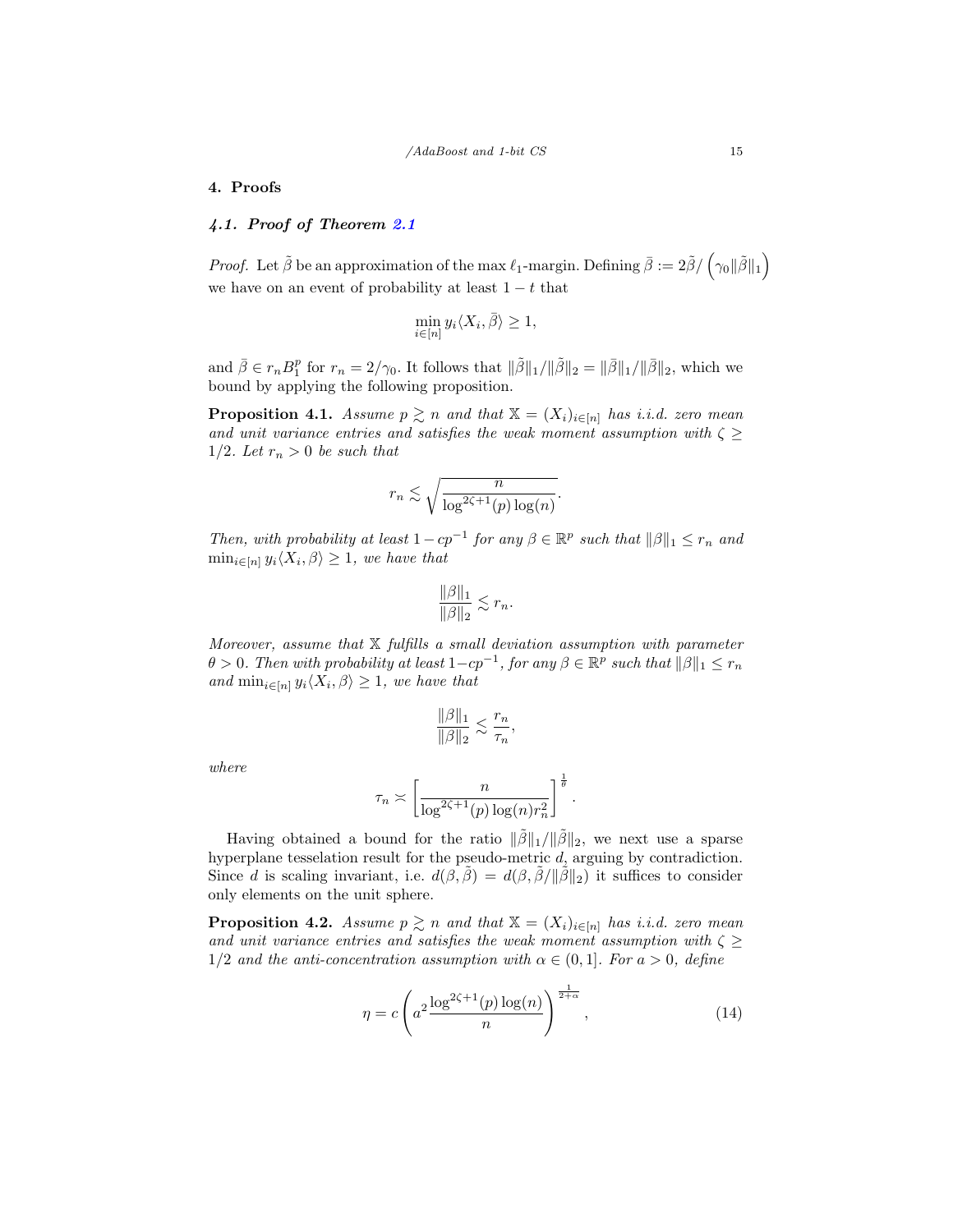and assume  $\eta \leq 1/2$ . Define

$$
\mathcal{B}(a,\eta) = \{ \beta \in \mathbb{R}^p : d(\beta, \beta^*) \geq c\eta^{\alpha} \}.
$$

Then with probability at least  $1-cp^{-1}$  we have, uniformly for  $\beta \in aB_1^p \cap S^{p-1} \cap$  $\mathcal{B}(a, \eta)$ 

$$
\frac{1}{n}\sum_{i=1}^n \mathbf{1}\left(\operatorname{sgn}\left(\langle X_i,\beta\rangle\right)\neq \operatorname{sgn}\left(\langle X_i,\beta^*\rangle\right)\right) \gtrsim \eta^{\alpha}.
$$

Now, we apply Proposition [4.6](#page-21-0) with  $a \asymp r_n$ . Since  $|O| \lesssim \eta^{\alpha}$  by assumption, we get

$$
\frac{1}{n}\sum_{i=1}^n \mathbf{1}\left(\text{sgn}\left(\langle X_i,\tilde{\beta}/\|\tilde{\beta}\|_2\rangle\right)\neq \text{sgn}\left(\langle X_i,\beta^*\rangle\right)\right) = \frac{|\mathcal{O}|}{n} \lesssim \eta^{\alpha},
$$

and hence, adjusting constants, we have on an event of probability at least  $1-t-cp^{-1}$  that  $\tilde{\beta}/\|\tilde{\beta}\|_2 \notin \mathcal{B}(a,\eta)$  and hence on the same event  $d(\tilde{\beta},\beta^*) \lesssim \eta^{\alpha}$ .

When X satisfies the small deviation assumption with parameter  $\theta > 0$ , we apply Proposition [4.6](#page-21-0) with  $a \n\t\asymp r_n/\tau_n$ . Since  $|\mathcal{O}| \n\t\lesssim \eta^{\alpha(1+\frac{2}{\theta})}$  by assumption, we conclude the proof using the same reasoning.  $\Box$ 

# 4.2. Upper and lower bounds for the max  $\ell_1$ -margin

#### 4.2.1. Proof of Theorem [2.2](#page-8-1)

We start this section with the following lemma. A proof is given in [\[LS20\]](#page-33-4).

<span id="page-15-0"></span>**Lemma 4.1** (Proposition A.2 in  $[LS20]$ ). Suppose that

$$
\gamma := \max_{\beta \neq 0} \min_{1 \le i \le n} \frac{y_i \langle X_i, \beta \rangle}{\|\beta\|_1} > 0.
$$

Then, we have that  $\gamma^{-1} = ||\hat{\beta}||_1$ , where

<span id="page-15-2"></span>
$$
\hat{\beta} \in \underset{\beta \in \mathbb{R}^p}{\text{arg min}} \left\{ \|\beta\|_1 \quad \text{subject to} \quad y_i \langle X_i, \beta \rangle \ge 1 \right\}. \tag{15}
$$

Hence, in order to lower bound  $\gamma$  it suffices to upper bound  $\|\hat{\beta}\|_1$ , which is accomplished in the following proposition.

<span id="page-15-1"></span>**Proposition 4.3.** Assume  $p \geq n$  and that  $X = (X_i)_{i \in [n]}$  has i.i.d. symmetric, zero mean and unit variance entries and satisfies the weak moment assumption with  $\zeta \geq 1/2$  and the anti-concentration assumption with  $\alpha \in (0,1]$ . Then with probability at least  $1 - cn^{-2}$  we have that

$$
\|\hat{\beta}\|_1 \lesssim \left[\frac{n}{\log(ep/n)} \left(s + \frac{\log^{1+2\zeta}(n)|\mathcal{O}|}{\log(ep/n)} + \log^{1+2\zeta}(n)\right)^{\alpha/2}\right]^{1/(2+\alpha)}.\tag{16}
$$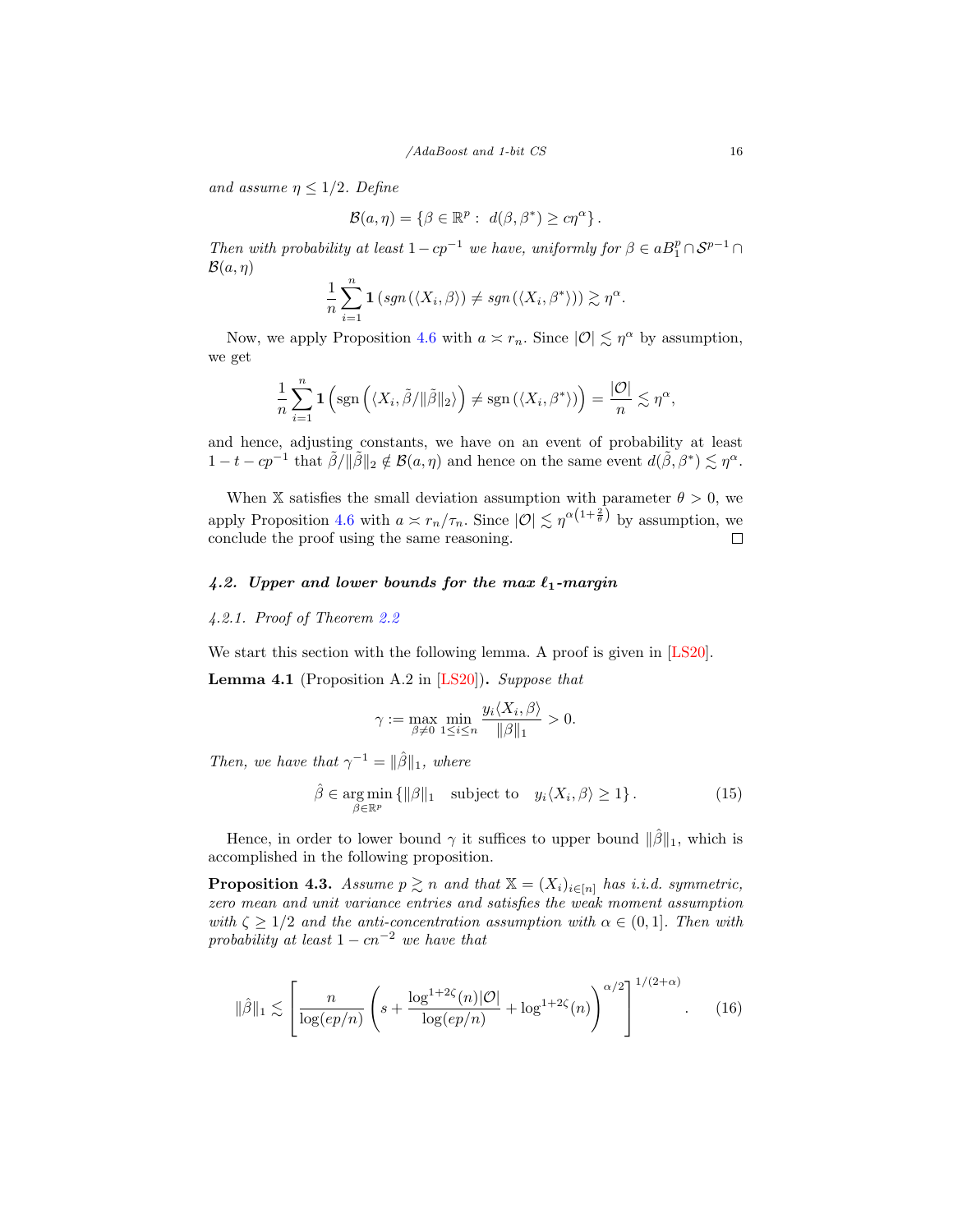*Proof.* We prove Proposition [4.3](#page-15-1) by explicitly constructing a  $\beta$  that fulfills the constraints in [\(15\)](#page-15-2). For  $\varepsilon > 0$ , we define a lifting function  $f_{\varepsilon} : \mathbb{R} \to \mathbb{R}$ 

$$
f_{\varepsilon}(x) := \begin{cases} x - \varepsilon & \text{if } 0 \le x \le \varepsilon \\ x + \varepsilon & \text{if } -\varepsilon \le x < 0 \\ 0 & \text{otherwise.} \end{cases}
$$

For  $i \in [n]$ , we denote

$$
z_i = \begin{cases} f_{\varepsilon}(\langle X_i, \beta^* \rangle) & i \notin \mathcal{O} \\ 2\langle X_i, \beta^* \rangle - f_{\varepsilon}(\langle X_i, \beta^* \rangle) & i \in \mathcal{O} \end{cases}
$$

and  $Z = (z_1, \dots, z_n)^T$ . Finally, we define

$$
\hat{\nu} \in \underset{\beta \in \mathbb{R}^p}{\arg \min} \|\beta\|_1 \quad \text{subject to} \quad \langle X_i, \beta \rangle = z_i, \quad i = 1, \dots, n. \tag{17}
$$

By definition of  $\hat{\nu}$ , if  $i \in \mathcal{O}$ , we have the decomposition

$$
\langle X_i, \beta^* - \hat{\nu} \rangle = -\langle X_i, \beta^* \rangle + f_{\varepsilon} (\langle X_i, \beta^* \rangle)
$$
  
= 
$$
\begin{cases} -\langle X_i, \beta^* \rangle & \text{if } |\langle X_i, \beta \rangle^*| \ge \varepsilon \\ -\varepsilon & \text{if } 0 \le \langle X_i, \beta^* \rangle \le \varepsilon \\ \varepsilon & \text{if } -\varepsilon \le \langle X_i, \beta^* \rangle < 0. \end{cases}
$$

A similar decomposition with each equation above multiplied with −1 holds if  $i \notin \mathcal{O}$ . Hence, we have that  $sgn(\langle X_i, \beta^* - \hat{\nu} \rangle) = y_i$  and  $|\langle X_i, \beta^* - \hat{\nu} \rangle| \geq \varepsilon$  for  $i = 1, \ldots, n$ . It follows that

$$
\|\hat{\beta}\|_1 \le \frac{\|\beta^* - \hat{\nu}\|_1}{\varepsilon} \le \frac{\sqrt{s}}{\varepsilon} + \frac{\|\hat{\nu}\|_1}{\varepsilon}.
$$

We now apply Proposition [B.1](#page-37-0) and obtain that with probability at least  $1 2 \exp(-2n)$ 

<span id="page-16-0"></span>
$$
\|\hat{\nu}\|_1 \lesssim \frac{\|Z\|_2}{\sqrt{\log(ep/n)}} + \|Z\|_{\infty}.
$$

By Lemma [B.1](#page-36-0) we have with probability at least  $1 - n^{-2}$  that

$$
||Z||_{\infty} \leq \varepsilon + \max_{i \in [n]} |\langle X_i, \beta^* \rangle| \lesssim \varepsilon + \log^{1/2+\zeta}(n).
$$

It is left to bound  $||Z||_2$ . By the triangle inequality, we have that

$$
||Z||_2 \le 2\sqrt{\sum_{i\in\mathcal{O}}|\langle X_i, \beta^*\rangle|^2} + \sqrt{\sum_{i=1}^n f_{\varepsilon}(\langle X_i, \beta^*\rangle)^2}.
$$
 (18)

By Lemma [B.1](#page-36-0) we have with probability at least  $1 - n^{-2}$ 

$$
\sum_{i\in\mathcal{O}}|\langle X_i,\beta^*\rangle|^2\leq |\mathcal{O}|\max_{i\in[n]}|\langle X_i,\beta^*\rangle|^2\lesssim |\mathcal{O}|\log^{1+2\zeta}(n).
$$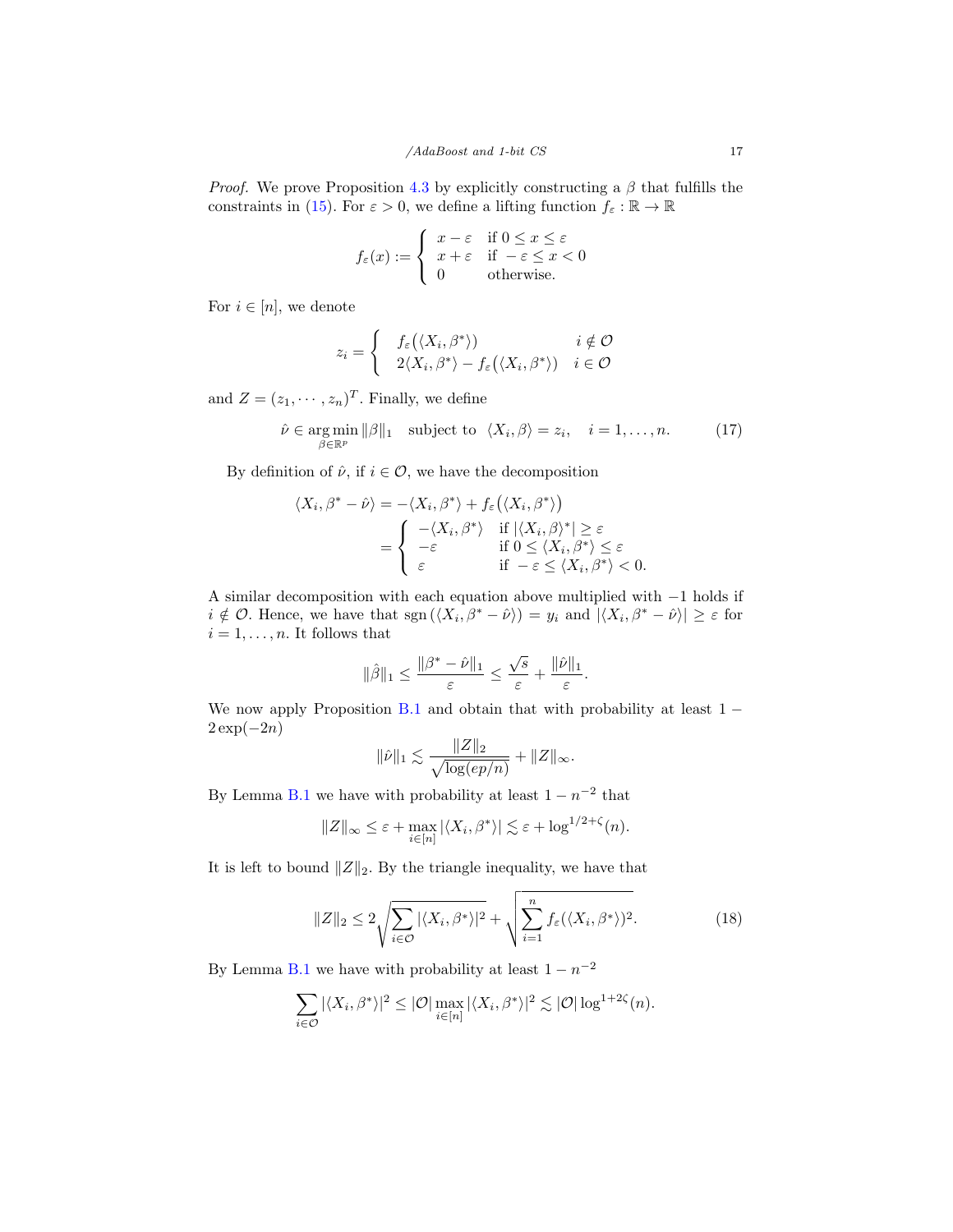We next bound the second term on the right hand side in  $(18)$ . Indeed, we have that

$$
\frac{1}{n}\sum_{i=1}^{n}f_{\varepsilon}(\langle X_{i},\beta^{*}\rangle)^{2} = \frac{1}{n}\sum_{i=1}^{n}(|\langle X_{i},\beta^{*}\rangle|-\varepsilon)^{2}\mathbf{1}(|\langle X_{i},\beta^{*}\rangle| \leq \varepsilon)
$$

$$
\leq \frac{\varepsilon^{2}}{n}\sum_{i=1}^{n}\mathbf{1}(|\langle X_{i},\beta^{*}\rangle| \leq \varepsilon)
$$
(19)

Let  $p_{\varepsilon} = \mathbb{P}(|\langle X_1, \beta^* \rangle| \leq \varepsilon)$ . By Hoeffding's inequality, Theorem 3.1.2 in [\[GN16\]](#page-33-12), we have with probability at least  $1 - \exp(-2n\varepsilon^{2\alpha})$  that

$$
\frac{1}{n}\sum_{i=1}^n f_{\varepsilon}(\langle X_i, \beta^* \rangle)^2 \leq \frac{\varepsilon^2}{n}\sum_{i=1}^n \mathbf{1}(|\langle X_i, \beta^* \rangle| \leq \varepsilon) \leq \varepsilon^2 (p_{\varepsilon} + \varepsilon^{\alpha}) \lesssim \varepsilon^{2+\alpha},
$$

where the last inequality holds by the anti-concentration assumption and for  $p^{-1} \leq \varepsilon \leq 1$ . Hence, summarizing, we have with probability at least  $1-e^{-2n\varepsilon^{2\alpha}}$  $n^{-2} - 2 \exp(-2n)$  that

$$
\|\hat{\nu}\|_1 \lesssim \frac{\log^{1/2+\zeta}(n)|\mathcal{O}|^{1/2} + n^{1/2}\varepsilon^{1+\alpha/2}}{\sqrt{\log(ep/n)}} + \varepsilon + \log(n)^{1/2+\zeta}
$$

Choosing

$$
\varepsilon \asymp \left(\frac{s\log(ep/n)}{n} + \frac{|\mathcal{O}|\log(n)^{1+2\zeta}}{n}\right)^{\frac{1}{2+\alpha}}
$$

concludes the proof.

# 4.2.2. Proof of Proposition [2.1](#page-9-0)

*Proof.* By the dual formulation of the margin (see Appendix  $\bf{A}$ ), we have that

$$
\gamma = \inf_{w: \ w_i \ge 0} \ \inf_{\forall i \in [n], ||w||_1 = 1} \left\| \sum_{i=1}^n w_i y_i X_i \right\|_{\infty} . \tag{20}
$$

Hence, for proving an upper bound it suffices to find an appropriate weighting w. For  $\tau_n$  a sequence to be defined and  $\tau_n^{-1}$  taking integer values, we define

$$
w_i = \begin{cases} \tau_n & i \text{ is among indices of } \tau_n^{-1} \text{ smallest entries of } (\langle X_i, \beta^* \rangle |)_{i=1}^n \\ 0 & \text{otherwise.} \end{cases}
$$

We use this choice of w to upper bound  $\gamma$ . We denote the projector onto the space spanned by  $\beta^*$  by  $P, P := \beta^* (\beta^*)^T$ , and define its orthogonal complement  $P^{\perp} := I_p - P$ . We have that

$$
\left\| \sum_{i=1}^{n} w_i y_i X_i \right\|_{\infty} \le \left\| \sum_{i=1}^{n} w_i y_i P X_i \right\|_{\infty} + \left\| \sum_{i=1}^{n} w_i y_i P^{\perp} X_i \right\|_{\infty}.
$$
 (21)

<span id="page-17-0"></span> $\Box$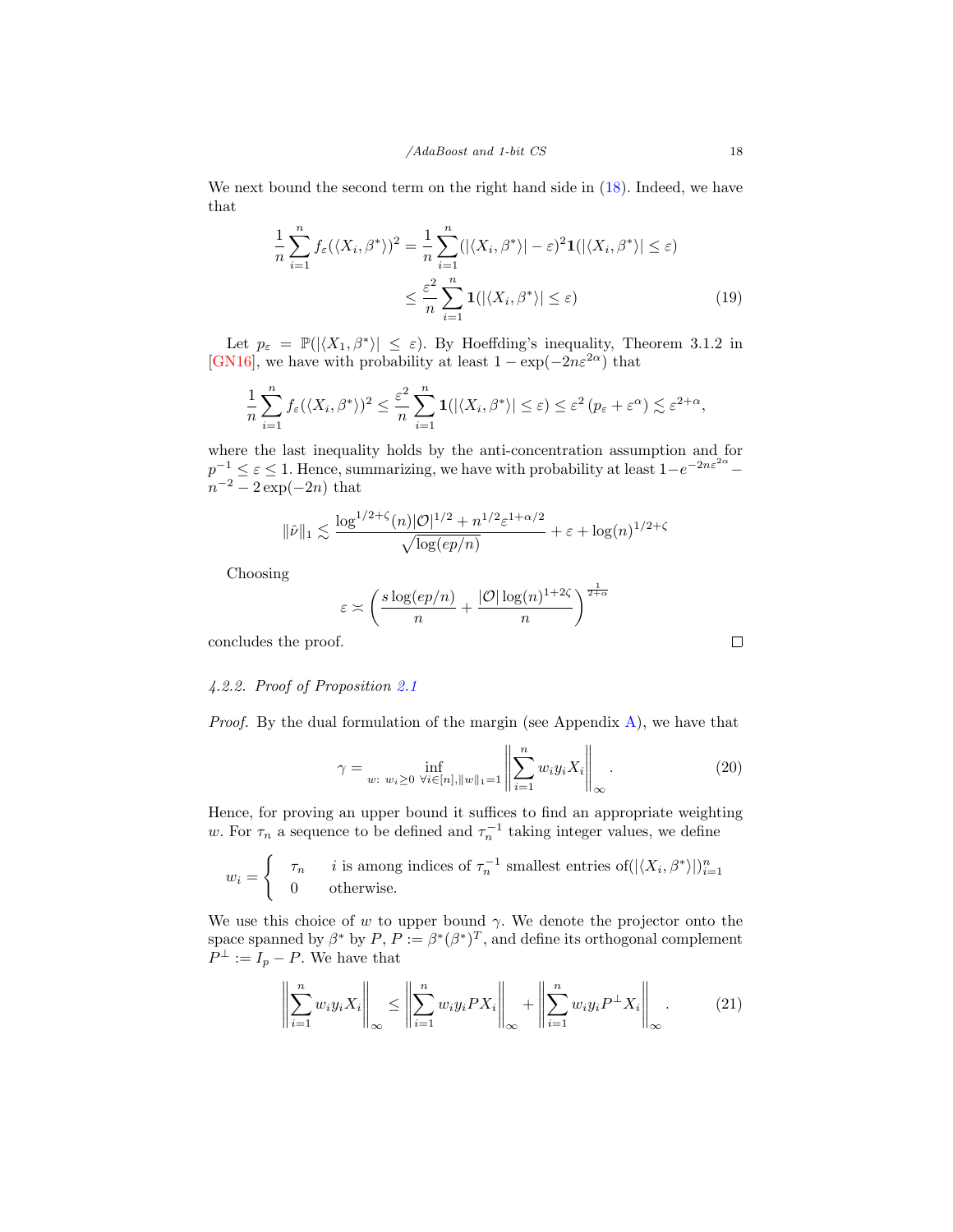We treat the two terms separately. For the first term, we have by Theorem 5 and Theorem 7 in [\[GLSW06\]](#page-33-13) that

$$
\mathbb{E}\left\|\sum_{i=1}^n w_i y_i P X_i\right\|_{\infty} = \mathbb{E}\left\|\sum_{i=1}^n w_i |\langle X_i, \beta^* \rangle| \beta^*\right\|_{\infty} = \|\beta^*\|_{\infty} \mathbb{E}\sum_{i=1}^n w_i |\langle X_i, \beta^* \rangle|
$$
  

$$
\lesssim \|\beta^*\|_{\infty} \sum_{k=1}^{\tau_n^{-1}} \frac{\tau_n k \log(k+1)}{n} \lesssim \frac{\|\beta^*\|_{\infty} (\tau_n^{-1} + 1) \log(p)}{n}.
$$

We next bound the second term on the right hand side in  $(21)$ . Observe that  $y_i = \text{sgn}(\langle X_i, \beta^* \rangle) = \text{sgn}(\langle PX_i, \beta^* \rangle)$  and hence  $y_i$  is independent of  $P^{\perp}X_i$ . Likewise, w is a function of  $(PX_i)_i$  and not  $(P^{\perp}X_i)_i$  and hence w and  $P^{\perp}X_i$ are independent for each i. We conclude that

$$
\left(\sum_i w_i y_i P^{\perp} X_i\right)_j \sim \mathcal{N}(0, \|w\|_2^2 \langle e_j, P^{\perp} e_j \rangle).
$$

Hence, using a standard Chernoff-bound, we obtain

$$
\mathbb{E}\left\|\sum_{i} w_i y_i PX_i\right\|_{\infty} \lesssim \sqrt{\log(p)\|w\|_2^2} = \sqrt{\log(p)\tau_n}.
$$

Hence, we obtain

$$
\mathbb{E}\gamma \leq \mathbb{E}\left\|\sum_{i=1}^n w_i y_i X_i\right\|_{\infty} \lesssim \frac{\|\beta^*\|_{\infty} \log(p)}{n\tau_n} + \sqrt{\log(p)\tau_n}.
$$

The final result is obtained by choosing

$$
\tau_n^{-1} = \left\lceil \left( \frac{n}{\|\beta^*\|_{\infty} \log(p)} \right)^{2/3} \right\rceil.
$$

#### 4.3. Proof Proposition [4.1](#page-14-0)

#### 4.3.1. Proof of the first part of Proposition  $\angle 4.1$  $\angle 4.1$

In this subsection, we present a result holding only under the weak moment assumption. We will see in the next section how to improve this result when assuming a small deviation assumption.

**Proposition 4.4.** Assume that  $X = (X_i)_{i \in [n]}$  has i.i.d. zero mean and unit variance entries and satisfies the weak moment assumption with  $\zeta \geq 1/2$ . Suppose that  $r_n > 0$  satisfies

$$
r_n \lesssim \sqrt{\frac{n}{\log(p)}}.
$$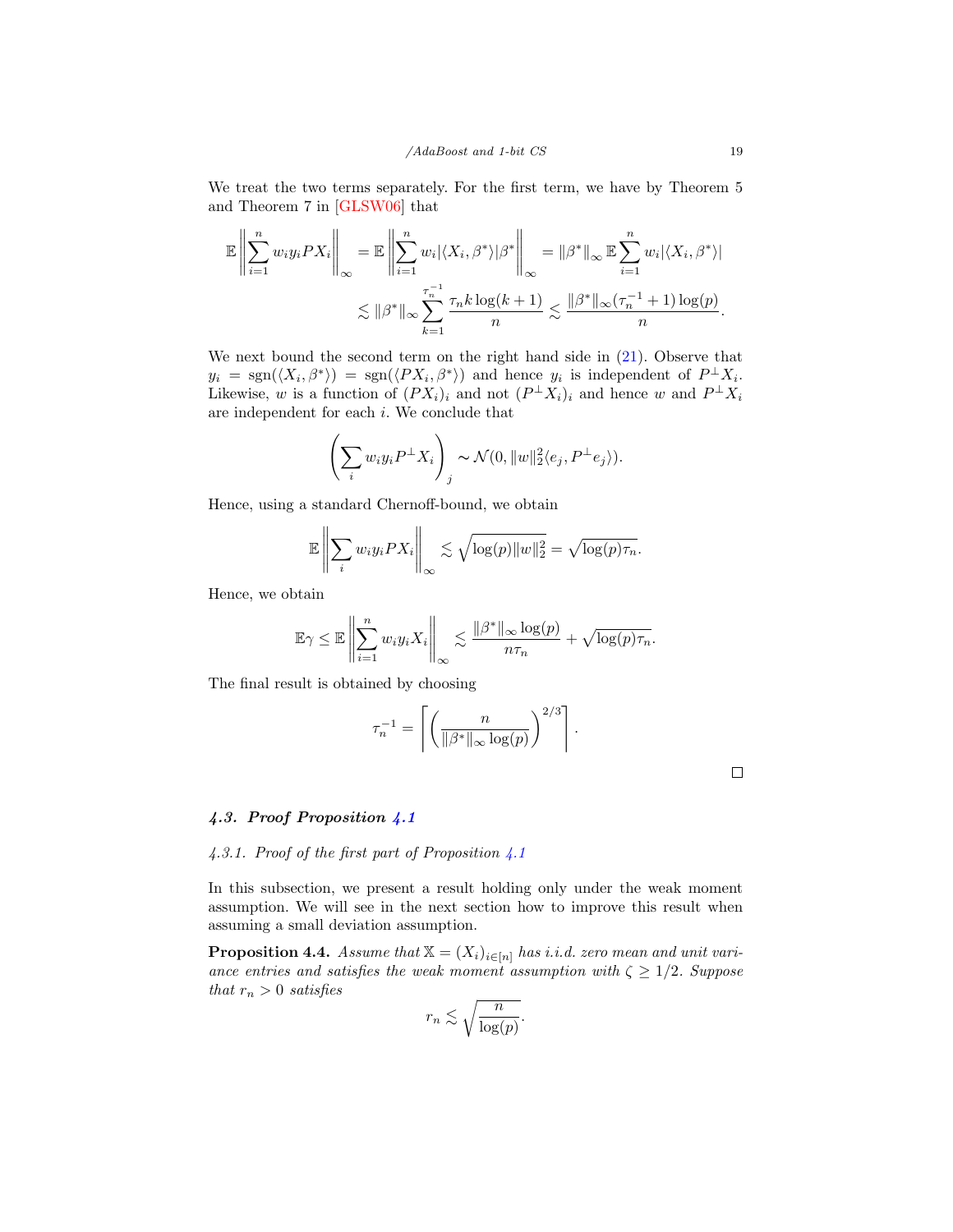Then, with probability at least

$$
1 - np^{-2} - 2 \exp\left(-\frac{cn}{r_n^2 \log^{2\zeta}(p)}\right),\,
$$

for any  $\beta \in \mathbb{R}^p$  such that  $\|\beta\|_1 \leq r_n$  and  $\min_{i \in [n]} y_i \langle X_i, \beta \rangle \geq 1$ , we have that  $\|\beta\|_2 \geq 1/2$ .

*Proof.* For  $r_n > 0$ , let  $\beta \in \mathbb{R}^p$  such that  $\|\beta\|_1 \leq r_n$  and  $\min_{i \in [n]} y_i \langle X_i, \beta \rangle \geq 1$ . Thus, we have

<span id="page-19-0"></span>
$$
\frac{1}{n}\sum_{i=1}^{n} |\langle X_i, \beta \rangle| \ge 1.
$$
\n(22)

We proceed by contradiction. Assume that  $\|\beta\|_2 \leq 1/2$ . In this case, we show that Equation [\(22\)](#page-19-0) is not satisfied with large probability, concluding the proof by contradiction.

For  $i \in [n]$ , using Hölder's inequality, we have that

$$
|\langle X_i, \beta \rangle| \le ||X_i||_{\infty} ||\beta||_1 \le r_n ||X_i||_{\infty} \lesssim r_n \log^{\zeta}(p),
$$

where the last inequality follows from Lemma [B.1](#page-36-0) and holds with probability at least  $1-p^{-2}$ . Thus, with probability at least  $1-n/p^2$  we have, for all  $i \in [n]$ , that  $|\langle X_i, \beta \rangle| \lesssim r_n \log^{\zeta}(p)$ . Hence, conditioning on this event and using the bounded differences inequality, Theorem 3.3.14 in [\[GN16\]](#page-33-12), we obtain with probability at least

$$
1 - 2\exp\left(-\frac{cn}{r_n^2 \log^{2\zeta}(p)}\right) - n/p^2
$$

that we have

$$
\sup_{\beta \in r_n B_1^p \cap (1/2) B_2^p} \frac{1}{n} \sum_{i=1}^n |\langle X_i, \beta \rangle| \le \sup_{\beta \in r_n B_1^p \cap (1/2) B_2^p} \mathbb{E} |\langle X_1, \beta \rangle|
$$
  
+ 
$$
\mathbb{E} \sup_{\beta \in r_n B_1^p \cap (1/2) B_2^p} \frac{1}{n} \sum_{i=1}^n |\langle X_i, \beta \rangle| - \mathbb{E} |\langle X_i, \beta \rangle| + \frac{1}{4}
$$

By Jensen's inequality and the fact  $X$  is isotropic with unit variance, we obtain that

$$
\sup_{\beta \in r_n B_1^p \cap (1/2)B_2^p} \mathbb{E} |\langle X_1, \beta \rangle| \le 1/2.
$$

Moreover, we have that

$$
\mathbb{E} \sup_{\beta \in r_n B_1^p \cap (1/2) B_2^p} \frac{1}{n} \sum_{i=1}^n |\langle X_i, \beta \rangle| - \mathbb{E} |\langle X_i, \beta \rangle| \leq \mathbb{E} \sup_{\beta \in r_n B_1^p \cap (1/2) B_2^p} \frac{4}{n} \sum_{i=1}^n \sigma_i \langle X_i, \beta \rangle
$$
  

$$
\lesssim r_n \sqrt{\frac{\log(p)}{n}},
$$

where  $(\sigma_i)_{i=1}^n$  are i.i.d Rademacher random variables independent from  $(X_i)_{i=1}^n$ . We used in the first line the symmetrization and contraction principles, Theorem

.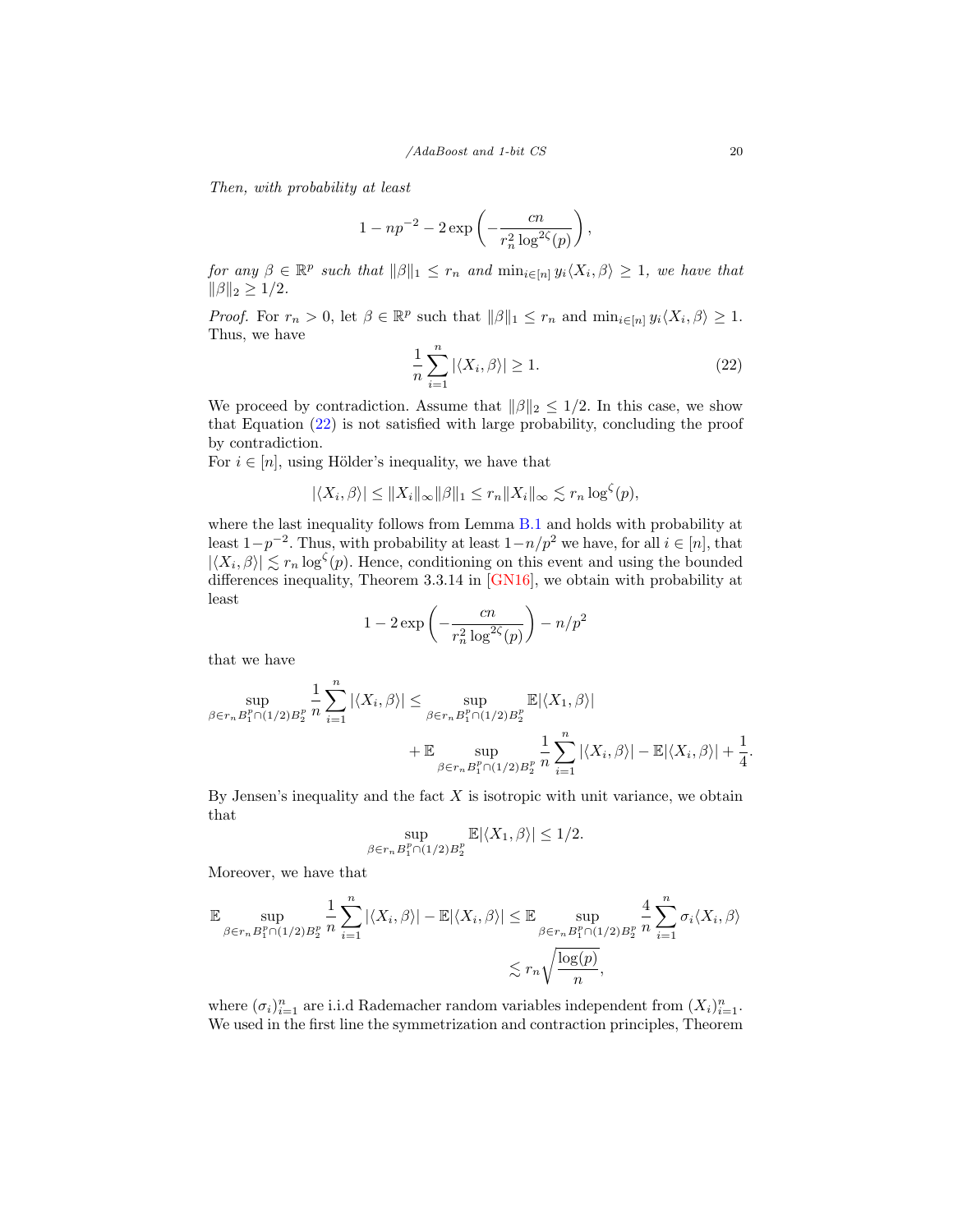3.1.21 and Theorem 3.2.1. in [\[GN16\]](#page-33-12) and Proposition [B.2](#page-37-1) in the second line to bound the Rademacher complexity. The condition on  $r_n$  shows that

$$
\sup_{\beta \in r_n B_1^p \cap (1/2) B_2^p} \frac{1}{n} \sum_{i=1}^n |\langle X_i, \beta \rangle| < 1,
$$

and the contradiction is established.

 $\Box$ 

# 4.3.2. Proof of the second part of Proposition [4.1:](#page-14-0) small deviation assumption

In this subsection, we show how to prove the second part of Proposition [4.1](#page-14-0) under the small deviation assumption [2.3.](#page-6-2)

<span id="page-20-0"></span>**Proposition 4.5.** Assume  $p \geq n$  and that  $\mathbb{X} = (X_i)_{i \in [n]}$  has i.i.d. zero mean and unit variance entries and satisfies the weak moment assumption with  $\zeta \geq$  $1/2$ . Moreover, assume that  $X$  fulfills a small deviation assumption, Defini-tion [2.3,](#page-6-2) with constant  $\theta > 0$ . Let  $r_n \geq 1$ , define

$$
\tau_n = c \left( \frac{n}{\log^{2\zeta + 1}(p) \log(n) r_n^2} \right)^{\frac{1}{\theta}}
$$

and suppose that  $\tau_n \gtrsim 1$ . Then, with probability at least  $1 - p^{-1}$  for any  $\beta \in \mathbb{R}^p$ such that  $\|\beta\|_1 \leq r_n$  and  $\min_{i \in [n]} y_i \langle X_i, \beta \rangle \geq 1$ , we have that  $\|\beta\|_1 / \|\beta\|_2 \lesssim$  $r_n/\tau_n$ .

**Proof of Proposition [4.5.](#page-20-0)** Let  $\{e_j\}_{j=1}^p$  be the set of standard unit vectors in  $\mathbb{R}^p$  and  $\mathcal{D} := {\pm e_j} \cup \{0\} \subset \mathbb{R}^p$  be the set of vectors with all entries equal to zero possibly except just one, where the value is then  $\pm 1$ . We define, for  $m \in \mathbb{N}$ , Maurey's set

$$
\mathcal{Z}_m := \bigg\{ z = \frac{1}{m} \sum_{k=1}^m z_k, \ z_k \in \mathcal{D} \ \forall \ k \bigg\}.
$$

Take

$$
m = c \log^{2\zeta}(p) \log(n) r_n^2,
$$

and define the event

$$
\mathcal{E}_{\max} := \{ ||\mathbb{X}||_{\infty} \leq c \log^{\zeta}(p) \},
$$

and observe that by Lemma [B.1,](#page-36-0) the event  $\mathcal{E}_{\text{max}}$  occurs with probability at least  $1-p^{-1}$  as  $p \gtrsim n$ . Then, by Lemma [4.2,](#page-24-0) for all  $\beta \in r_n B_1^p$  such that  $\|\beta\|_2 \lesssim \tau_n$ there exists a vector  $z_{\beta} \in r_n \mathcal{Z}_m$  such that on  $\mathcal{E}_{\text{max}}$ 

$$
\max_{1 \le i \le n} |\langle X_i, \beta \rangle - \langle X_i, z_{\beta} \rangle| \lesssim \log^{\zeta}(p) r_n \sqrt{\frac{\log(2n)}{m}} \le \frac{1}{2}
$$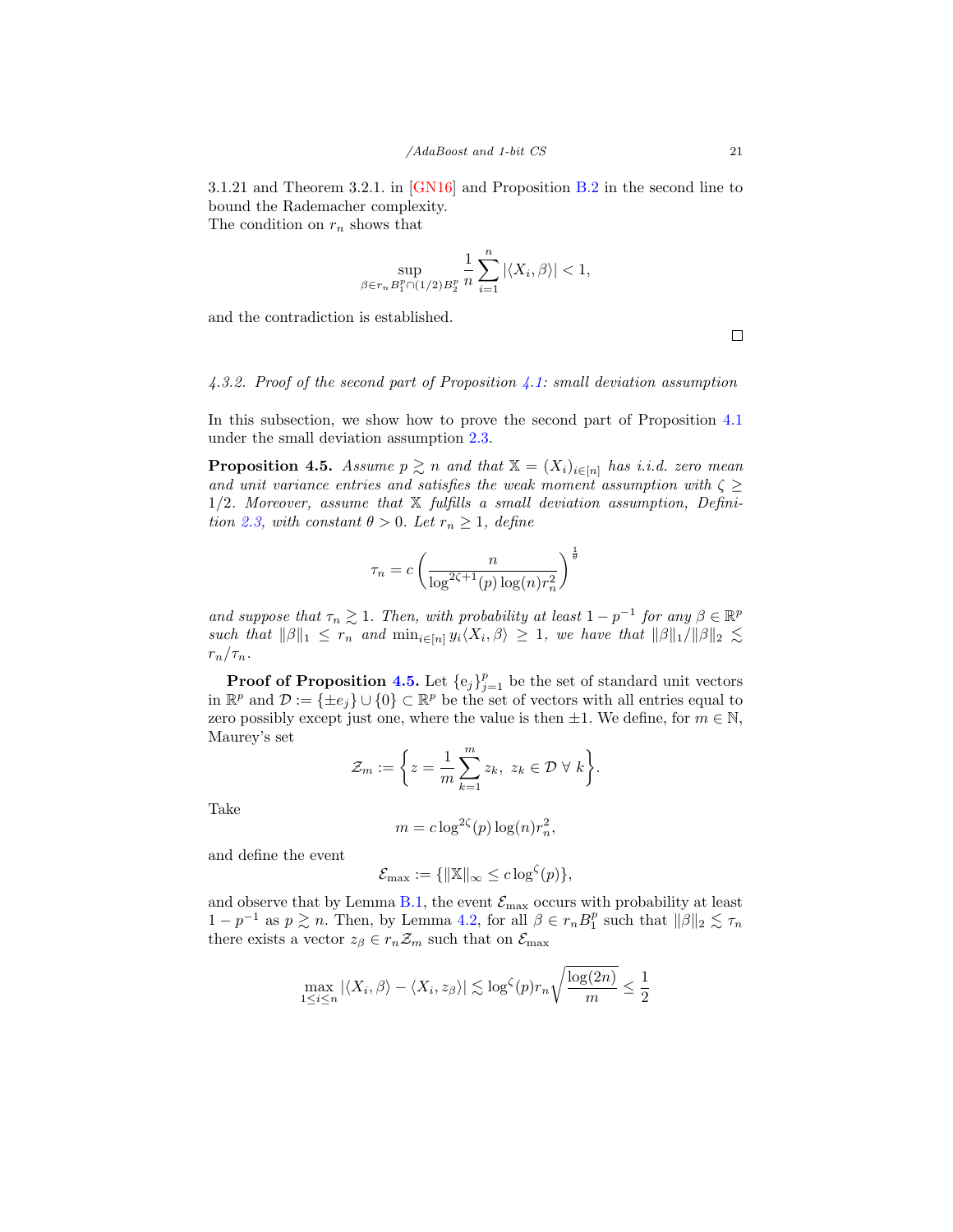as well as  $\|\beta - z_{\beta}\|_2 \leq 1/2$ , for m defined previously. Thus, we also have by assumption on  $\tau_n$ 

$$
||z_{\beta}||_2 \lesssim \tau_n + 1/2 \lesssim \tau_n.
$$

In other words, on  $\mathcal{E}_{\text{max}}$  we have that  $\{z_{\beta}: ||\beta||_1 \leq r_n, ||\beta||_2 \leq c\tau_n\} \subset r_n\mathcal{Z}_m \cap \{\beta:$  $\|\beta\|_2 \leq c\tau_n$ } =:  $\mathcal{Z}_m(r_n, \tau_n)$ . We invoke that

$$
\left\{\sup_{\beta \in r_n B_1^p \cap \{\beta:\|\beta\|_2 \le \tau_n\}} \min_{1 \le i \le n} |\langle X_i, \beta \rangle| \ge 1 \right\} \cap \mathcal{E}_{\max}
$$
  

$$
\subseteq \left\{\max_{z \in \mathcal{Z}_m(r_n, \tau_n)} \min_{1 \le i \le n} |\langle X_i, z \rangle| \ge \frac{1}{2} \right\}.
$$

For all  $z \in \mathcal{Z}_m(r_n, \tau_n)$  and  $i \in [n]$  by the small deviation assumption [2.3,](#page-6-2) we have  $\mathbf{A}$ 

$$
\mathbb{P}\bigg( |\langle X_i, z \rangle| \leq \frac{1}{2} \bigg) \geq \mathbb{P}\bigg( \frac{|\langle X_i, z \rangle|}{\|z\|_2} \leq \frac{c}{\tau_n} \bigg) \gtrsim \tau_n^{-\theta}.
$$

Hence,

$$
\mathbb{P}\left(|\langle X_i, z \rangle| \ge \frac{1}{2}\right) \le \left(1 - c\tau_n^{-\theta}\right) \le \exp\left[-c\tau_n^{-\theta}\right]
$$

and thus we obtain

$$
\mathbb{P}\bigg(\min_{1\leq i\leq n}|\langle X_i,z\rangle|\geq\frac{1}{2}\bigg)\leq \exp\bigg[-cn\tau_n^{-\theta}\bigg].
$$

Since

$$
|\mathcal{Z}_m(r_n,\tau_n)| \leq |\mathcal{Z}_m| \leq (2p+1)^m.
$$

we obtain by a union bound that

$$
\mathbb{P}\bigg(\max_{z\in\mathcal{Z}_m(r_n,\tau_n)}\min_{1\leq i\leq n}|\langle X_i,z\rangle|\geq\frac{1}{2}\bigg)\leq \exp\bigg[m\log(2p+1)-cn\tau_n^{-\theta}\bigg].
$$

We conclude that

$$
\mathbb{P}\left(\sup_{\beta \in r_n B_1^p \cap \{\beta : \|\beta\|_2 \le c\tau_n\}} \min_{1 \le i \le n} |\langle X_i, \beta \rangle| \ge 1\right) \le \exp\left[m \log(2p + 1) - cn\tau_n^{-\theta}\right] + \mathbb{P}(\mathcal{E}_{\max}^c)
$$

$$
\le \exp\left(-cn\tau_n^{-\theta}\right) + p^{-1},
$$

from our choice of m and applying Lemma [B.1.](#page-36-0)

# 4.4. Tesselation

<span id="page-21-0"></span>**Proposition 4.6.** Assume  $p \geq n$  and that  $\mathbb{X} = (X_i)_{i \in [n]}$  has i.i.d. zero mean and unit variance entries and satisfies the weak moment assumption with  $\zeta \geq$ 1/2 and the anti-concentration assumption with  $\alpha \in (0,1]$ . For  $a > 0$  define

<span id="page-21-1"></span>
$$
\eta = c \left( \frac{a^2 \log^{2\zeta + 1}(p) \log(n)}{n} \right)^{\frac{1}{2 + \alpha}}, \tag{23}
$$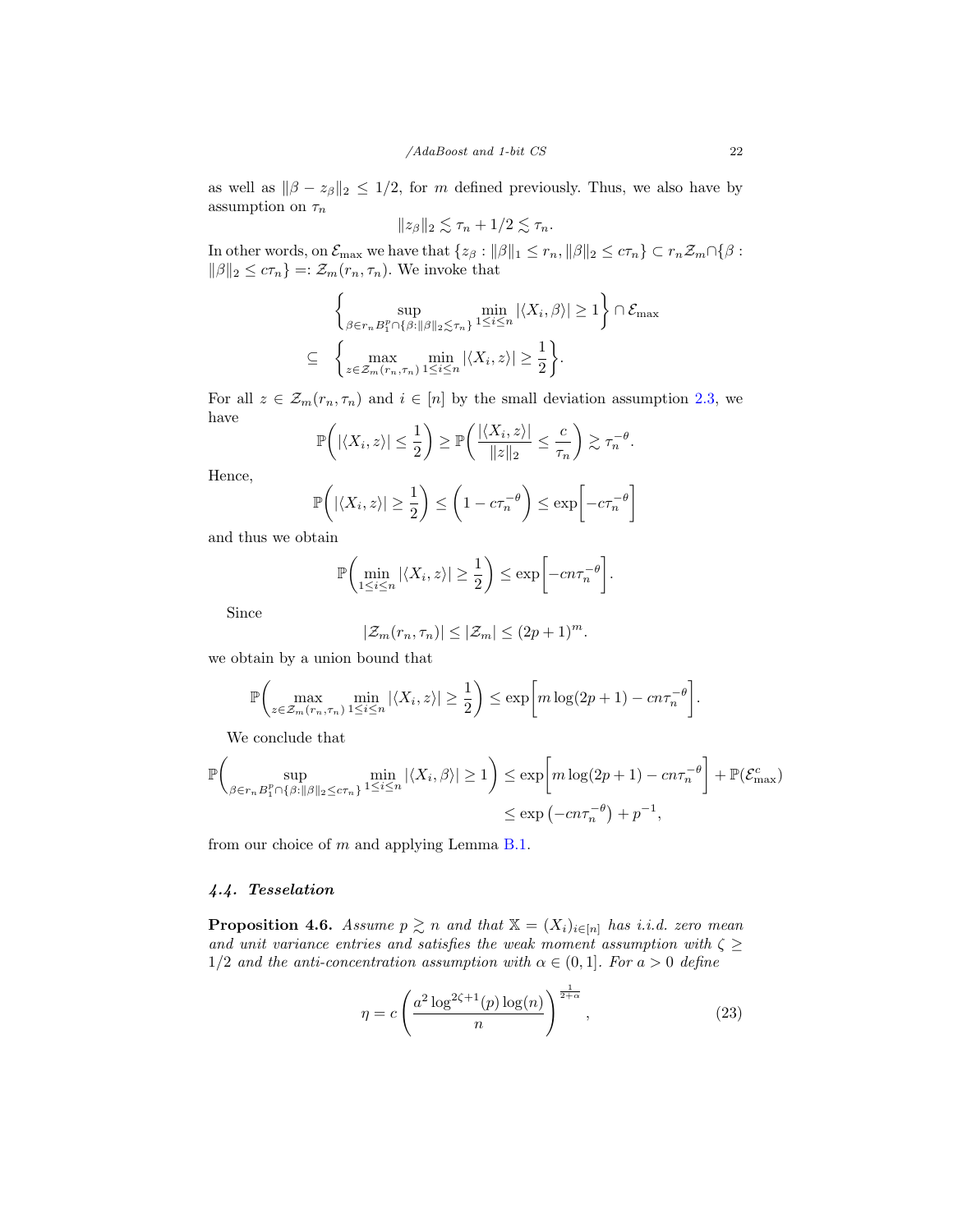and assume  $\eta \lesssim 1$ . Define

$$
\mathcal{B}(a,\eta) = \{ \beta \in \mathbb{R}^p : d(\beta, \beta^*) \geq c\eta^{\alpha} \}.
$$

Then with probability at least

$$
1 - 2\exp(-cn\eta^{\alpha}) - np^{-2}
$$

we have, uniformly for  $\beta \in aB_1^p \cap \mathcal{S}^{p-1} \cap \mathcal{B}(a, \eta)$ 

$$
\frac{1}{n}\sum_{i=1}^n \mathbf{1}\{sgn(\langle X_i,\beta\rangle) \neq sgn(\langle X_i,\beta^*\rangle)\}\gtrsim \eta^{\alpha}.
$$

*Proof.* For  $a > 0$  and  $\eta$  defined in Equation [\(23\)](#page-21-1) let  $\beta \in aB_1^p \cap S^{p-1} \cap B(a, \eta)$ . By Lemma [4.2](#page-24-0) there exists  $z_{\beta}$  in  $\mathcal{Z}_m$  such that

$$
\max_{i \in [n]} |\langle X_i, \beta - z_{\beta} \rangle| \mathbb{I}_{\mathcal{E}_{\max}} \lesssim a \log^{\zeta}(p) \sqrt{\frac{\log(n)}{m}} \asymp \eta \text{ and } ||\beta - z_{\beta}||_2 \lesssim \frac{1}{\sqrt{m}}
$$

where  $\mathcal{E}_{\text{max}} := \{ ||\mathbb{X}||_{\infty} \leq c \log^{c}(p) \}$  and for  $m = ca^2 \log^{2c}(p) \log(n)/\eta^2$ . We note that by Lemma [B.1](#page-36-0)  $\mathcal{E}_{\text{max}}$  occurs with probability at least  $1 - np^{-2}$ . In particular we have  $1/2 \leq 1 - \eta \leq ||z_{\beta}||_2 \leq 1 + \eta \leq 3/2$ , for  $\eta$  small enough. Let  $z_{\beta} \in \mathcal{Z}_m$ . By Bernstein's inequality, Theorem 3.1.7 in [\[GN16\]](#page-33-12), and the anti-concentration assumption, we have that

$$
\sum_{i=1}^{n} \mathbf{1}\{|\langle X_i, z_{\beta}\rangle| \leq \eta\} \leq n \left(\mathbb{P}\left(|\langle X_1, z_{\beta}\rangle| \leq \eta\right) + \eta^{\alpha}\right)
$$
  

$$
\leq n \left(\mathbb{P}\left(|\langle X_1, \frac{z_{\beta}}{\|z_{\beta}\|_2}\rangle| \leq 2\eta\right) + \eta^{\alpha}\right)
$$
  

$$
\leq n \left(\sup_{\beta \in S^{p-1}} \mathbb{P}\left(\langle X_1, \beta \rangle| \leq 2\eta\right) + \eta^{\alpha}\right)
$$
  

$$
\lesssim n\eta^{\alpha}
$$

with probability at least  $1 - \exp(-cn\eta^{\alpha})$ . Now, define

$$
J := \left\{ i \in [n] : \min_{z_{\beta} \in \mathcal{Z}_m} |\langle X_i, z_{\beta} \rangle| \geq \eta \right\}.
$$

Using an bound over  $\mathcal{Z}_m$  and that  $|\mathcal{Z}_m| \leq (2p+1)^m$ , we obtain that with probability at least

$$
1-2\exp\left[m\log(2p+1)-c n\eta^\alpha\right]\geq 1-2\exp[-c n\eta^\alpha]
$$

we have uniformly for  $z_{\beta} \in \mathcal{Z}_m$ 

$$
|J^C| \lesssim \eta^{\alpha} n.
$$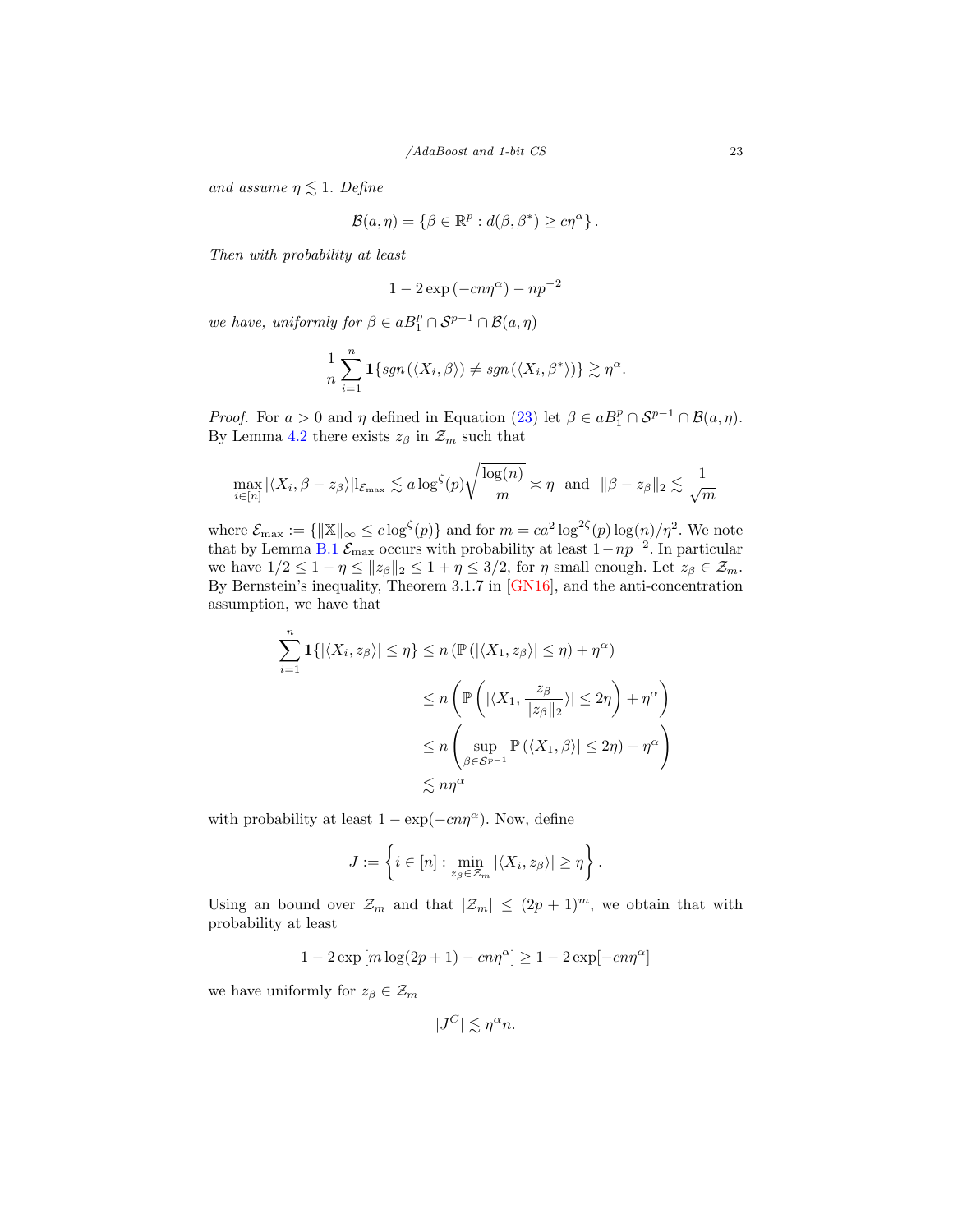For  $i \in J$  and working on the event  $\mathcal{E}_{\text{max}}$  we have that  $|\langle X_i, z_{\beta} \rangle| \geq \eta$  and  $|\langle X_i, \beta - z_\beta \rangle| < \eta$  and hence  $\langle X_i, \beta \rangle$  and  $\langle X_i, z_\beta \rangle$  have matching signs.

Hence, for  $\beta \in aB_1^p \cap S^{p-1} \cap B(a, \eta)$  and working on the event  $\mathcal{E}_{\text{max}}$ , we have

$$
\sum_{i=1}^{n} \mathbf{1} \{ \text{sgn}(\langle X_i, \beta \rangle) \neq \text{sgn}(\langle X_i, \beta^* \rangle) \} \geq \sum_{i \in J} \mathbf{1} \{ \text{sgn}(\langle X_i, \beta \rangle) \neq \text{sgn}(\langle X_i, \beta^* \rangle) \}
$$

$$
= \sum_{i \in J} \mathbf{1} \{ \text{sgn}(\langle X_i, z_{\beta} \rangle) \neq \text{sgn}(\langle X_i, \beta^* \rangle) \}
$$

$$
\geq \sum_{i=1}^{n} \left( \mathbf{1} \{ \text{sgn}(\langle X_i, z_{\beta} \rangle) \neq \text{sgn}(\langle X_i, \beta^* \rangle) - c\eta^{\alpha} \right).
$$

Applying Bernstein's inequality, Theorem 3.1.7 in [\[GN16\]](#page-33-12) we have that

$$
\sum_{i=1}^{n} \mathbf{1} \left( \text{sgn} \left( \langle X_i, z_{\beta} \rangle \right) \neq \text{sgn} \left( \langle X_i, \beta^* \rangle \right) \right) \geq \left( d(z_{\beta}, \beta^*) - c \eta^{\alpha} \right) n
$$

with probability at least  $1-\exp(-cn\eta^{\alpha})$ . We next lower bound  $d(z_{\beta}, \beta^*)$ . Indeed, arguing as above, we have that

$$
d(z_{\beta}, \beta^*) = \mathbb{P}\left(\text{sgn}\left(\langle X, z_{\beta}\rangle\right) \neq \text{sgn}\left(\langle X, \beta^*\rangle\right) | (y_i, X_i)_{i=1}^n\right)
$$
  
\n
$$
\geq \mathbb{P}\left(\text{sgn}\left(\langle X, z_{\beta}\rangle\right) \neq \text{sgn}\left(\langle X, \beta^*\rangle\right), \ |\langle X, z_{\beta}\rangle| \geq \eta, \ |\langle X, z_{\beta} - \beta \rangle| < \eta | (y_i, X_i)_{i=1}^n\right)
$$
  
\n
$$
= \mathbb{P}\left(\text{sgn}\left(\langle X, \beta \rangle\right) \neq \text{sgn}\left(\langle X, \beta^*\rangle\right), \ |\langle X, z_{\beta}\rangle| \geq \eta, \ |\langle X, z_{\beta} - \beta \rangle| < \eta | (y_i, X_i)_{i=1}^n\right)
$$
  
\n
$$
\geq d(\beta, \beta^*) - \mathbb{P}\left(\left|\langle X, z_{\beta}\rangle\right| \leq \eta | (y_i, X_i)_{i=1}^n\right) - \mathbb{P}\left(\left|\langle X, z_{\beta} - \beta \rangle\right| \geq \eta | (y_i, X_i)_{i=1}^n\right).
$$

Since  $d(\beta, \beta^*) \gtrsim \eta^{\alpha}$ ,  $\mathbb{P}(|\langle X, z_{\beta} \rangle| \leq \eta |(y_i, X_i)_{i=1}^n) \lesssim \eta^{\alpha}$  by the anti-concentration assumption (Definition [2.2\)](#page-5-1) and  $\mathbb{P}(|\langle X, z_{\beta}-\beta \rangle| > \eta |(y_i, X_i)_{i=1}^n) \lesssim n^{-2} \lesssim \eta^{\alpha}$  by our choice of  $m$  and Lemma [B.1,](#page-36-0) we obtain when the constant in the definition of  $\mathcal{B}(a, \eta)$  is large enough that

$$
d(z_{\beta}, \beta^*) \gtrsim \eta^{\alpha}.
$$

Hence, taking another union bound over  $\mathcal{Z}_m$  and  $\mathcal{E}_{\text{max}}$  and for the constant in the definition of  $\mathcal{B}(a, \eta)$  large enough, we obtain with probability at least

 $1 - 2 \exp[m \log(2p + 1) - c\eta^{\alpha}n] - np^{-2} \ge 1 - 2 \exp[-c\eta^{\alpha}n] - np^{-2}$ 

that uniformly for  $\beta \in aB_1^p \cap \mathcal{S}^{p-1} \cap \mathcal{B}(a, \eta)$ 

$$
\sum_{i=1}^{n} \mathbf{1} \left( \text{sgn} \left( \langle X_i, \beta \rangle \right) \neq \text{sgn} \left( \langle X_i, \beta^* \rangle \right) \right) \gtrsim \eta^{\alpha} n
$$

which concludes the proof.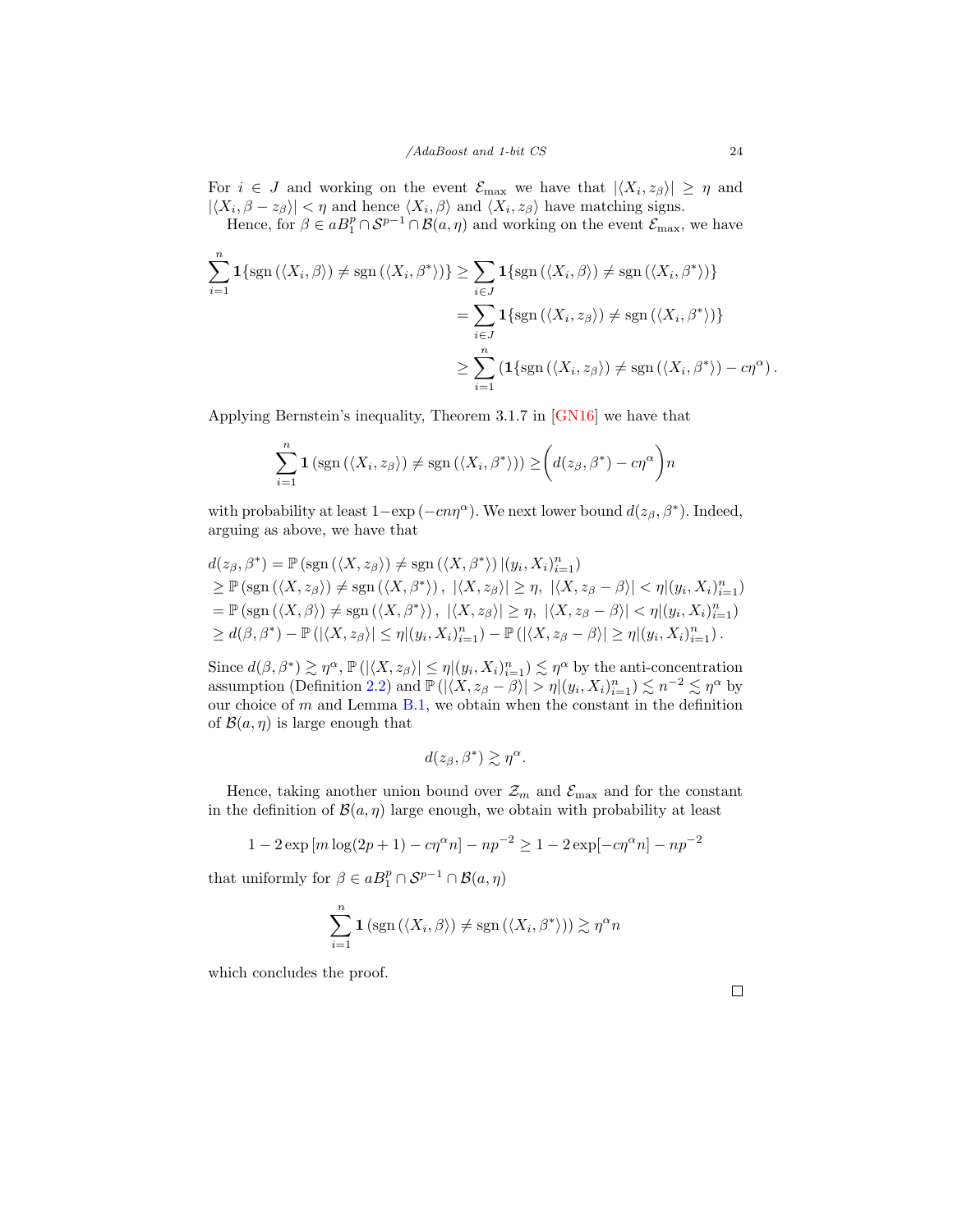## 4.5. Rest of the proofs

#### 4.5.1. Lemma [4.2](#page-24-0)

The following Lemma applies Maurey's empirical method [\[Car85,](#page-32-14) [CGLP13\]](#page-32-15) to construct a set  $\mathcal{Z}_m$  that approximates the  $B_1^p$ -ball well.

<span id="page-24-0"></span>**Lemma 4.2.** (Maurey's Lemma) Let  $\{e_j\}_{j=1}^p$  be the set of standard unit vectors in  $\mathbb{R}^p$  and  $\mathcal{D} := \{\pm e_j\} \cup \{0\} \subset \mathbb{R}^p$  be the set of vectors with all entries equal to zero except at most one, where the value is then  $\pm 1$ . Define, for  $m \in \mathbb{N}$ , Maurey's set

$$
\mathcal{Z}_m := \bigg\{ z = \frac{1}{m} \sum_{k=1}^m z_k, \ z_k \in \mathcal{D} \ \forall \ k \bigg\}.
$$

Then, we have that  $\mathcal{Z}_m \subset B_1^p$  and that  $|\mathcal{Z}_m| \leq (2p+1)^m$ . Moreover, for every  $\beta \in B_1^p$  there exists a vector  $z_{\beta} \in \mathcal{Z}_m$  such that for  $\mathcal{E}_{\text{max}} := \{ ||\mathbb{X}||_{\infty} \leq c \log^{\zeta}(p) \}$ we have that

$$
\max_{1 \leq i \leq n} |\langle X_i, \beta \rangle - \langle X_i, z_{\beta} \rangle| \mathbb{I}_{\mathcal{E}_{\text{max}}} \lesssim \log^{\zeta}(p) \sqrt{\frac{\log(n)}{m}} \quad \text{and} \quad \|\beta - z_{\beta}\|_2 \lesssim \frac{1}{\sqrt{m}}.
$$

*Proof.* For  $z \in \mathcal{D}$  either  $||z||_1 = 1$  or  $z \equiv 0$ . Thus for  $\overline{z} := \sum_{k=1}^m z_k/m \in \mathcal{Z}_m$ we have  $||\bar{z}||_1 \leq \sum_{k=1}^m ||\ddot{z_k}||_1/m \leq 1$ . It is moreover clear that  $|\mathcal{D}| = (2p + 1)$ . Therefore  $|\mathcal{Z}_m| \leq (2p+1)^m$ .

We now turn to the main part of the lemma. Let  $\beta \in B_1^p$ . Define a random vector  $Z \in \mathcal{D}$  by

$$
\mathbb{P}\bigg(Z=\text{sign}(\beta_j)\mathbf{e}_j\bigg)=|\beta_j|, \text{ for }\beta_j\neq 0, j=1,\ldots,p,
$$

and

$$
\mathbb{P}\bigg(Z=0\bigg)=1-\|\beta\|_1.
$$

Then

$$
\mathbb{E}Z = \beta, \ \mathbb{E}||\beta - Z||_2^2 = ||\beta||_1 - ||\beta||_2^2 \le ||\beta||_1 \le 1.
$$

Let  $Z_1, \ldots, Z_m$  be independent copies of Z and define  $\overline{Z} := \sum_{k=1}^m Z_k/m$ . Then we get

$$
\mathbb{E}\|\beta-\bar{Z}\|_2^2 \le \frac{1}{m}.
$$

Let  $\sigma_1, \ldots, \sigma_m$  be a Rademacher sequence independent of  $(\mathbb{X}, (Z_1, \ldots, Z_m))$ . Then we have by the symmetrization inequality, Theorem 3.1.21 in [\[GN16\]](#page-33-12), that

$$
\mathbb{E}\bigg[\max_{1\leq i\leq n}|\langle X_i,\beta\rangle-\langle X_i,\bar{Z}\rangle|\,\bigg|\mathbb{X}\bigg]\leq \frac{2}{m}\mathbb{E}\bigg[\max_{1\leq i\leq n}|\sum_{k=1}^m\sigma_k\langle X_i,\bar{Z}_k\rangle|\,\bigg|\,\mathbb{X}\bigg].
$$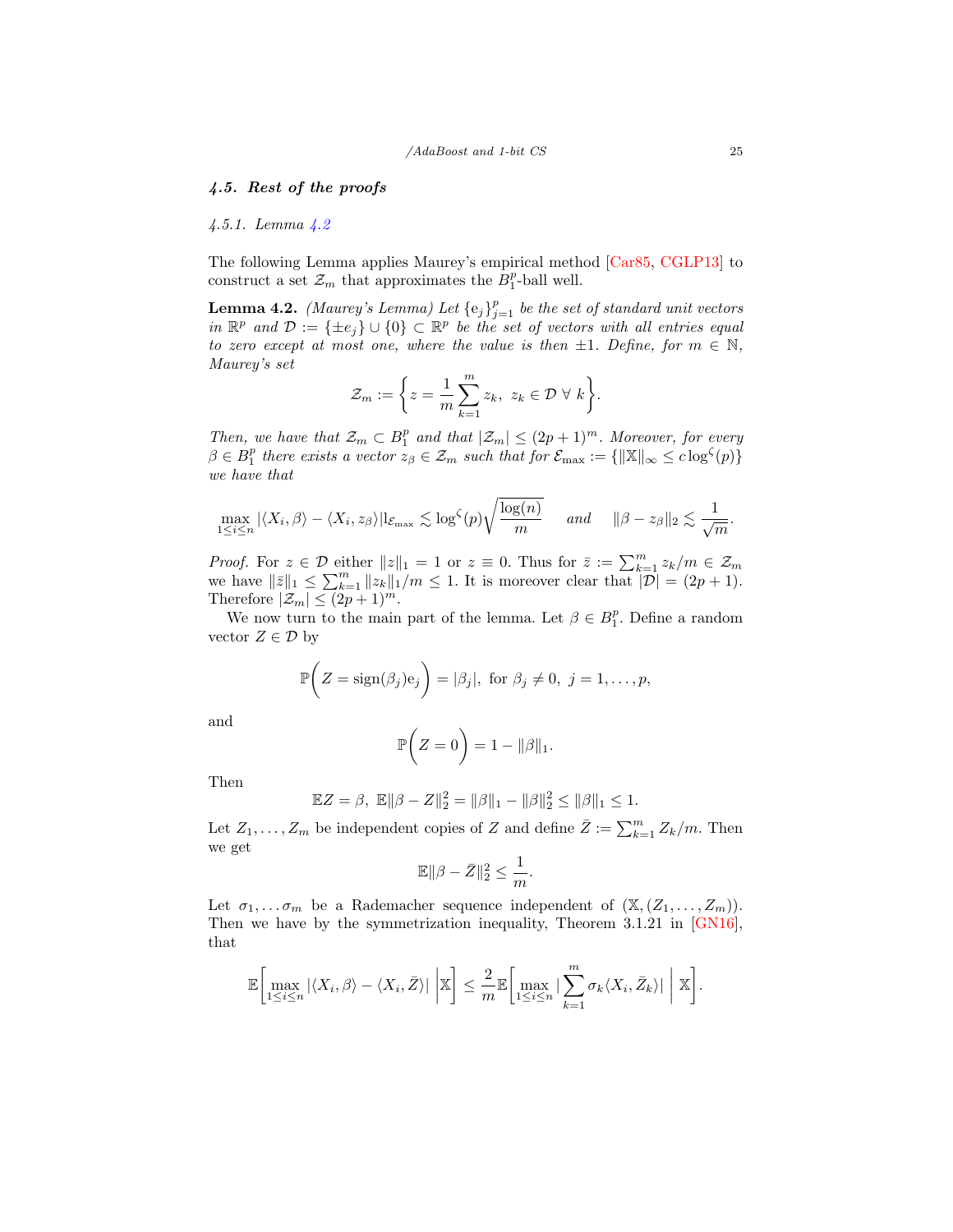Further, for  $i = 1, \ldots, n$ , we have that

$$
\sum_{k=1}^{m} \langle X_i, Z_k \rangle^2 \le m \|X_i\|_{\infty}^2 \le m \|\mathbb{X}\|_{\infty}^2.
$$

Thus we obtain,

$$
\mathbb{E}\bigg[\max_{1\leq i\leq n}|\sum_{k=1}^m\sigma_k\langle X_i,Z_k\rangle|\bigg|\mathbb{X},\ Z_1,\ldots,Z_m\bigg]\leq \sqrt{2\log(2n)}\sqrt{m}\|\mathbb{X}\|_{\infty}.
$$

Hence, and since

$$
\mathcal{E}_{\max} = \left\{ \|\mathbb{X}\|_{\infty} \leq c \log^{\zeta}(p) \right\},\
$$

we obtain that

$$
\mathbb{E}\bigg[\max_{1\leq i\leq n} |\langle X_i, \beta \rangle - \langle X_i, \bar{Z} \rangle| \mathbb{I}_{\mathcal{E}_{\text{max}}}\bigg] \lesssim \log^{\zeta}(p) \sqrt{\frac{\log(n)}{m}}
$$

Invoking Jensen's inequality and  $\mathbb{E} \|\beta - \bar{Z}\|_2^2 \leq 1/m$  we have that

$$
\mathbb{E}\|\beta-\bar{Z}\|_2\lesssim 1/\sqrt{m}.
$$

Hence we obtain that

$$
\mathbb{E}\left[\max_{1\leq i\leq n}|\langle X_i,\beta\rangle-\langle X_i,\bar{Z}\rangle|{\mathbf{1}}_{\mathcal{E}_{\max}}+\log^{\zeta}(p)\log^{1/2}(n)\|\beta-\bar{Z}\|_2\right]\lesssim \log^{\zeta}(p)\sqrt{\frac{\log(n)}{m}},
$$

and hence there exists at least one  $z_\beta\in \mathcal{Z}_m$  with the desired properties.  $\Box$ 

# 4.5.2. Proof of Lemma [2.1](#page-8-0)

Proof. The proof follows closely the arguments in [\[Tel13\]](#page-34-4). First, note that rescaling  $X = X/\Vert X \Vert_{\infty}$  does not change the approximating properties of  $\tilde{\beta}_T$  for the max  $\ell_1$ -margin. Indeed, if  $\tilde{\beta}_T$  fulfills

$$
\min_{1 \leq i \leq n} \frac{y_i \left\langle \frac{X_i}{\|\mathbb{X}\|_{\infty}}, \tilde{\beta}_T \right\rangle}{\|\tilde{\beta}_T\|_1} \geq \frac{1}{2} \max_{\beta \neq 0} \min_{1 \leq i \leq n} \frac{y_i \left\langle \frac{X_i}{\|\mathbb{X}\|_{\infty}}, \beta \right\rangle}{\|\beta\|_1} =: \gamma_R = \gamma / \|\mathbb{X}\|_{\infty},
$$

then, by linearity,  $\tilde{\beta}_T$  also fulfills

$$
\min_{1 \le i \le n} \frac{y_i \langle X_i, \tilde{\beta}_T \rangle}{\|\tilde{\beta}_T\|_1} \ge \frac{1}{2} \max_{\beta \neq 0} \min_{1 \le i \le n} \frac{y_i \langle X_i, \beta \rangle}{\|\beta\|_1} = \gamma.
$$

Henceforth, we work with the rescaled data  $\mathbb{X}/\|\mathbb{X}\|_{\infty}$ , which, in slight abuse of notation, we also denote by X. Note, that by definition  $\|\mathbb{X}\|_{\infty} \leq 1$ . Define the exponential loss,

$$
\ell(\beta) := \frac{1}{n} \sum_{i=1}^{n} \exp(-y_i \langle X_i, \beta \rangle).
$$

.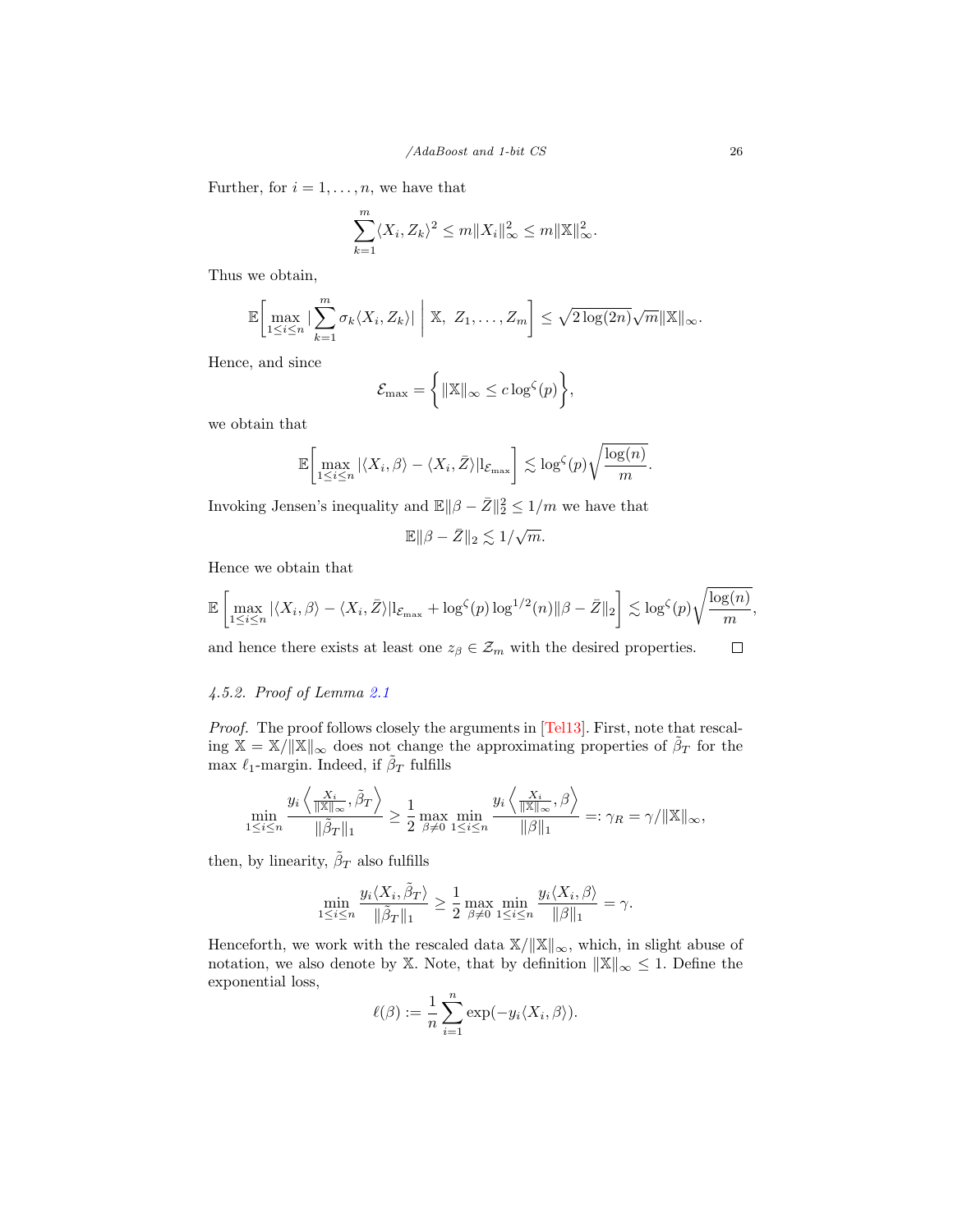Note that

$$
\nabla \ell(\beta) = -\frac{1}{n} \sum_{i=1}^{n} y_i X_i \exp(-y_i \langle X_i, \beta \rangle) \text{ and}
$$

$$
\nabla^2 \ell(\beta) = \frac{1}{n} \sum_{i=1}^{n} X_i X_i^T \exp(-y_i \langle X_i, \beta \rangle).
$$

Hence, we have that

$$
-\langle \nabla \ell(\tilde{\beta}_t), v_t \rangle = \alpha_t \ell(\tilde{\beta}_t).
$$

Moreover, note that  $|\alpha_t| \leq \sum w_{t,i} |\langle X_i, v_t \rangle| \leq 1$ . By second order Taylor expansion, we obtain that

$$
\ell(\tilde{\beta}_{t+1}) \leq \ell(\tilde{\beta}_{t}) + \epsilon \alpha_{t} \langle \nabla \ell(\tilde{\beta}_{t}), v_{t} \rangle + \frac{1}{2} \sup_{r \in [0,1]} \langle \nabla^{2} \ell(\tilde{\beta}_{t} + r\epsilon \alpha_{t} v_{t}) v_{t}, v_{t} \rangle.
$$

We next bound the Hessian above. Indeed, we have for any  $r$  that

$$
\langle \nabla^2 \ell(\tilde{\beta}_t + r\epsilon \alpha_t v_t) v_t, v_t \rangle = \frac{1}{n} \sum_{i=1}^n \langle X_i, v_t \rangle^2 \epsilon^2 \alpha_t^2 \exp(-y_i \langle X_i, \tilde{\beta}_t + r\epsilon \alpha_t v_t \rangle)
$$
  

$$
\leq \epsilon^2 \alpha_t^2 \exp(r|\alpha_t|\epsilon) \ell(\tilde{\beta}_t) \leq \epsilon^2 \alpha_t^2 \epsilon^{\epsilon} \ell(\tilde{\beta}_t).
$$

Hence, we can further bound

$$
\ell(\tilde{\beta}_{t+1}) \leq \ell(\tilde{\beta}_{t}) + \epsilon \alpha_{t} \langle \nabla \ell(\tilde{\beta}_{t}), v_{t} \rangle + \frac{\epsilon^{2} \alpha_{t}^{2} e^{\epsilon}}{2} \ell(\tilde{\beta}_{t})
$$
  

$$
\leq \ell(\tilde{\beta}_{t}) \left( 1 - \epsilon \alpha_{t}^{2} + \frac{3 \epsilon^{2} \alpha_{t}^{2}}{2} \right) \leq \ell(\tilde{\beta}_{t}) \exp \left( -\epsilon \left( \alpha_{t}^{2} - \frac{3 \epsilon \alpha_{t}^{2}}{2} \right) \right),
$$

and hence we obtain

$$
\ell(\tilde{\beta}_T) \le \exp\left(-\epsilon \sum_{t=1}^T \left(\alpha_t^2 - \frac{3\epsilon \alpha_t^2}{2}\right)\right).
$$

Moreover, we have that

$$
\|\tilde{\beta}_T\|_1 = \|\sum_{t=1}^T \epsilon \alpha_t v_t\|_1 \le \epsilon \sum_{t=1}^T |\alpha_t|.
$$

In addition, we note that by the dual formulation of the margin (see Appendix [A\)](#page-35-5) and definition of  $v_t$  and  $\alpha_t$  we have that

$$
|\alpha_t| = ||\sum w_{t,i} y_i X_i||_{\infty} \ge \inf_{w: w_i \ge 0} \inf_{\forall i, ||w||_1 = 1} ||\sum w_i y_i X_i||_{\infty} = \gamma_R.
$$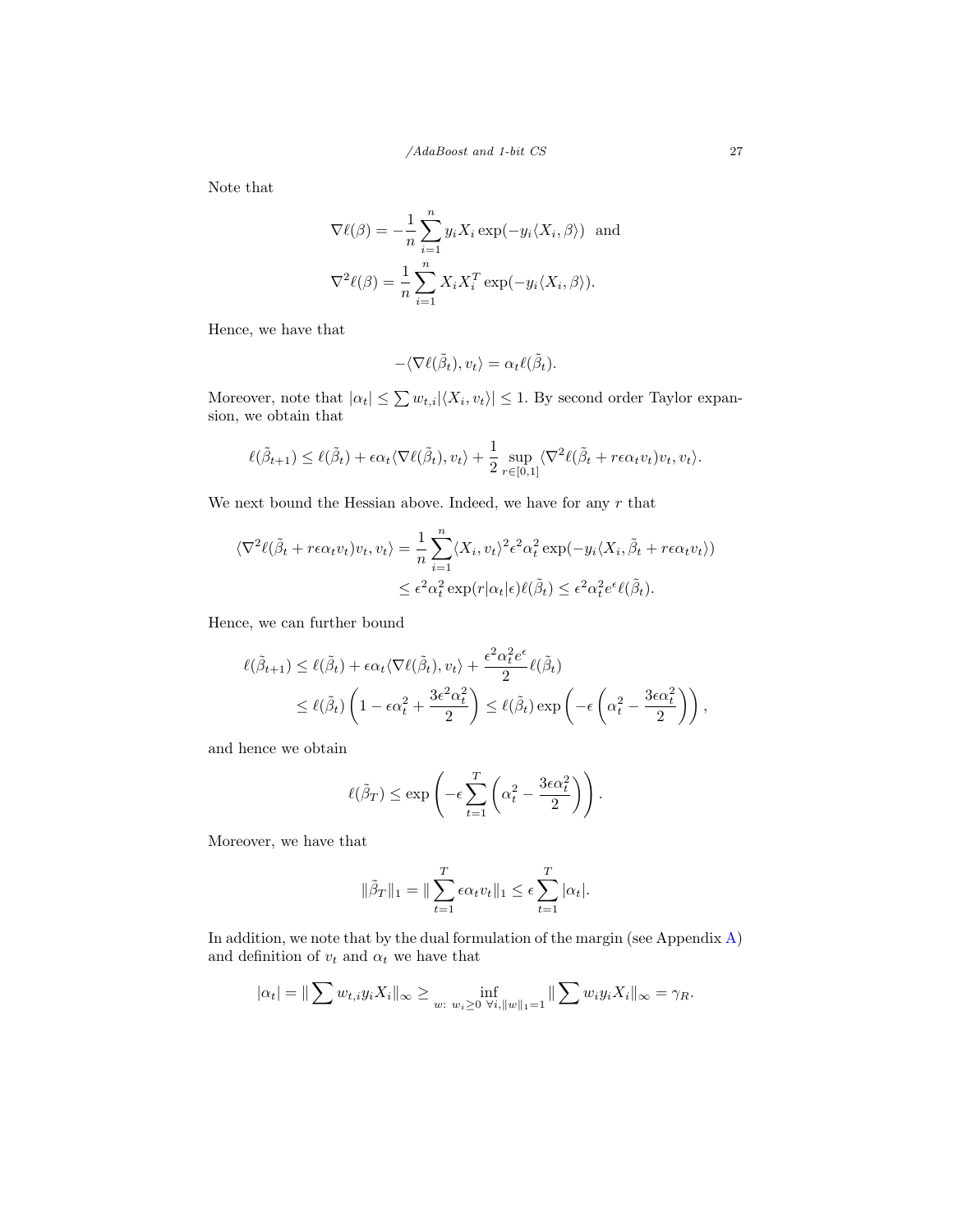Hence, by Markov's inequality and since  $3\epsilon/2 < 1$ , we obtain for any positive x

$$
\sum_{i=1}^{n} \mathbf{1}_{\{y_i \langle X_i, \tilde{\beta}_T \rangle \le \|\tilde{\beta}_T\|_1 x\}} \le \sum_{i=1}^{n} \exp(\|\tilde{\beta}_T\|_1 x - y_i \langle X_i, \tilde{\beta}_T \rangle)
$$
  
\n
$$
= n\ell(\tilde{\beta}_T) \exp(\|\tilde{\beta}_T\|_1 x)
$$
  
\n
$$
\le \exp\left(\log(n) - \epsilon \sum_{t=1}^{T} |\alpha_t| \left(|\alpha_t| - x - \frac{3\epsilon |\alpha_t|}{2}\right)\right)
$$
  
\n
$$
\le \exp\left(\log(n) - \epsilon \sum_{t=1}^{T} |\alpha_t| \left(\gamma_R - x - \frac{3\epsilon \gamma_R}{2}\right)\right).
$$

Hence, choosing  $x = \frac{1}{2}\gamma_R$  and using that  $\epsilon \leq 1/6$  and that with probability at least  $1 - np^{-2}$  we have by Lemma [B.1](#page-36-0) that  $T > \frac{2 \log(n)}{3\epsilon^2 \gamma_R^2} = \frac{2 \log(n) ||X||_{\infty}^2}{3\epsilon^2 \gamma^2}$ , we obtain

$$
\sum_{i=1}^{n} \mathbf{1}_{\{y_i \langle X_i, \tilde{\beta}_T \rangle \le \|\tilde{\beta}_T\|_1 x\}} \le \sum_{i=1}^{n} \exp(\|\tilde{\beta}_T\|_1 x - y_i \langle X_i, \tilde{\beta}_T \rangle)
$$
  

$$
\le \exp(\log(n) - 3T \epsilon^2 \gamma_R^2/2) < e^0 = 1.
$$

Since  $\sum_{i=1}^n \mathbf{1}_{\{y_i\langle X_i, \tilde{\beta}_T\rangle \leq ||\tilde{\beta}_T||_1\frac{1}{2}\gamma_R\}}$  can only take values in  $\{0, 1, \ldots, n\}$  this implies that  $\sum_{i=1}^{n} \mathbf{1}_{\{y_i \langle X_i, \tilde{\beta}_T \rangle \leq ||\tilde{\beta}_T||_1 \frac{1}{2} \gamma_R\}} = 0$  and hence the result follows.

#### 4.5.3. Proof of Corollary [2.3](#page-10-0)

Proof. For Gaussian distributed features it is clear that the weak moment assumption with  $\zeta = 1/2$  is satisfied. Moreover, since for  $\beta \in \mathcal{S}^{p-1}$  we have that  $\langle X, \beta \rangle \sim \mathcal{N}(0, 1)$  we have for any  $0 < \varepsilon \leq 1$ 

$$
\sup_{\beta \in \mathcal{S}^{p-1}} \mathbb{P}\left( |\langle X, \beta \rangle| \le \varepsilon \right) = \int_{-\varepsilon}^{\varepsilon} \frac{1}{\sqrt{2\pi}} e^{-x^2/2} dx \asymp \varepsilon,
$$

and hence both the anti-concentration and small deviation assumptions are fulfilled with  $\alpha = \theta = 1$ . Finally, to show [\(13\)](#page-10-1), note that by Grothendieck's identity, Lemma 3.6.6. in [\[Ver18\]](#page-34-14), and as the geodesic distance on the sphere is lower bounded by the Euclidean distance, we have that

$$
d(\beta^*, \tilde{\beta}_T) = \frac{\arccos\left(\left\langle \beta^*, \frac{\tilde{\beta}_T}{\|\tilde{\beta}_T\|_2} \right\rangle\right)}{\pi} \ge \left\| \beta^* - \frac{\tilde{\beta}_T}{\|\tilde{\beta}_T\|_2} \right\|_2
$$

.

For the student-t-distribution with at least  $32 \log(p)$  degrees of freedom Lemma [4.3](#page-28-0) below proves that the weak moment assumption and the anti-concentration and small deviation assumptions with  $\alpha = \theta = 1$  are satisfied. Moreover, Lemma [4.4](#page-29-0) below, shows that in this case we can also lower bound  $d(\tilde{\beta}_T, \beta^*) \gtrsim$  $\left\|\beta^* - \frac{\tilde{\beta}_T}{\|\tilde{\beta}_T\|} \right\|$  $\Big\|_2$  .  $\Box$  $\|\tilde{\beta}_T\|_2$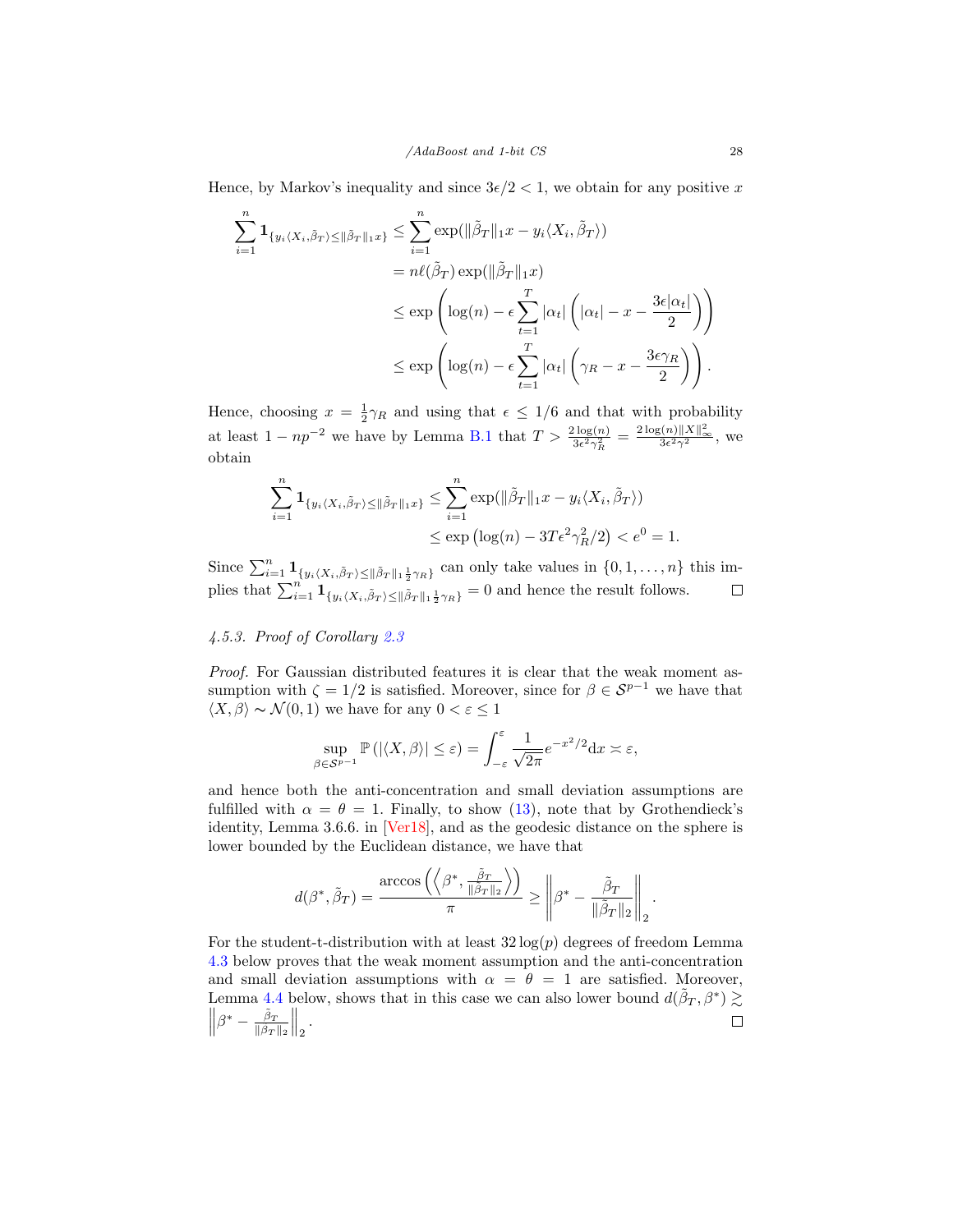<span id="page-28-0"></span>**Lemma 4.3.** Suppose that  $X = (x_j)_{j=1}^p$  with  $x_j \stackrel{i.i.d.}{\sim} \sqrt{(d-2)/dt_d}$  for  $d \in \mathbb{N}$ ,  $d \geq 32 \log(p)$  and  $p \geq 1$ . Then for any  $0 \leq \varepsilon \leq 1$ 

$$
\inf_{\beta \in \mathcal{S}^{p-1}} \mathbb{P}\left( |\langle X, \beta \rangle| \le \varepsilon \right) \gtrsim \varepsilon.
$$

Moreover, under the same assumptions, we have that

$$
\sup_{\beta \in \mathcal{S}^{p-1}} \mathbb{P}\left( |\langle X, \beta \rangle| \leq \varepsilon \right) \lesssim \varepsilon + p^{-1}.
$$

Finally, for  $2q + 1 \leq d$  and  $p \geq 1$  we have that

$$
(\mathbb{E}|x_1|^q)^{1/q} \lesssim \sqrt{q}.
$$

*Proof.* Since  $x_j \sim \sqrt{\frac{d-2}{dt_d}}$ , we have that

$$
x_j = \frac{\sqrt{\frac{d-2}{d}}z_j}{\sqrt{\chi^2_{d,j}/d}}
$$

where z denotes a standard Gaussian random variable and  $\chi^2_{d,j}$  a chi-squared random variable with d degrees of freedom that is independent of z. For  $\beta \in \mathcal{S}^{p-1}$ we have, conditionally on the  $\chi^2_{d,j}$ -variables, that

$$
\langle X, \beta \rangle \Big| (\chi_{d,j}^2)_{j=1}^p \sim \mathcal{N} \left( 0, \frac{d-2}{d} \sum_{i=1}^n \frac{\beta_i^2 d}{\chi_{d,j}^2} \right).
$$

Hence, conditioning on the event where  $\chi^2_{d,j} \geq d/2$  for all  $j \in [p]$  and using independence of z and the  $\chi^2_{d,j}$ -variables and that  $\|\beta\|_2 \leq 1$  we obtain that

$$
\mathbb{P}\left(|\langle X,\beta\rangle| \leq \varepsilon\right) \geq \mathbb{P}\left(|z| \leq \varepsilon\sqrt{d/(2(d-2))}\right) \mathbb{P}\left(\min_{j\in[p]} \chi_{d,j}^2 \geq d/2\right)
$$

$$
\gtrsim \varepsilon \mathbb{P}\left(\min_{j\in[p]} \chi_{d,j}^2 \geq d/2\right).
$$

It is left to lower bound the probability involving the minimum. By applying a lower tail bound for chi-square random variables, Lemma 1 in [\[LM00\]](#page-33-14), and a union bound we obtain

$$
\mathbb{P}\left(\min_{j\in[p]}\chi_{d,j}^2 < d/2\right) \le p \mathbb{P}\left(\chi_{d,1}^2 < d/2\right) \le p e^{-d/16} \le p^{-1} \le \frac{1}{2},
$$

using the conditions on  $d$  and  $p$ .

For the upper bound we argue similarly. We have

$$
\mathbb{P}\left(|\langle X,\beta\rangle|\leq\varepsilon\right)\leq \mathbb{P}\left(\max_{j\in[p]}\chi_{d,j}^2\geq 2d\right)+\mathbb{P}\left(|Z|\leq\varepsilon\sqrt{2d/(d-2)}\right)
$$

$$
\lesssim \mathbb{P}\left(\max_{j\in[p]}\chi_{d,j}^2\geq 2d\right)+\varepsilon.
$$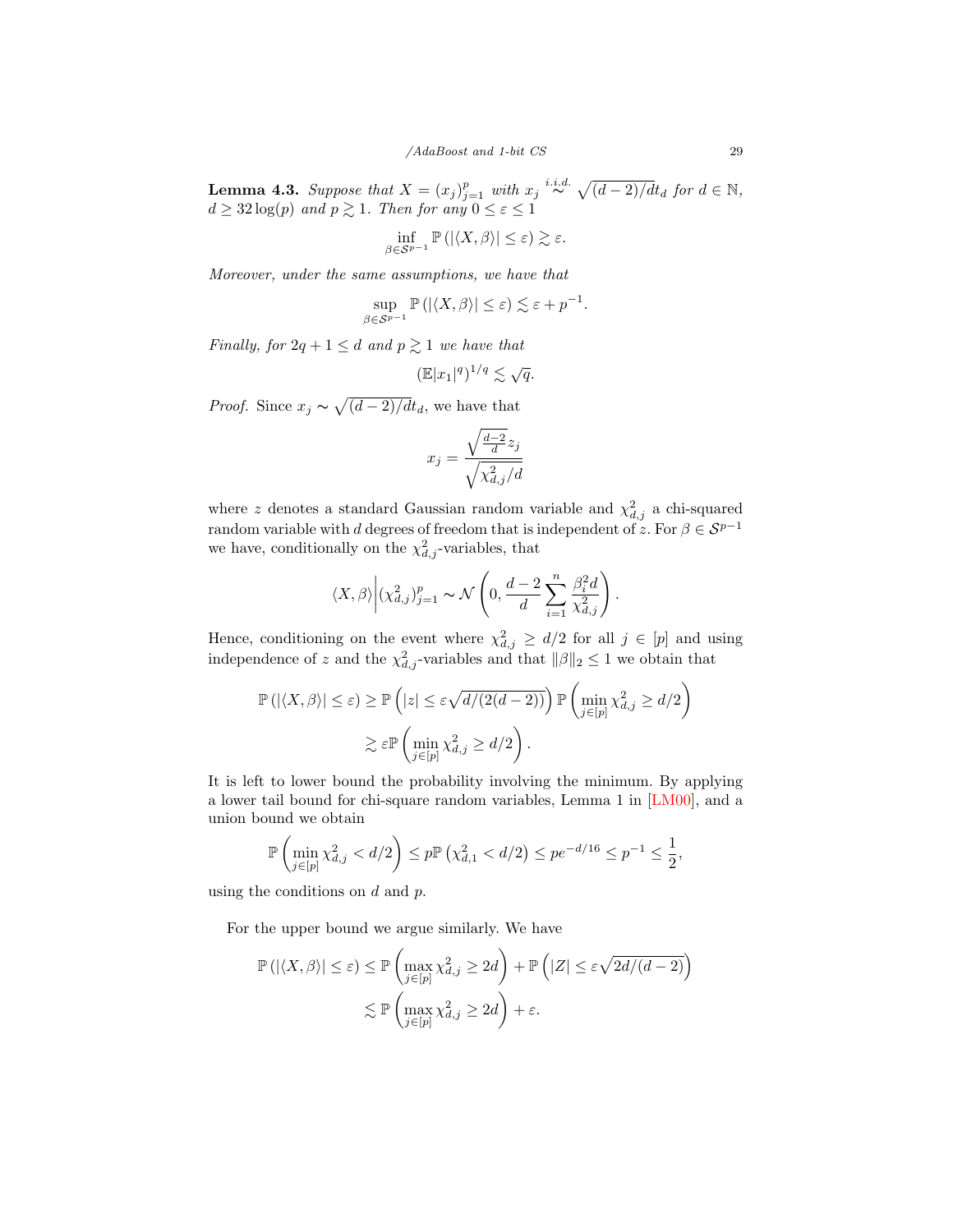Applying an upper tail bound for chi-square random variables, Lemma 1 in [\[LM00\]](#page-33-14), we obtain

$$
\mathbb{P}\left(\max_{j\in[p]} \chi_{d,j}^2 > 2d\right) \le p \mathbb{P}\left(\chi_{d,1}^2 > 2d\right) \le p e^{-d/16} \le p^{-1},
$$

thus proving the claimed result.

Finally, for the claimed moment bound, integration by parts and for  $\Gamma$  denoting the Gamma function, give

$$
\mathbb{E}|x_1|^q = \frac{d^{q/2}\Gamma(\frac{q+1}{2})\Gamma(\frac{d-q}{2})}{\pi^{1/2}\Gamma(\frac{d}{2})}.
$$

We now only consider the case where  $q$  is uneven, as the other case follows along the same lines. Indeed, since  $d \geq q$ , applying Gautschi's inequality and using that  $\Gamma(z) \leq z^{z-1/2}$  for  $z \geq 1$  we have that

$$
\frac{d^{q/2}\Gamma(\frac{q+1}{2})\Gamma(\frac{d-q}{2})}{\Gamma(\frac{d}{2})} = \frac{d^{q/2}\Gamma(\frac{q+1}{2})\Gamma(\frac{d-q}{2})}{(\frac{d-2}{2}\cdots\cdot\frac{d-q-1}{2})\Gamma(\frac{d-q+1}{2})} \lesssim \frac{c^{(q-1)/2}d^{q/2}\Gamma(\frac{q+1}{2})\Gamma(\frac{d-q}{2})}{d^{(q-1)/2}\Gamma(\frac{d-q+1}{2})}
$$
  

$$
\lesssim \frac{(cd)^{q/2}\Gamma(\frac{q+1}{2})}{d^{q/2}} \lesssim (cq)^{q/2}.
$$

Taking the q-th root concludes the proof.

<span id="page-29-0"></span>**Lemma 4.4.** Suppose that  $X = (x_1, \ldots, x_p)$  with  $x_j \stackrel{i.i.d.}{\sim} \sqrt{\frac{d-2}{d}} t_d$  for  $d \gtrsim \log(p)$ and  $p \gtrsim 1$ . Then, we have for any  $\beta, \tilde{\beta} \in \mathcal{S}^{p-1}$ 

$$
\mathbb{P}\left(sgn(\langle X,\beta\rangle)\neq sgn\left(\langle X,\tilde{\beta}\rangle\right)\right)\gtrsim \|\beta-\tilde{\beta}\|_2.
$$

*Proof.* Since  $x_j \sim \sqrt{\frac{d-2}{dt_d}}$ , we have that

$$
x_j = \frac{\sqrt{\frac{d-2}{d}}z_j}{\sqrt{\chi^2_{d,j}/d}}
$$

where z denotes a standard Gaussian random variable and  $\chi^2_{d,j}$  a chi-squared random variable with d degrees of freedom that is independent of z. Denote  $\beta_{\chi} = (\beta_j \sqrt{d/\chi_{d,j}^2})_{j \in [p]}$  and note that on the event  $\{d/2 \leq \chi_{d,j}^2 \leq 2d \forall 1 \leq j \leq p\}$ we have  $\sqrt{1/2} \le ||\beta_{\chi}||_2 \le \sqrt{2}$ . Then, we have, conditioning on the  $\chi^2_{d,j}$ -variables and using Grothendieck's identity, Lemma 3.6.6. in [\[Ver18\]](#page-34-14), that

$$
\mathbb{P}\left(\text{sgn}\left(\langle X,\beta\rangle\right)\neq \text{sgn}\left(\langle X,\tilde{\beta}\rangle\right)\right) = \frac{\mathbb{E}\arccos\left(\left\langle \frac{\beta_{\chi}}{\|\beta_{\chi}\|_{2}},\frac{\tilde{\beta}_{\chi}}{\|\tilde{\beta}_{\chi}\|_{2}}\right\rangle\right)}{\pi} \geq \mathbb{E}\left\|\frac{\beta_{\chi}}{\|\beta_{\chi}\|_{2}} - \frac{\tilde{\beta}_{\chi}}{\|\tilde{\beta}_{\chi}\|_{2}}\right\|_{2}.
$$

 $\Box$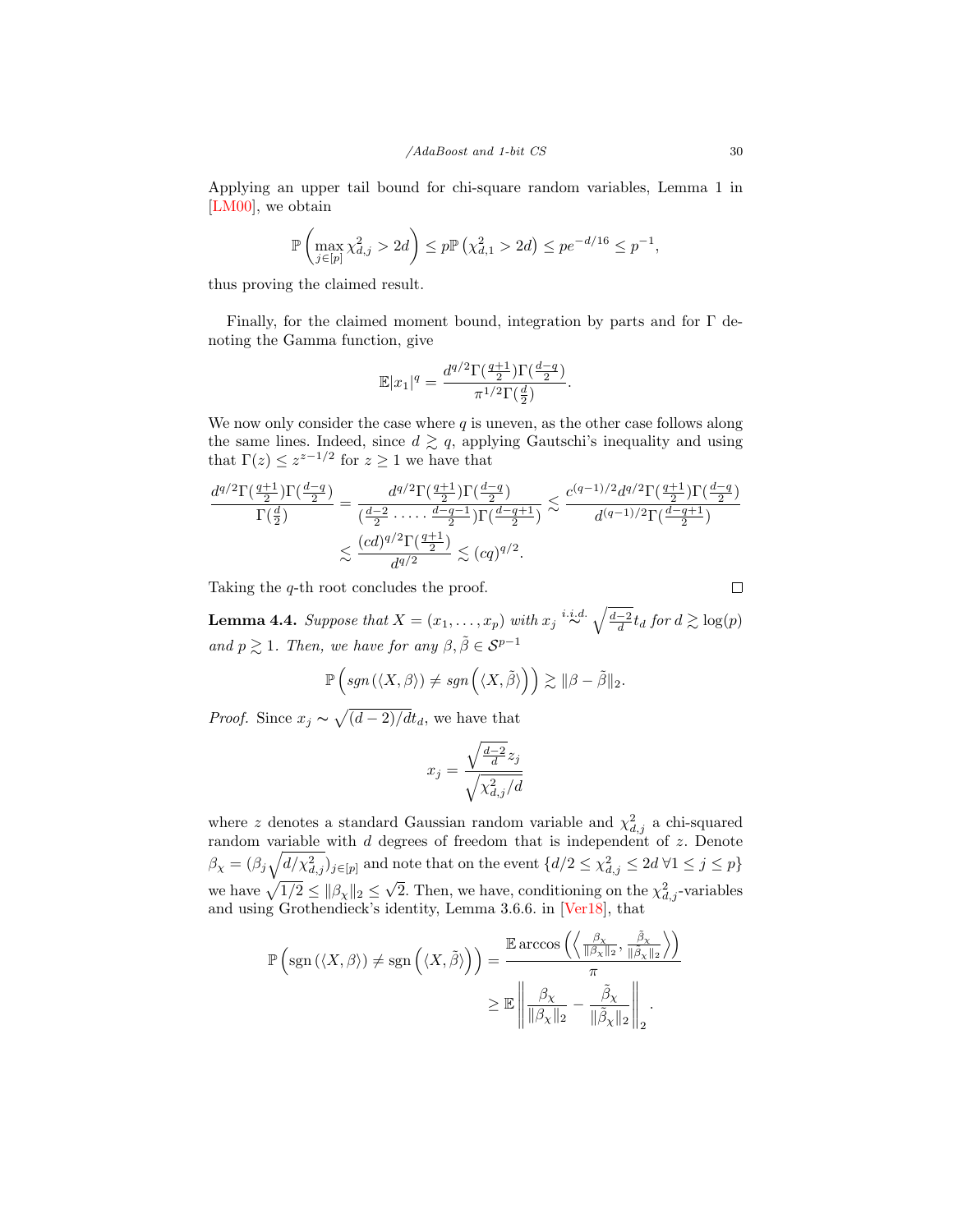We further bound, using that  $\beta$  and  $\tilde{\beta}$  have unit norm

$$
\mathbb{E}\left\|\frac{\beta_{\chi}}{\|\beta_{\chi}\|_2} - \frac{\tilde{\beta}_{\chi}}{\|\tilde{\beta}_{\chi}\|_2}\right\|_2 \geq \mathbb{E}\left[\left(\|\beta_{\chi}\|\tilde{\beta}_{\chi}\|_2 - \tilde{\beta}_{\chi}\|\beta_{\chi}\|_2\|\right)1(d/2 \leq \chi_{d,j}^2 \leq 2d \,\forall 1 \leq j \leq p)\right]
$$
\n
$$
= \mathbb{E}\left[\sqrt{\sum_{j=1}^p \frac{\left(\beta_j\|\tilde{\beta}_{\chi}\|_2 - \tilde{\beta}_j\|\beta_{\chi}\|_2\right)^2}{\chi_{d,j}^2/d}}1(d/2 \leq \chi_{d,j}^2 \leq 2d \,\forall 1 \leq j \leq p)\right]
$$
\n
$$
\geq \mathbb{E}\left[\left(\|\beta\|\tilde{\beta}_{\chi}\|_2 - \tilde{\beta}\|\beta_{\chi}\|_2\|\right)1(d/2 \leq \chi_{d,j}^2 \leq 2d \,\forall 1 \leq j \leq p)\right]
$$
\n
$$
\geq \min_{a,b \in [1/2,2]} \sqrt{a^2 + b^2 - 2ab\langle\beta,\tilde{\beta}\rangle} \mathbb{P}\left(d/2 \leq \chi_{d,j}^2 \leq 2d \,\forall 1 \leq j \leq p\right).
$$

By Lemma 1 in  $[LM00]$ , a union bound and by our assumption on d and p we have that

$$
\mathbb{P}\left(d/2 \le \chi_{d,j}^2 \le 2d \; \forall 1 \le j \le p\right) \ge (1 - 2pe^{-d/16}) \ge 1/2.
$$

Hence, it is left to lower bound the quadratic equation  $\min_{a,b\in[1/2,1]}(a^2+b^2 2ab\langle \beta, \tilde{\beta} \rangle$ ). If  $\langle \tilde{\beta}, \beta \rangle \leq 0$  it is clear that the minimum is attained at  $a = b = 1/2$ . Conversely, if  $\langle \tilde{\beta}, \beta \rangle > 0$ , we have since  $0 < \langle \tilde{\beta}, \beta \rangle \le 1$ 

$$
\min_{a,b\in[1/2,1]} (a^2+b^2-2ab\langle\beta,\tilde{\beta}\rangle) \ge \min_{a\in\mathbb{R},b\in[1/2,1]} (a^2+b^2-2ab\langle\beta,\tilde{\beta}\rangle)
$$

$$
=\min_{b\in[1/2,1]} b^2 \left(1-\langle\beta,\tilde{\beta}\rangle^2\right) \gtrsim (1-\langle\beta,\tilde{\beta}\rangle).
$$

Hence, summarizing, we have that

$$
\min_{a,b \in [1/2,2]} \sqrt{a^2 + b^2 - 2ab \langle \beta, \tilde{\beta} \rangle} \gtrsim \sqrt{(2 - 2 \langle \beta, \tilde{\beta} \rangle)} = ||\beta - \tilde{\beta}||_2,
$$

thus concluding the proof.

$$
\qquad \qquad \Box
$$

#### 4.5.4. Proof of Corollary [2.2](#page-10-2)

Proof. The proof of Corollary [2.2](#page-10-2) follows mainly from Lemma [4.5](#page-30-0) below, which shows that the anti-concentration condition is satisfied for unimodal features with bounded density, and by noting that the weak moment assumption is satisfied for Laplace distributed features with  $\zeta = 1$ , for student-t with at least  $2\log(p) + 1$  degrees of freedom by Lemma [4.3](#page-28-0) with  $\zeta = 1/2$  and for uniform and Gaussian features with  $\zeta = 1/2$  as they are sub-Gaussian.  $\Box$ 

<span id="page-30-0"></span>**Lemma 4.5.** Suppose that  $X = (x_1, \ldots, x_p)$  consists of i.i.d. symmetric and unit variance scalar random variables with density f. Suppose that  $||f||_{\infty} \lesssim 1$ and that f is unimodal, i.e.  $f(aw) \ge f(w)$  for any  $0 \le a \le 1$  and any  $w \in \mathbb{R}$ . Then, we have for  $0 \leq \varepsilon \leq 1$  that

$$
\sup_{\beta \in \mathcal{S}^{p-1}} \mathbb{P} \left( |\langle X, \beta \rangle| \le \varepsilon \right) \lesssim \varepsilon^{1/2} \mathbb{E} |x_1|^3.
$$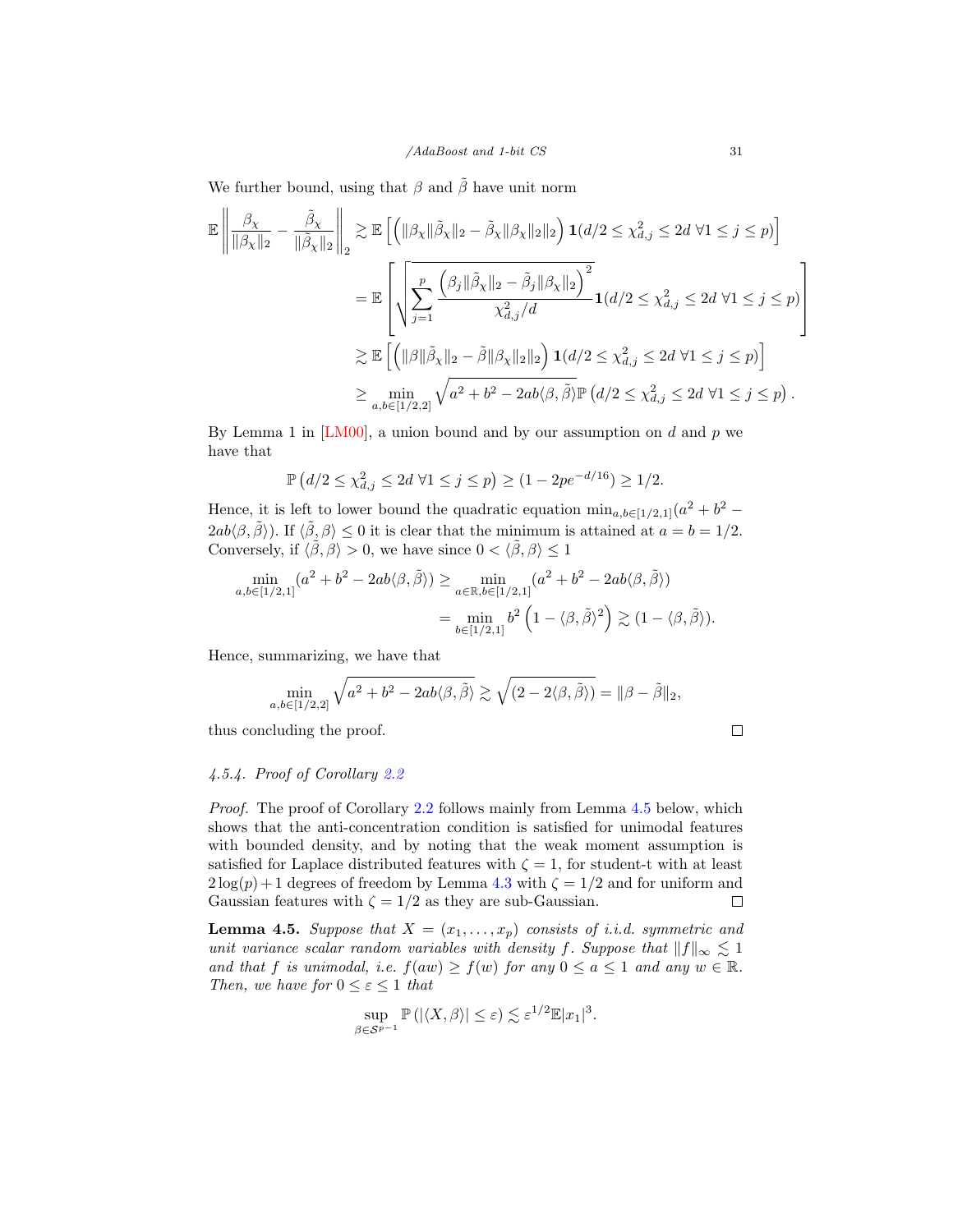*Proof.* We consider two cases. If  $\|\beta\|_{\infty} \leq \varepsilon^{1/2}$ , then, by the Berry-Essen Theorem, e.g. Theorem 3.6. in [\[CGS11\]](#page-32-17)

$$
\mathbb{P}\left(\left|\langle X,\beta\rangle\right|\leq\varepsilon\right)\lesssim\varepsilon+\sum_{j=1}^p|\beta_j|^3\mathbb{E}|x_1|^3\lesssim\varepsilon+\varepsilon^{1/2}\mathbb{E}|x_1|^3\tag{24}
$$

$$
\lesssim \varepsilon^{1/2} \mathbb{E}|x_1|^3. \tag{25}
$$

If  $\|\beta\|_{\infty} \geq \varepsilon^{1/2}$ , we argue as follows. Assume, without loss of generality, that  $|\beta_1| \geq \varepsilon^{1/2}$ . We note that since  $x_1$  is unimodal that  $\beta_1 x_1$  is unimodal, too. Then, since  $\beta_1 x_1$  is unimodal (see e.g. Theorem 1 in [\[And55\]](#page-31-5)), we obtain that

$$
\mathbb{P}(|\langle X,\beta\rangle| \leq \varepsilon) = \mathbb{P}\left(|\beta_1 x_1 + \sum_{j=2}^p x_j \beta_j| \leq \varepsilon\right) \leq \mathbb{P}(|\beta_1 x_1| \leq \varepsilon) \leq \mathbb{P}\left(|x_1| \leq \varepsilon^{1/2}\right)
$$
  

$$
\lesssim \varepsilon^{1/2} \leq \varepsilon^{1/2} \mathbb{E}|x_1|^3,
$$

as by Jensen's inequality  $\mathbb{E}|x_1|^3 \geq (\mathbb{E}|x_1|^2)^{3/2} = 1$ .

 $\Box$ 

## Acknowledgements

GC and ML are funded in part by ETH Foundations of Data Science (ETH-FDS). Moreover, ML would like to thank C.S. Lorenz and M.D. Wong for helpful comments and FK would like to thank D. Fan for help with the Euler Cluster.

#### References

- <span id="page-31-2"></span>[ABHZ16] P. Awasthi, M. Balcan, N. Haghtalab, and H. Zhang. Learning and 1-bit Compressed Sensing under Asymmetric Noise. In Conference on Learning Theory (COLT), pages 152–192, 2016.
- <span id="page-31-5"></span><span id="page-31-3"></span>[ALPV14] A. Ai, A. Lapanowski, Y. Plan, and R. Vershynin. One-bit compressed sensing with non-Gaussian measurements. Linear Algebra Appl., 441:222–239, 2014.
	- [And55] T.W. Anderson. The Integral of a Symmetric Unimodal Function over a Symmetric Convex Set and Some Probability Inequalities. Proc. Am. Math. Soc., 6(2):170–176, 1955.
- <span id="page-31-0"></span>[BFLS98] P. Bartlett, Y. Freund, W.S. Lee, and R.E. Schapire. Boosting the margin: a new explanation for the effectiveness of voting methods. Ann. Statist., 26(5):1651–1686, 1998.
- <span id="page-31-4"></span>[BFN<sup>+</sup>18] R. Baraniuk, S. Foucart, D. Needell, Y. Plan, and M. Wootters. One-bit compressive sensing of dictionary-sparse signals. Inf. Inference, 7:83–104, 2018.
- <span id="page-31-1"></span>[BHMM19] M. Belkin, D. Hsu, S. Ma, and S. Mandal. Reconciling modern machine-learning practice and the classical bias–variance trade-off. Proc. Natl. Acad. Sci. U.S.A., 116(32):15849–15854, 2019.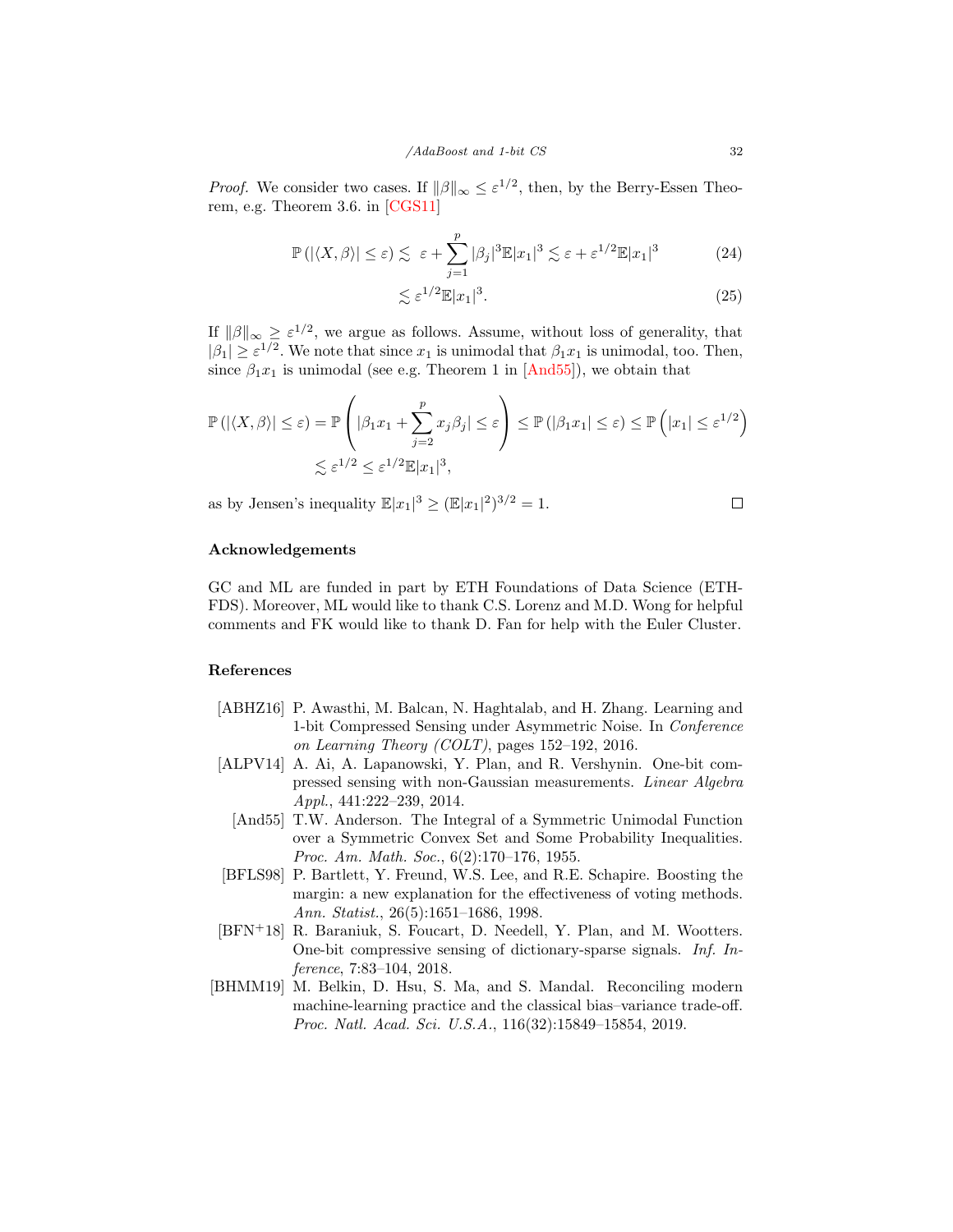- <span id="page-32-16"></span><span id="page-32-6"></span><span id="page-32-4"></span><span id="page-32-3"></span><span id="page-32-0"></span>[BLLT20] P.L. Bartlett, P.M. Long, G. Lugosi, and A. Tsigler. Benign overfitting in linear regression. Proc. Natl. Acad. Sci. U.S.A., 117(48):30063–30070, 2020.
	- [Bre98] L. Breiman. Arcing classifiers. Ann. Statist., 26(3):801–849, 1998.
	- [Bre04] L. Breiman. Population theory for boosting ensembles. Ann. Statist, 32(1):1–11, 2004.
	- [Büh06] P. Bühlmann. Boosting for high-dimensional linear models. Ann. Statist., 34(2):559–583, 2006.
	- [BV04] S.P. Boyd and L. Vandenberghe. Convex Optimization. Cambridge University press, 2004.
	- [BZ17] M. Balcan and H. Zhang. Sample and Computationally Efficient Learning Algorithms under S-Concave Distributions. In Conference on Neural Information Processing Systems (NIPS), pages 4799– 4808, 2017.
	- [Car85] B. Carl. Inequalities of Bernstein-Jackson-type and the degree of compactness of operators in Banach spaces. Ann. Inst. Fourier, 35:79–118, 1985.
- <span id="page-32-14"></span><span id="page-32-11"></span><span id="page-32-8"></span>[CDS98] S.S. Chen, D.L. Donoho, and M.A. Saunders. Atomic Decomposition by Basis Pursuit. SIAM J. Sci. Comput., 20:33-61, 1998.
- <span id="page-32-17"></span><span id="page-32-15"></span>[CGLP13] D. Chafaï, O. Guédon, G. Lecué, and A. Pajor. *Interactions be*tween compressed sensing random matrices and high dimensional *geometry.* Société Mathématique de France, 2013.
	- [CGS11] L.H.Y. Chen, L. Goldstein, and Q.M. Shao. Normal Approximation by Stein's Method. Springer, 2011.
	- [CL20] G. Chinot and M. Lerasle. Benign overfitting in the large deviation regime. arxiv preprint, 2020.
- <span id="page-32-9"></span><span id="page-32-7"></span><span id="page-32-5"></span><span id="page-32-2"></span>[CLvdG20] G. Chinot, M. Löffler, and S. van de Geer. On the robustness of minimum norm interpolators and regularized empirical risk minimizers. arxiv preprint, 2020.
	- [DC96] H. Drucker and C. Cores. Boosting decision trees. In Advances in neural information processing systems (NIPS), pages 479–485, 1996.
	- [DKT20] Z. Deng, A. Kammoun, and C. Thrampoulidis. A Model of Double Descent for High-dimensional Binary Linear Classification. Inf. Inference, to appear, 2020.
	- [DM21] S. Dirksen and S. Mendelson. Non-Gaussian hyperplane tessellations and robust one-bit compressed sensing. J. Eur. Math. Soc., 23(9):2913–2947, 2021.
- <span id="page-32-12"></span><span id="page-32-10"></span>[DTKZ20] I. Diakonikolas, C. Tzamos, V. Kontonis, and N. Zarifis. Non-Convex SGD Learns Halfspaces with Adversarial Label Noise. In Conference on Neural Information Processing Systems (NeurIPS), 2020.
	- [FCG21] S. Frei, Y. Cao, and Q. Gu. Agnostic Learning of Halfspaces with Gradient Descent via Soft Margins. In International Conference on Machine Learning (ICML), 2021.
- <span id="page-32-13"></span><span id="page-32-1"></span>[FHT00] J. Friedman, T. Hastie, and R. Tibshirani. Additive logistic regres-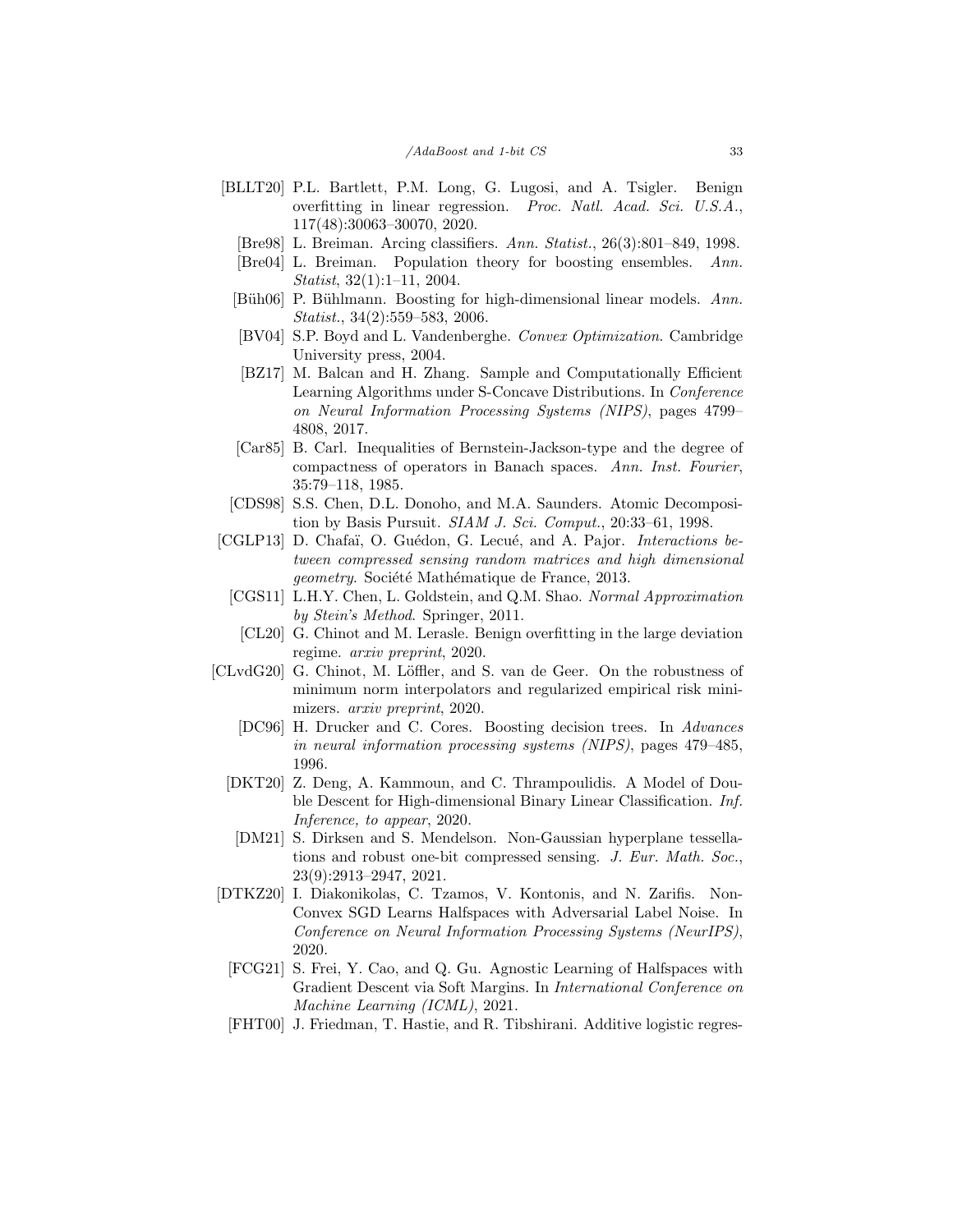sion: a statistical view of boosting. Ann. Statist., 28(2):337-407, 2000.

- <span id="page-33-7"></span><span id="page-33-0"></span>[FKMN21] P. Foret, A. Kleiner, H. Mobahi, and B. Neyshabur. Sharpnessaware minimization for efficiently improving generalization. In International Conference on Learning Representations (ICLR), 2021.
	- [FS97] Y. Freund and R.E. Schapire. A Decision-Theoretic Generalization of On-Line Learning and an Application to Boosting. J. Comput. Syst. Sci., 55(1):119–139, 1997.
- <span id="page-33-13"></span><span id="page-33-12"></span>[GLSW06] Y. Gordon, A. Litvak, C. Schütt, and E. Werner. On the minimum of several random variables. Proc. Amer. Math. Soc., 134(12), 2006.
	- [GN16] E. Giné and R. Nickl. *Mathematical Foundations of Infinite-*Dimensional Statistical Methods. Cambridge University Press, 2016.
- <span id="page-33-6"></span>[HMRT19] T. Hastie, A. Montanari, S. Rosset, and R.J. Tibshirani. Surprises in high-dimensional ridgeless least squares interpolation. arXiv preprint, 2019.
	- [Jia04] W. Jiang. Process consistency for AdaBoost. Ann. Statist., 32(1):13–29, 2004.
- <span id="page-33-10"></span><span id="page-33-3"></span><span id="page-33-2"></span>[JLBB13] L. Jacques, J.N. Laska, P.T. Boufounos, and R.G. Baraniuk. Robust 1-Bit Compressive Sensing via Binary Stable Embeddings of Sparse Vectors. IEEE Trans. Inform. Theory, 59(4):2082–2102, 2013.
	- [JT19] Z. Ji and M. Telgarsky. The implicit bias of gradient descent on nonseparable data. In *Conference on Learning Theory (COLT)*, pages 1772–1798, 2019.
- <span id="page-33-8"></span>[KKM20] F. Krahmer, C. Kümmerle, and O. Melnyik. On the Robustness of Noise-Blind Low-Rank Recovery from Rank-One Measurements. arxiv preprint, 2020.
- <span id="page-33-9"></span><span id="page-33-1"></span>[KKR18] F. Krahmer, C. Kümmerle, and H. Rauhut. A Quotient Property for Matrices with Heavy-Tailed Entries and its Application to Noise-Blind Compressed Sensing. arxiv preprint, 2018.
	- [KP02] V. Koltchinskii and D. Panchenko. Empirical Margin Distributions and bounding the generalization error of combined classifiers. Ann. Statist., 30(1):1–50, 2002.
- <span id="page-33-14"></span><span id="page-33-11"></span>[KSW16] K. Knudson, R. Saab, and R. Ward. One-Bit Compressive Sensing With Norm Estimation. IEEE Trans. Inform. Theory, 62(5):2748– 2758, 2016.
	- [LM00] B. Laurent and P. Massart. Adaptive estimation of a quadratic functional by model selection. Ann. Statist., 28(5):1302–1338, 2000.
	- [LS20] T. Liang and P. Sur. A Precise High-Dimensional Asymptotic Theory for Boosting and Minimum- $\ell_1$ -Norm Interpolated Classifiers. arxiv preprint, 2020.
- <span id="page-33-15"></span><span id="page-33-4"></span>[Men14] S. Mendelson. Learning without concentration. In *Conference on* Learning Theory (COLT), pages 25–39, 2014.
- <span id="page-33-5"></span>[MM21] S. Mei and A. Montanari. The generalization error of random features regression: Precise asymptotics and double descent curve. Comm. Pure Appl. Math., to appear, 2021.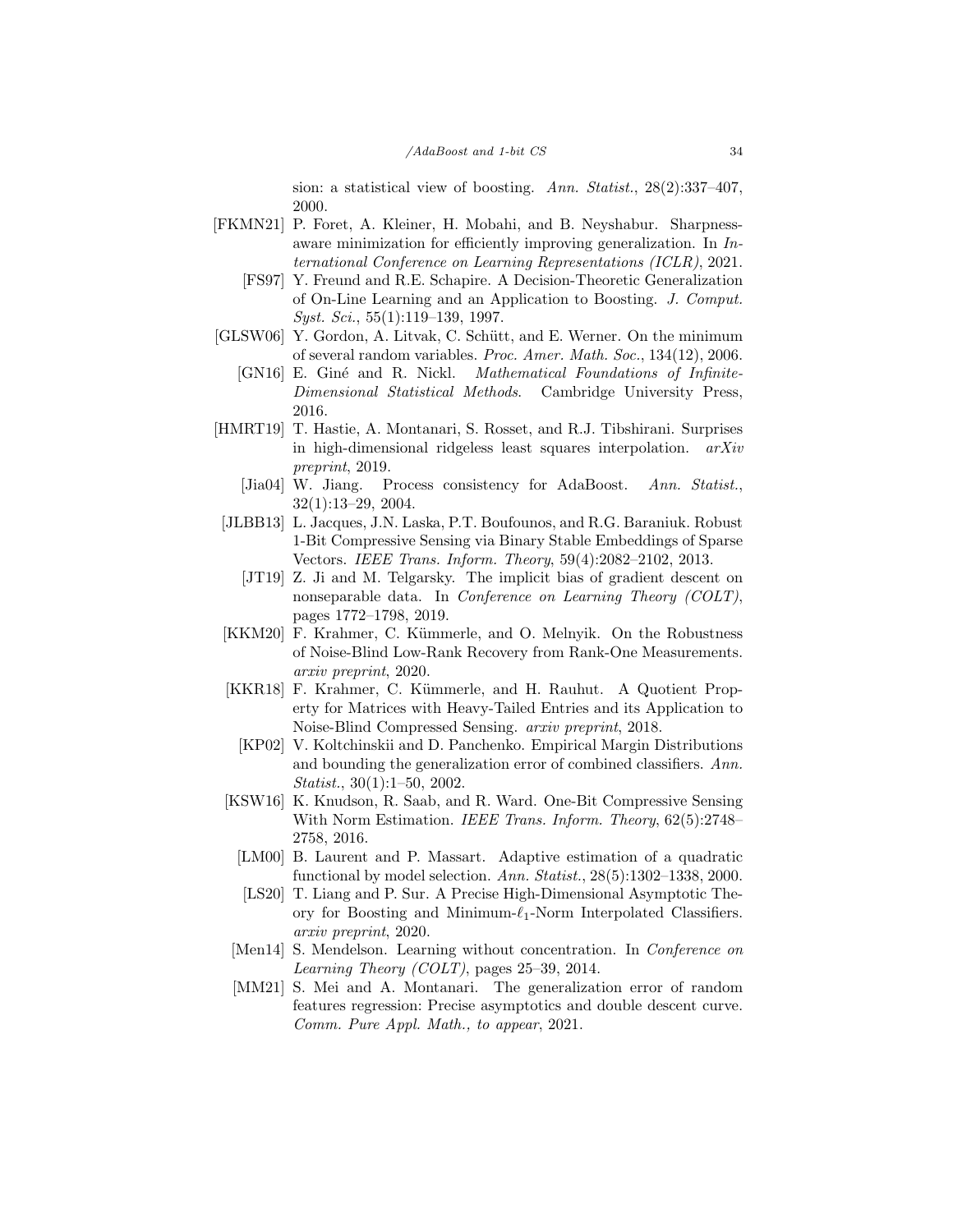- <span id="page-34-8"></span>[MNS+21] V. Muthukumar, A. Narang, V. Subramanian, M. Belkin, D. Hsu, and A. Sahai. Classification vs regression in overparameterized regimes: Does the loss function matter? J. Mach. Learn. Res., 22(222):1–69, 2021.
- <span id="page-34-16"></span>[MPTJ07] S. Mendelson, A. Pajor, and N. Tomczak-Jaegermann. Reconstruction and Subgaussian Operators in Asymptotic Geometric Analysis. GAFA Geom. funct. anal., 17:1248–1282, 2007.
- <span id="page-34-3"></span>[MRS13] I. Mukherjee, C. Rudin, and R.E. Schapire. The Rate of Convergence of AdaBoost. J. Mach. Learn. Res, 14:2315–2347, 2013.
- <span id="page-34-12"></span><span id="page-34-11"></span><span id="page-34-7"></span>[MRSY20] A. Montanari, F. Ruan, Y. Sohn, and J. Yan. The generalization error of max-margin linear classifiers: High-dimensional asymptotics in the overparametrized regime. arxiv preprint, 2020.
	- [PV12] Y. Plan and R. Vershynin. One-bit compressed sensing by linear programming. Commun. Pure Appl. Math., 66(8):1275–1297, 2012.
	- [PV13] Y. Plan and R. Vershynin. Robust 1-bit compressed sensing and sparse logistic regression: A convex programming approach. IEEE Trans. Inform. Theory, 59(1):482–494, 2013.
	- [Rio09] E. Rio. Moment Inequalities for Sums of Dependent Random Variables under Projective Conditions. J. Theor. Probab., 22:146–163, 2009.
- <span id="page-34-15"></span><span id="page-34-13"></span><span id="page-34-1"></span>[ROM01] G. Rätsch, T. Onoda, and K.R. Müller. Soft margins for AdaBoost. Mach. Learn., 42:287–320, 2001.
	- [RV08] M. Rudelson and R. Vershynin. On sparse reconstruction from Fourier and Gaussian measurements. Communications on Pure and Applied Mathematics. Comm. Pure Appl. Math., 61(8):1025–1045, 2008.
- <span id="page-34-2"></span>[RZH04] S. Rosset, J. Zhu, and T. Hastie. Boosting as a regularized path to a maximum margin classifier. J. Mach. Learn. Res., 5:941–973, 2004.
- <span id="page-34-6"></span><span id="page-34-4"></span><span id="page-34-0"></span>[SHN+18] D. Soudry, E. Hoffer, M.S. Nacson, S. Gunasekar, and N. Srebro. The implicit bias of gradient descent on separable data. J. Mach. Learn. Res., 1:2822–2878, 2018.
	- [SS99] R.E. Schapire and Y. Singer. Improved Boosting Algorithms Using Confidence-rated Predictions. Mach. Learn., 37:297–336, 1999.
	- [Tel13] M. Telgarsky. Margins, shrinkage, and boosting. In International Conference on Machine Learning (ICML), pages 307–315, 2013.
	- [Ver18] R. Vershynin. High-dimensional probability: An introduction with applications in data science, volume 47. Cambridge university press, 2018.
- <span id="page-34-14"></span><span id="page-34-10"></span><span id="page-34-5"></span>[WOBM17] A.J. Wyner, M. Olson, J. Bleich, and D. Mease. Explaining the success of AdaBoost and random forests as interpolating classifiers. J. Mach. Learn. Res., 18(48):1–33, 2017.
	- [Woj10] P. Wojtaszczyk. Stability and Instance Optimality for Gaussian Measurements in Compressed Sensing. Found. Comput. Math., 10:1–13, 2010.
- <span id="page-34-9"></span>[WZZ<sup>+</sup>13] L. Wan, M. Zeiler, S. Zhang, Y. Lecun, and R. Fergus. Regular-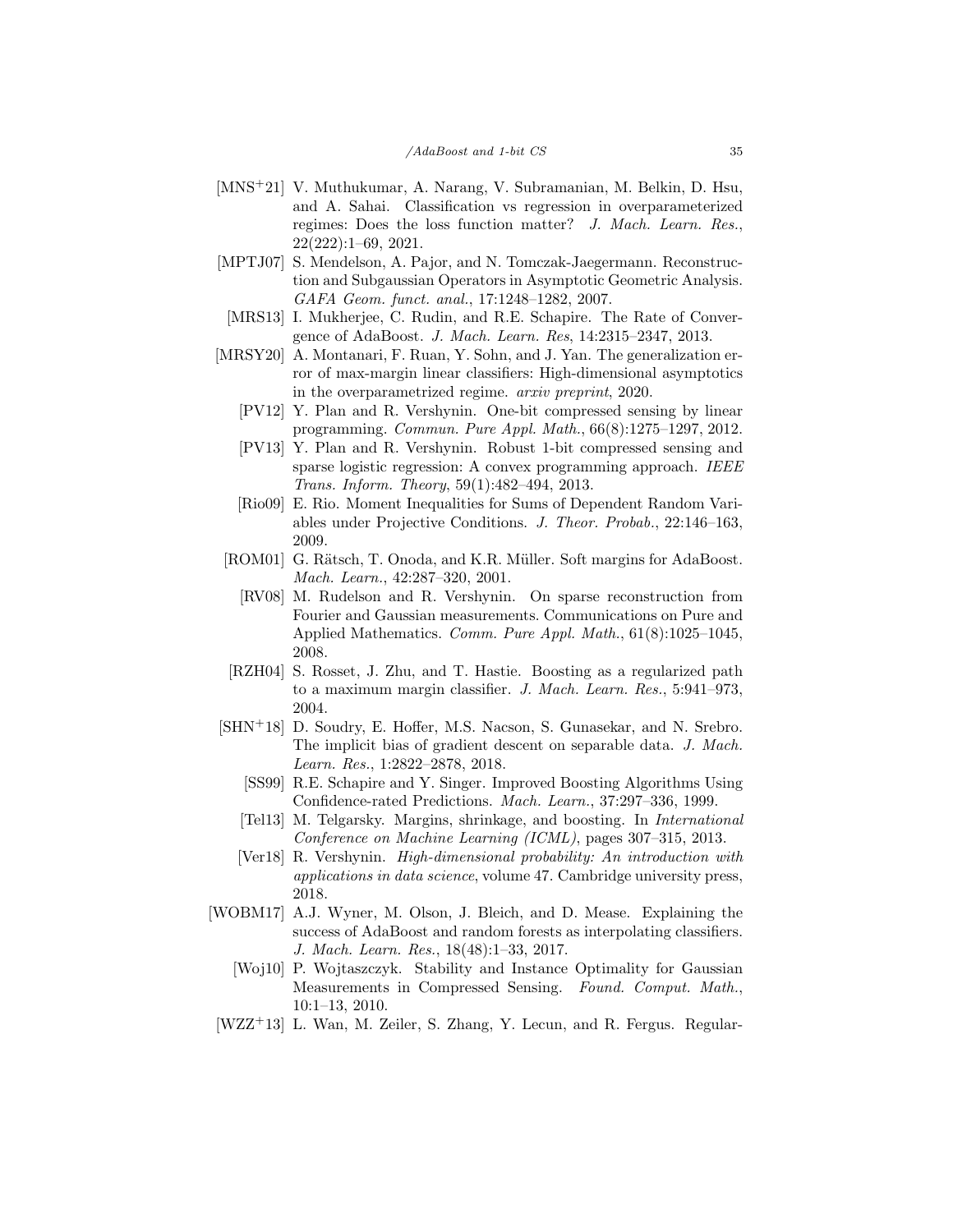ization of Neural Networks using DropConnect. In International Conference on Machine Learning (ICML), pages 1058–1066, 2013.

- <span id="page-35-4"></span><span id="page-35-3"></span><span id="page-35-2"></span>[ZBH+17] C. Zhang, S. Bengio, M. Hardt, B Recht, and O. Vinyals. Understanding deep learning requires rethinking generalization. International Conference on Learning Representations (ICLR), 2017.
	- [Zha18] C. Zhang. Efficient active learning of sparse halfspaces. In *Confer*ence on Learning Theory (COLT), pages 1–26, 2018.
	- [ZSA20] C. Zhang, J. Shen, and P. Awasthi. Efficient active learning of sparse halfspaces with arbitrary bounded noise. In Advances in Neural Information Processing Systems 33 (NeurIPS 2020), pages 7184–7197, 2020.
	- [ZY05] T. Zhang and B. Yu. Boosting with early stopping: Convergence and consistency. Ann. Statist., 33(4):1538–1579, 2005.
	- [ZYJ14] L. Zhang, J. Yi, and R. Jin. Efficient Algorithms for Robust Onebit Compressive Sensing. In International Conference on Machine Learning (ICML), pages 820–828, 2014.

## <span id="page-35-5"></span><span id="page-35-1"></span><span id="page-35-0"></span>Appendix A: Dual formulation of the max  $\ell_1$ -margin

We use Lagrangian duality to derive the dual version of the max  $\ell_1$ -margin. Recall that

$$
\gamma = \max_{\beta \neq 0} \min_{1 \leq i \leq n} \frac{y_i \langle X_i, \beta \rangle}{\|\beta\|_1} = \frac{1}{\|\hat{\beta}\|},
$$

where we used Lemma [4.1,](#page-15-0) recalling that

<span id="page-35-6"></span>
$$
\hat{\beta} \in \underset{\beta \in \mathbb{R}^p}{\text{arg min}} \|\beta\|_1 \quad \text{subject to} \quad y_i \langle X_i, \beta \rangle \ge 1. \tag{26}
$$

For every  $\lambda \in \mathbb{R}^n$ , define the Lagrangian  $\mathcal{L} : \mathbb{R}^p \times \mathbb{R}^n \mapsto \mathbb{R}$  as

$$
\mathcal{L}(\beta,\lambda) = \|\beta\|_1 + \sum_{i=1}^n \lambda_i (1 - y_i \langle \beta, X_i \rangle).
$$

The dual problem of  $(26)$  is defined as

<span id="page-35-7"></span>
$$
\sup_{\lambda \in \mathbb{R}_+^n} \inf_{\beta \in \mathbb{R}^p} \mathcal{L}(\beta, \lambda). \tag{27}
$$

We have that

$$
\inf_{\beta \in \mathbb{R}^p} \mathcal{L}(\beta, \lambda) = \inf_{\beta \in \mathbb{R}^p} \{ ||\beta||_1 + \sum_{i=1}^n \lambda_i (1 - y_i \langle \beta, X_i \rangle) \}
$$
  
= 
$$
\sum_{i=1}^n \lambda_i - \sup_{\beta \in \mathbb{R}^p} \{ \langle \beta, \sum_{i=1}^n \lambda_i y_i X_i \rangle - ||\beta||_1 \}.
$$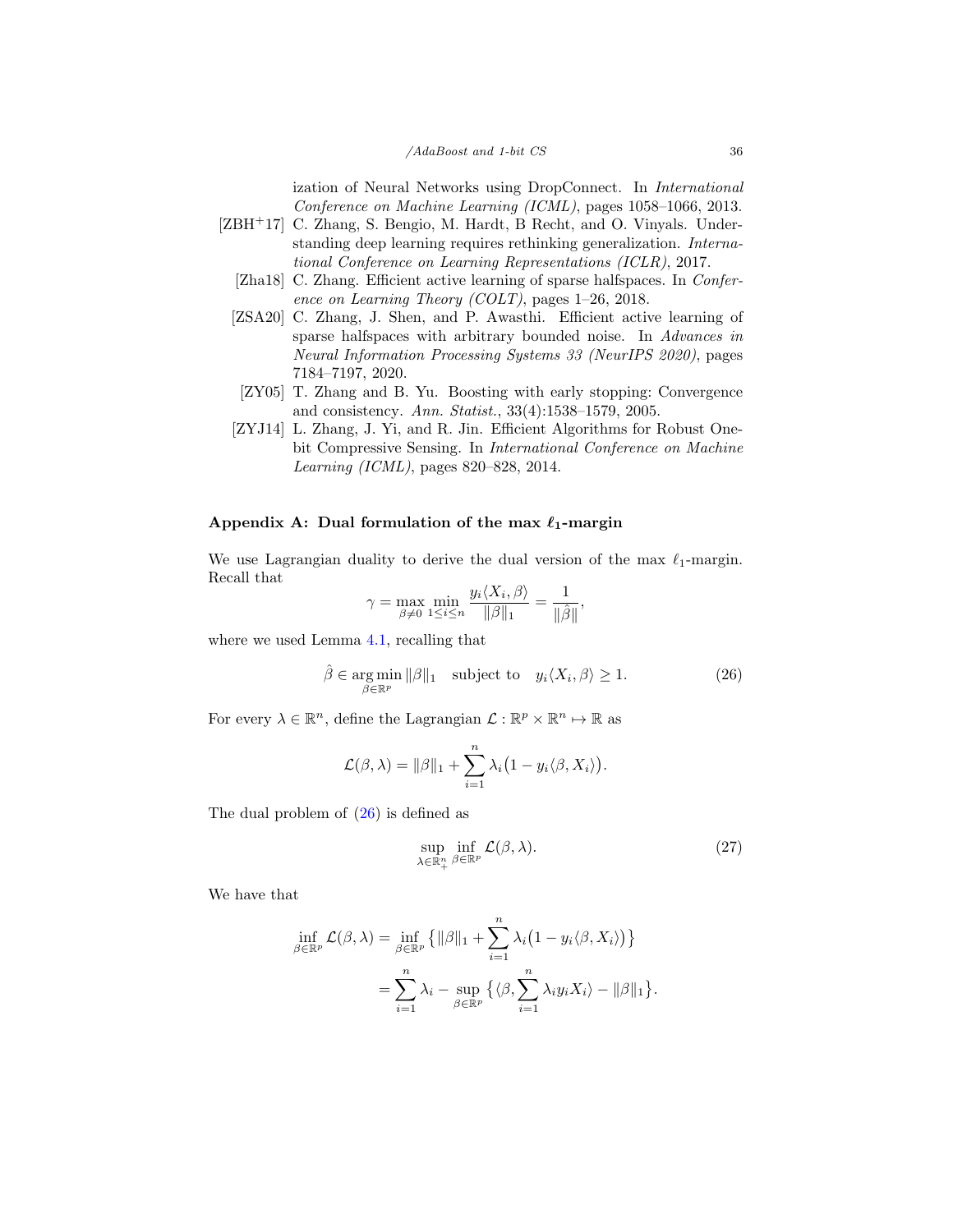For any function  $f : \mathbb{R}^p \to \mathbb{R}$ , the conjugate  $f^*$  is defined as

<span id="page-36-1"></span>
$$
f^*(y) = \sup_{x \in \mathbb{R}^p} \left\{ \langle x, y \rangle - f(x) \right\}.
$$
 (28)

In particular (see [\[BV04\]](#page-32-16), Example 3.26), when  $f(\beta) = ||\beta||_1$ , we have that

<span id="page-36-2"></span>
$$
f^*(y) = \begin{cases} 0 & \text{if } y \in B_\infty \\ \infty & \text{otherwise,} \end{cases}
$$
 (29)

where  $B_{\infty}$  is the unit ball with respect  $\|\cdot\|_{\infty}$ . From [\(28\)](#page-36-1) and [\(29\)](#page-36-2), the dual problem [\(27\)](#page-35-7) can be rewritten as

$$
\sup_{\lambda \in \mathbb{R}_+^n} \sum_{i=1}^n \lambda_i \quad \text{subject to} \quad \left\| \sum_{i=1}^n y_i \lambda_i X_i \right\|_{\infty} \le 1.
$$

Since the  $X_i$  are linearly independent with probability one and  $p > n$ , the Moore-Penrose inverse of  $X = [X_1, \ldots, X_n]$  exists and hence there exists some exists  $\beta$  in  $\mathbb{R}^p$  such that  $y_i\langle X_i, \beta \rangle = 1$  for  $i = 1, \dots, n$ . Hence, Slater's condition is satisfied and consequently there is no duality gap. It follows that

$$
\gamma = \frac{1}{\|\hat{\beta}\|_1} = \inf_{w: \ w_i \ge 0} \inf_{\forall i \in [n], \|w\|_1 = 1} \left\| \sum_{i=1}^n w_i y_i X_i \right\|_{\infty}.
$$

Appendix B: Extra Lemmas

#### B.1. Lemma [B.1](#page-36-0)

<span id="page-36-0"></span>**Lemma B.1.** Let  $X = (x_1, \dots, x_p)^T$  be a random vector where the  $x_j$ 's are i.i.d random variables that satisfy the weak moment assumption with  $\zeta \geq 1/2$ . Then, with probability at least  $1 - p^{-2}$  we have that

$$
||X||_{\infty} \lesssim \log^{\zeta}(p). \tag{30}
$$

Moreover, let  $X_1, \ldots, X_n$ ,  $n \leq p$ , be n i.i.d. copies of X and  $\beta \in S^{p-1}$ . Then, we have additionally with probability at least  $1 - n^{-2}$ 

$$
\max_{i \in [n]} |\langle X_i, \beta^* \rangle| \lesssim \log^{1/2 + \zeta}(n).
$$

Proof. We have that

$$
\left(\mathbb{E}(\max_{j\in[p]}|x_j|)^q\right)^{1/q} \leq p^{1/q} \left(\mathbb{E}|x_1|^q\right)^{1/q} \lesssim p^{1/q}q^{\zeta}.
$$

Hence, by Markov's inequality,

$$
\mathbb{P}\left(\|X\|_{\infty} > t\right) \le e^{\log(p) + cq + \zeta q \log(q) - q \log(t)}.
$$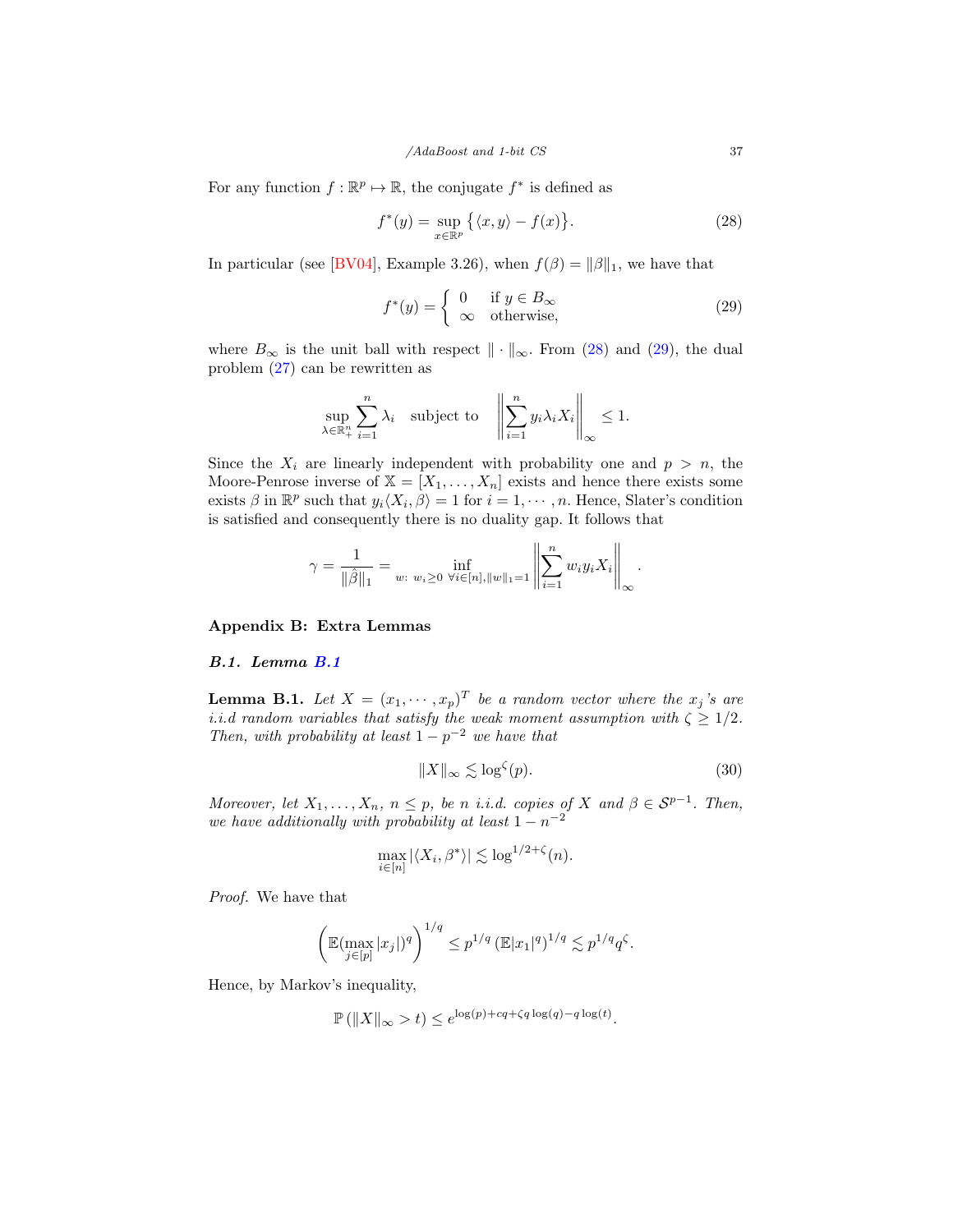Choosing  $q = \log(p)$  and  $t \geq \log^{\zeta}(p)$  concludes the proof of the first claim.

For the second claim we argue as follows. By Rio's version of the Marcinkiewicz-Zygmund inequality, Theorem 2.1. in [\[Rio09\]](#page-34-15), we have that

$$
\left(\mathbb{E} \max_{i \in [n]} |\langle X_i, \beta \rangle|^q\right)^{1/q} \leq n^{1/q} \left(\mathbb{E} |\langle X, \beta \rangle|^q\right)^{1/q} \leq n^{1/q} q^{1/2} \left(\sum_{j=1}^p |\beta_j|^2 (\mathbb{E} |x_j|^q)^{2/q}\right)^{1/2}
$$
  

$$
\lesssim n^{1/q} q^{1/2+\zeta}.
$$

Arguing as before with  $q = \log(n)$  concludes the proof.

 $\Box$ 

#### B.2. Proposition [B.1](#page-37-0)

<span id="page-37-0"></span>**Proposition B.1** (Theorem 5 [\[KKR18\]](#page-33-9)). Let  $X_1, \dots, X_n$  be i.i.d random vectors distributed as  $X = (x_1, \dots, x_p)^T$ , where the  $x_j$ 's are i.i.d symmetric, zero mean and unit variance random variables that satisfy the weak moment assumption. For  $Z \in \mathbb{R}^n$  and  $\mathbb{X} = [X_1, \cdots X_n]$  define

$$
\hat{\nu} := \underset{\beta \in \mathbb{R}^p}{\arg \min} \|\beta\|_1 \quad such \; that \quad \mathbb{X}^T \beta = Z.
$$

Assume that  $p \gtrsim n$ . Then, with probability at least  $1 - 2 \exp(-2n)$  we have that

$$
\|\hat{\nu}\|_1 \lesssim \frac{\|Z\|_2}{\sqrt{\log(ep/n)}} + \|Z\|_{\infty}.
$$

#### B.3. Rademacher complexity under weak moment assumption

<span id="page-37-1"></span>**Proposition B.2.** Assume that  $X = (X_i)_{i \in [n]}$  has i.i.d. zero mean and unit variance entries and satisfies the weak moment assumption with  $\zeta \geq 1/2$ . For  $a \in \mathbb{N}$  we have that

$$
\mathbb{E} \sup_{\beta \in aB_1^p \cap B_2^p} \frac{1}{n} \sum_{i=1}^n \sigma_i \langle X_i, \beta \rangle \lesssim a \sqrt{\frac{\log(p)}{n}}.
$$

The proof of Proposition [B.2](#page-37-1) uses the following bound for sums of order statistics and will be presented below.

<span id="page-37-2"></span>**Lemma B.2.** Assume that  $X = (x_1, \dots, x_p)^T$  has i.i.d symmetric, zero mean and unit variance entries that satisfy the weak moment assumption with  $\zeta \geq 1/2$ . Then, for all  $1 \leq k \leq p$  we have

$$
\mathbb{E}\left(\sum_{i=1}^k (x_i^*)^2\right)^{1/2} \lesssim \log^{\zeta}(p)\sqrt{k},
$$

where  $(x_i^*)_i^p$  is a monotone non-increasing rearrangement of  $(|x_i|)_{i=1}^p$ .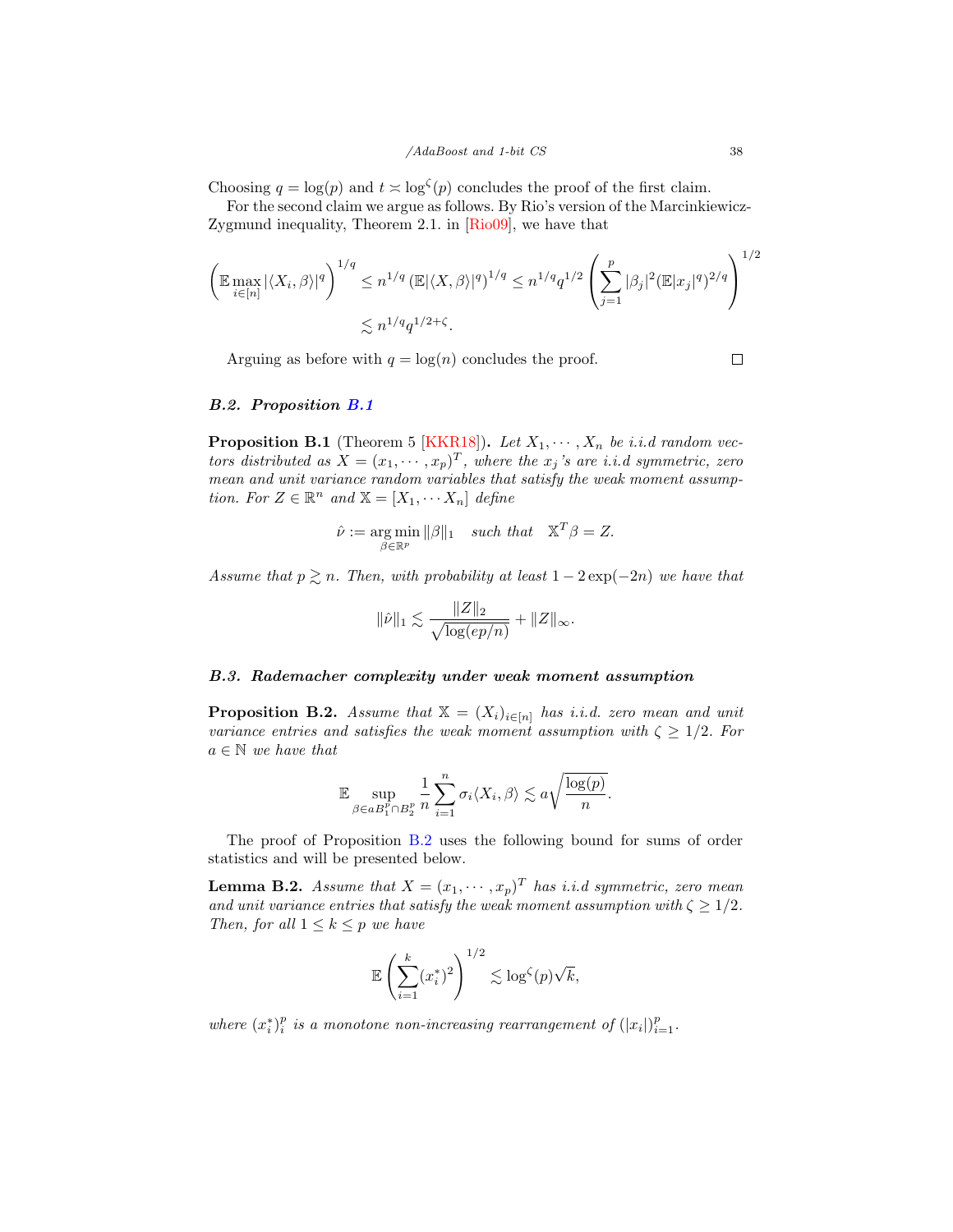Proof. The proof is a small adaptation from Lemma 6.5. in [\[Men14\]](#page-33-15) where  $\zeta = 1/2$  is assumed. Fix  $1 \leq j \leq p, 1 \leq q \leq \log(p)$  and  $t > 0$ . We have by the weak moment assumption for some  $c_1 > 0$ 

$$
\mathbb{P}\left(x_j^* \geq t\right) \leq \binom{p}{j} \mathbb{P}^j\left(|x_1| \geq t\right) \leq \binom{p}{j} \left(\frac{\mathbb{E}|x_1|^q}{t^q}\right)^j \leq \binom{p}{j} \left(\frac{cq^{q\zeta}}{t^q}\right)^j
$$

Since  $\binom{p}{j} \le \exp(j \log(p))$ , taking  $q = \log(p)$  we get

$$
\mathbb{P}\left(x_j^* \geq t\right) \leq \left(\frac{c \log^{\zeta}(p)}{t}\right)^{j \log(p)}
$$

Hence, integrating out the tails and using Jensen's inequality it follows that

$$
\mathbb{E}\left(\sum_{i=1}^k ((x_i^*)^2)\right)^{1/2} \le \left(\mathbb{E}\sum_{i=1}^k (x_i^*)^2\right)^{1/2} \lesssim \log^{\zeta}(p)\sqrt{k}.
$$

# Proof of Proposition [B.2](#page-37-1)

Proof. From Equation 3.1 in [\[MPTJ07\]](#page-34-16), we have that

$$
\mathbb{E} \sup_{\beta \in aB_1^p \cap B_2^p} \frac{1}{n} \sum_{i=1}^n \sigma_i \langle X_i, \beta \rangle \le 2 \mathbb{E} \sup_{\beta \in B_0^p(a^2) \cap B_2^p} \frac{1}{n} \sum_{i=1}^n \sigma_i \langle X_i, \beta \rangle
$$

$$
= \frac{2}{\sqrt{n}} \mathbb{E} \sup_{\beta \in B_0^p(a^2) \cap B_2^p} \langle W, \beta \rangle
$$

where  $B_0^p(a^2) = \{ \beta \in \mathbb{R}^p : ||\beta||_0 \leq a^2 \}$  and  $W = n^{-1/2} \sum_{i=1}^n \sigma_i X_i$  and it follows that

<span id="page-38-0"></span>
$$
\mathbb{E} \sup_{\beta \in aB_1^p \cap B_2^p} \frac{1}{n} \sum_{i=1}^n \sigma_i \langle X_i, \beta \rangle \le \frac{2}{\sqrt{n}} \mathbb{E} \left( \sum_{i=1}^{a^2} (W_i^*)^2 \right)^{1/2}.
$$
 (31)

The  $(W_i)$ 's are centered random variables. For  $1 \leq q \leq \log(p)$ , using the Khintchine-Kahane inequality, Proposition 3.2.8 in [\[GN16\]](#page-33-12), and Jensen's inequality

$$
(\mathbb{E}|W_j|^q)^{1/q} = \left(\mathbb{E}\left|\frac{1}{\sqrt{n}}\sum_{i=1}^n \sigma_i X_{i,j}\right|^q\right)^{1/q} \lesssim \sqrt{q} \mathbb{E}\left(\frac{1}{n}\sum_{i=1}^n X_{i,j}^2\right)^{1/2} \le \sqrt{q} \left(\mathbb{E}X_{1,1}^2\right)^{1/2} \le \sqrt{q}
$$